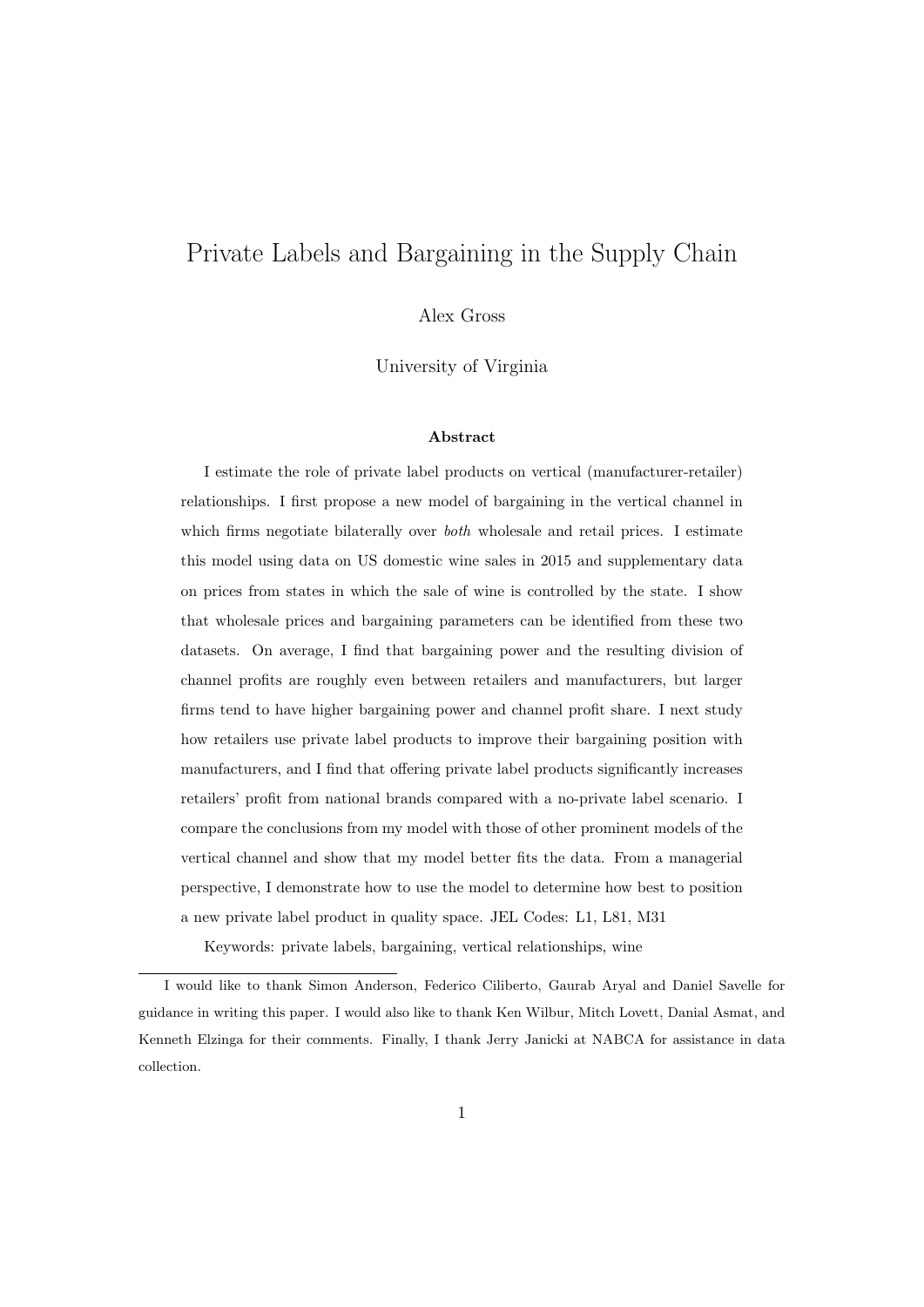## Introduction

Private labels, or store brands, have become more popular with consumers in recent years (Dub´e, Hitsch, & Rossi, 2018). Usually associated with providing good value, private label products are also becoming associated with higher quality than in the past. Major retailers, including Walmart (Great Value brand) and Amazon (Amazon Basics brand), offer a wide range of private label products across multiple categories. As a result, their strategic effects have attracted attention by researchers. These effects include increasing store loyalty (Ailawadi, Pauwels & Steenkamp, 2008) and retailers' ability to use private labels in a strategic manner when dealing with national brand manufacturers (Meza & Sudhir, 2010; Ailawadi & Harlam, 2004; Draganska, Klapper, & Villas-Boas, 2010), have attracted the attention of researchers. The latter observation leads to the following questions: Does having a private label increase bargaining position of retailers vis- $\lambda$ -vis manufacturers, and if so, by how much? How do private labels affect the distribution of profit between retailers and manufacturers? And how can competing retailers best respond to private label competition?

I answer these questions in this paper. In particular, I study the extent to which retailers use private labels to improve their bargaining outcomes with national brand manufacturers in the specific case of the US domestic wine market. I chose this market because there are only a few major domestic wineries, which makes estimating the bargaining game tractable. I focus on large retailers rather than liquor stores because only large retailers offer private label products, and in this case only one of the retailers in my data offers private label wine. Also, by studying wine I am able to leverage data from alcohol control states when estimating the bargaining model. These estimates allow me to quantify the impact of private labels on retailer and manufacturer profits.

In terms of methodology, I develop a theoretical model of bargaining between retailers and manufacturers. Each retailer and manufacturer negotiates the wholesale price and the retail price of that manufacturer's products. Previous retail bargaining studies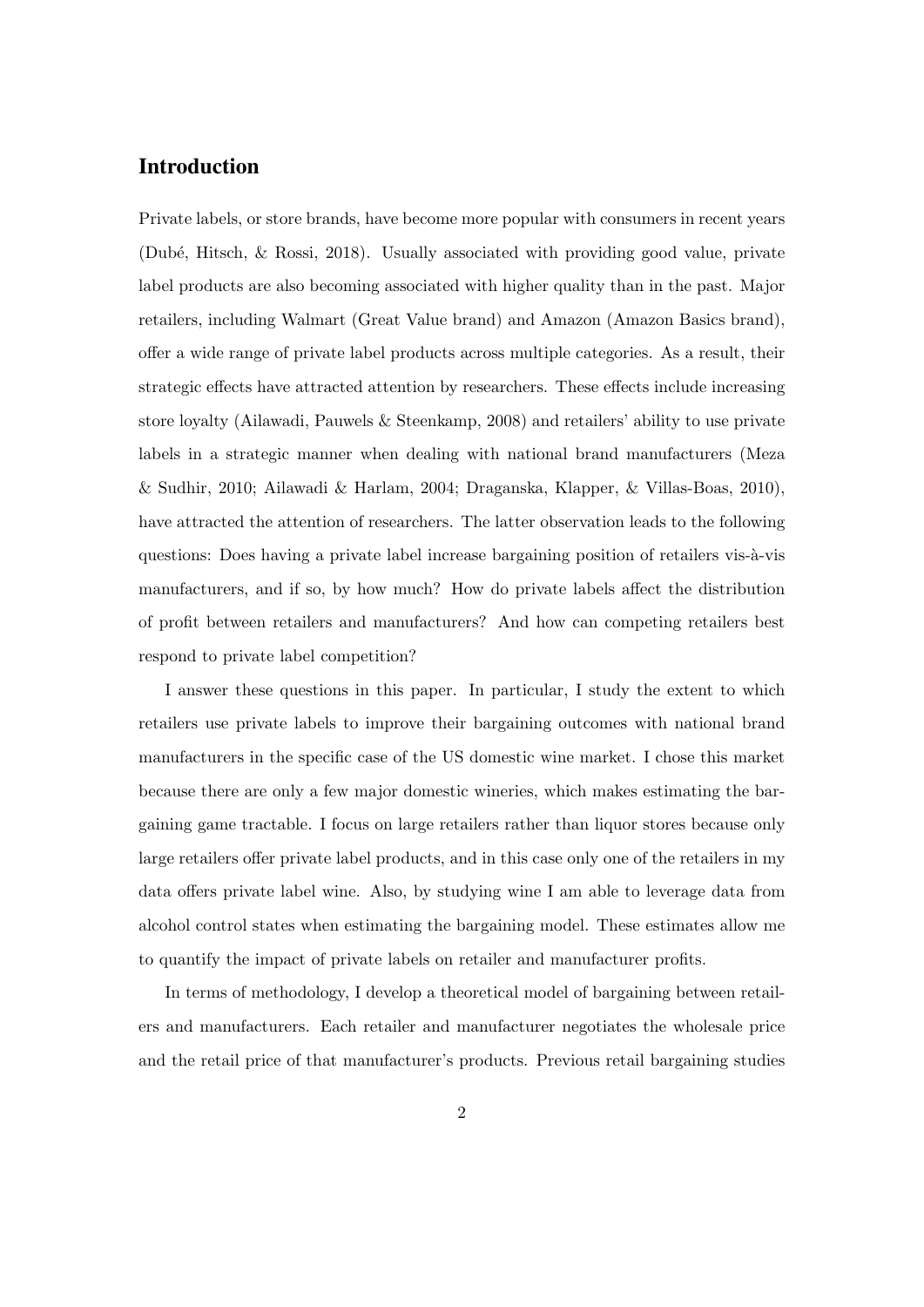assume that the parties can only negotiate over the wholesale price, but this assumption is lacking. The wholesale-only bargaining model assumes that upstream and downstream firms cannot contract over downstream prices, yet it also assumes that retailers cannot adjust prices if there is a breakdown in bargaining, which is a seeming contradiction. In addition, I show that both sides can achieve higher profits in partial equilibrium by coordinating over retail and wholesale prices rather than only wholesale prices, so it stands to reason that if there are no legal barriers to this arrangement, firms will choose to use the two-price contract. As it turns out, these vertical contracts are not illegal per se in the US as outlined in the Supreme Court ruling *Leegin Creative Leather Products*, Inc. v PSKS, Inc. (2007). In addition, there is much anecdotal evidence of coordination in the vertical channel, including promotional pricing and frequent communication; this further supports a model that allows for a higher degree of pricing coordination. From the researcher's perspective, I show that allowing for retail and wholesale price bargaining requires that one observes either wholesale prices or marginal costs to identify the parameters of the model. In contrast, wholesale price bargaining does not require this data for identification.

The profits earned by retailers and manufacturers in this model depend primarily on two aspects: bargaining power, which captures some notion of negotiating skill, and bargaining position, which is each side's outside option if negotiations break down. PLs affect the outside option: A profitable private label makes the retailer less dependent on the national brand, and thus the retailer improves its bargaining position. However, the general equilibrium effects of offering a private label are unclear from the theory alone, so how private labels affect all firms in a market is an empirical question.

I use data on product sales and retail prices to estimate the model. I do not observe wholesale prices in the retail scanner data. As part of my identification strategy, I therefore use data from alcohol control states for the same set of products in order to estimate the marginal costs of production. With these marginal cost estimates, I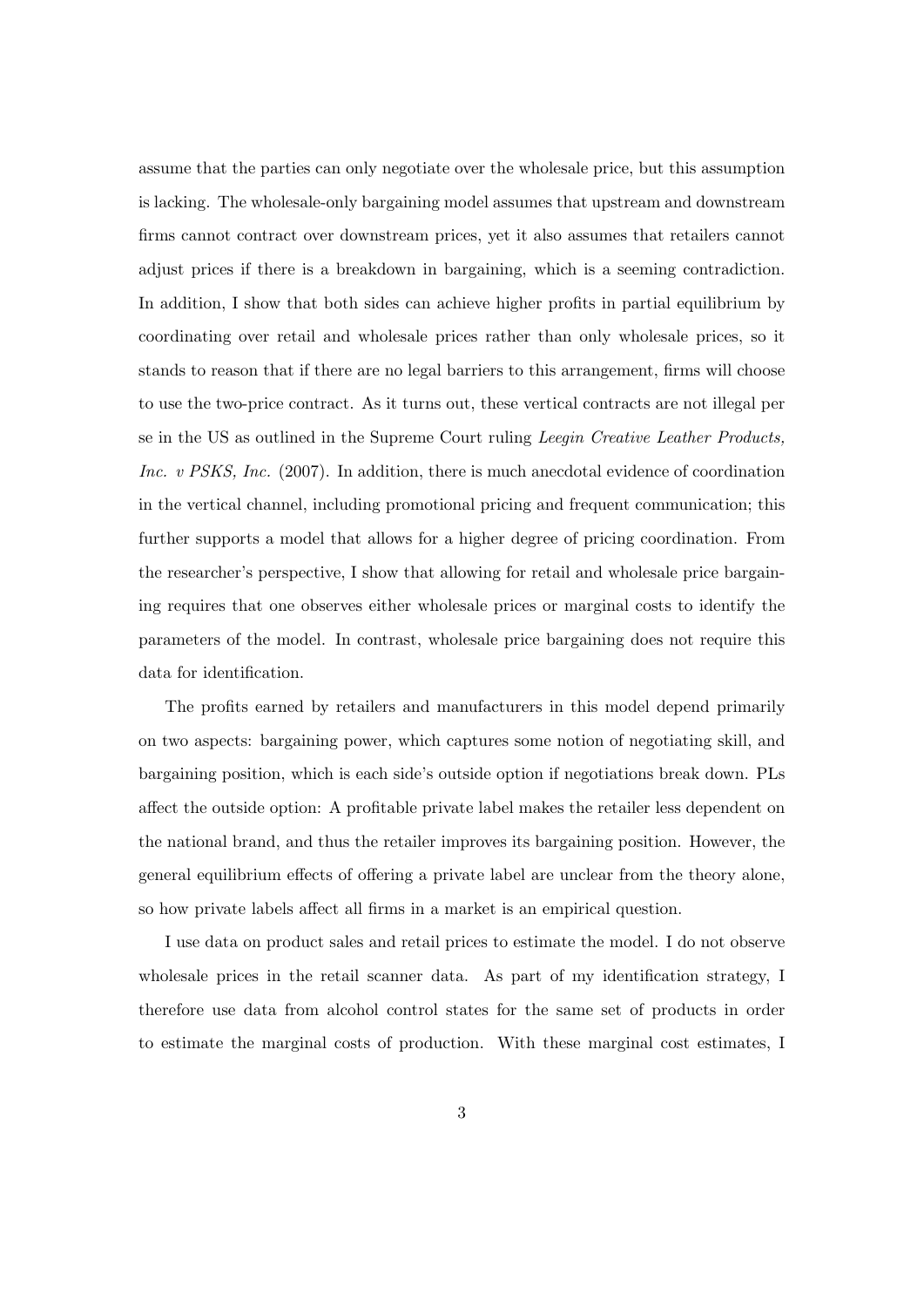show that I am able to estimate the negotiated wholesale prices between retailers and manufacturers in non-alcohol control states, as well as the bargaining power parameters. I am unaware of other work that uses data on a common set of products whose prices are negotiated by a different entity in estimation. On average, I find that both bargaining power and the share of profit going to each side is roughly evenly split between retailers and manufacturers, but larger firms tend to have higher bargaining power and a higher share of channel profit.

I use the estimates to evaluate profits in two counterfactual scenarios. First, I treat private labels (henceforth PL) as national brands (henceforth NB) in order to isolate the effect of PLs on pricing and profits. I find that the retailer that offers the private label earns on average 17.6% higher profit on its NB sales than in the no-PL scenario. However, competing retailers and manufacturers are harmed by the PL to varying degrees for different reasons: Manufacturers are harmed by the increase in the PL retailer's bargaining position, while competing retailers are harmed due to the PL retailer's becoming a stronger competitor. In a second counterfactual, I determine the optimal quality choice of a new PL product offered by a non-PL retailer. This exercise provides an example of how this work can guide managers when introducing a new PL line.

Finally, I compare estimated market outcomes from my model with models that ignore the vertical channel (Nevo, 2000); linear pricing upstream and downstream (classic double marginalization); and wholesale-only bargaining (Draganska, Klapper, & Villas-Boas, 2010). I show that the conclusions differ significantly based on the chosen supplyside model and that my model best rationalizes the data when using the same marginal cost estimates.

The paper proceeds as follows: Section 2 is the literature review, Section 3 describes the mass-market wine industry, Section 4 outlines the theoretical model, Section 5 outlines the empirical model, Section 6 discusses identification, Section 7 describes data, Section 8 contains estimation results, Section 9 describes the effects of the private la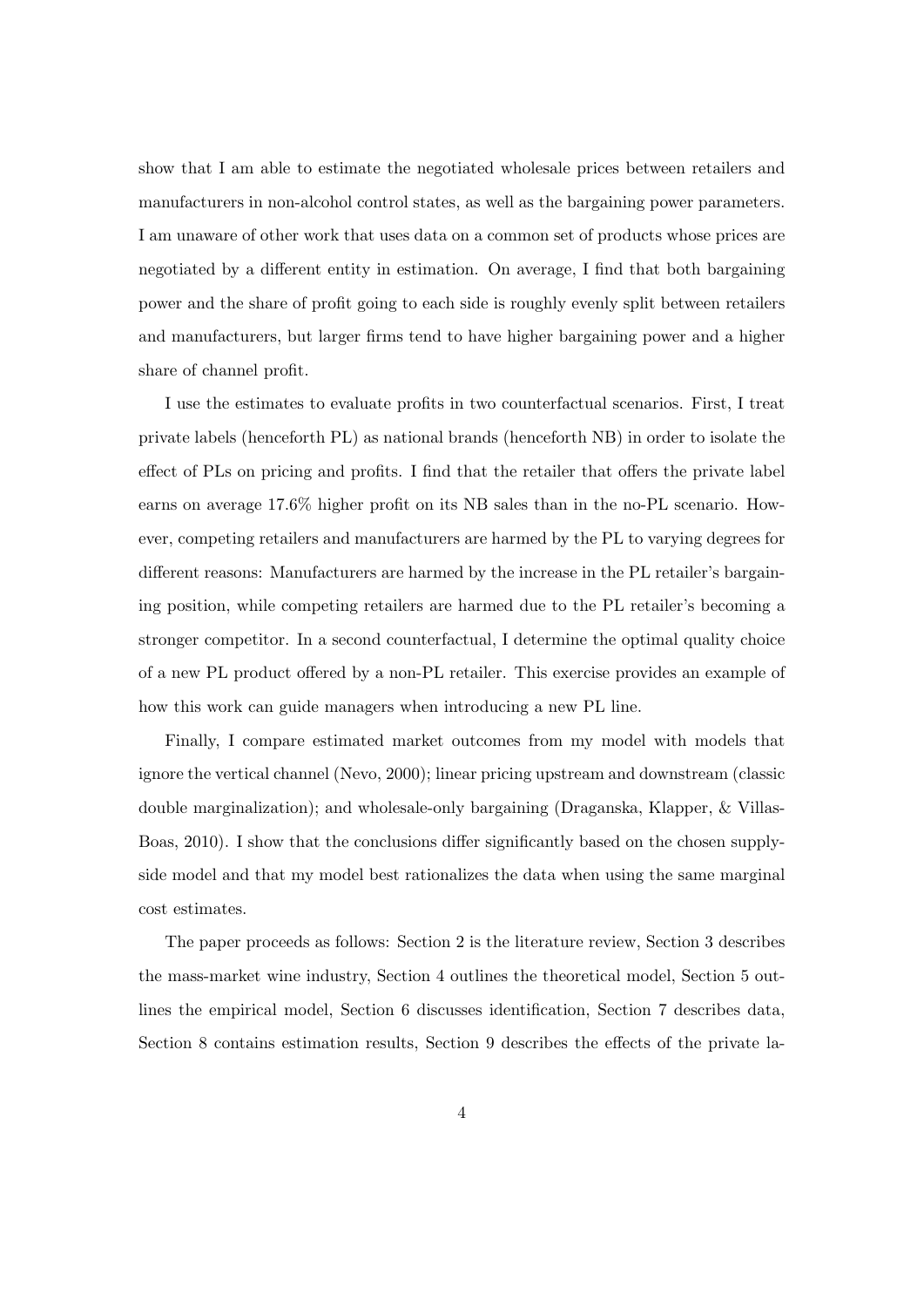bel on firm profits, Section 10 discusses optimal private label product placement, and Section 11 presents comparisons to other supply-side models.

## Literature Review

A rich literature models bargaining in the vertical channel. In terms of theory, Iyer and Villas-Boas (2003) and Dukes, Gal-Or, and Srinivasan (2006) outline models of channel bargaining over wholesale prices only. Empirically, Ailawadi and Harlam (2004), Pauwels and Srinivasan (2004), and Meza and Sudhir (2010) all show that PL margins are higher than NB margins, but high PL share is associated with higher NB margins. However, none of these studies estimates a bargaining game between manufacturers and retailers.

Draganska, Klapper, and Villas-Boas (2010) estimate a model of bargaining over wholesale prices. Retailers and manufacturers choose wholesale prices to solve the Nash bargaining problem, and there is Nash-Bertrand competition among retailers. They find that retailer bargaining power is positively correlated with higher quality PL offerings (measured by the ratio of the price of the PL good to an average of NB goods in that category). Ellickson, Kong, and Lovett (WP) use the previous model but apply it to a setting with exogenous private label introduction to identify the effects of private label entry on market outcomes. Their setting is the introduction of private label K-cups, which entered the single-cup coffee market after Keurig's patent expired. They find that offering a PL increases retailer profits, and that the net benefits from bargaining (increased margins on NB goods minus the cannibalization of NB sales) account for 20% of the increase in retail profits due to PL introduction.

While the previous two studies estimate bargaining models, they also allow for a low degree of coordination in the vertical channel (and in the case of Meza and Sudhir (2010), no coordination). In contrast, there is empirical evidence supporting the use of complex contracts—and thus channel coordination—in the grocery industry. Villas-Boas (2007) compares various vertical pricing models using data on yogurt sales. Using a non-nested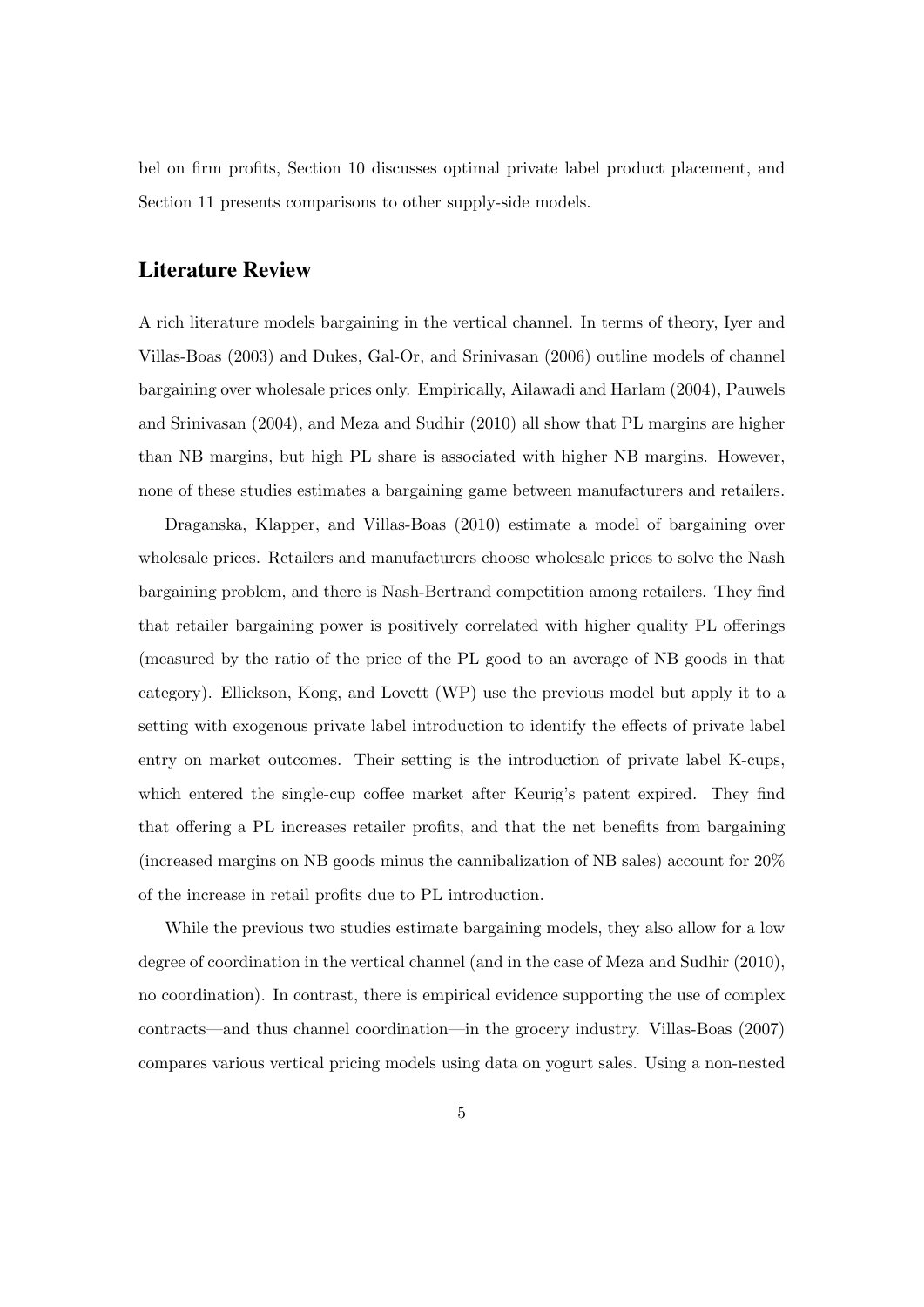model test, she finds little evidence of linear pricing (and thus double marginalization) in the vertical channel. Similarly, Bonnet and Dubois (2010) use data on French bottled water sales to test different vertical supply models. They find that two-part tariffs with resale price maintenance contracts best fit the data. These results suggest that there is a high degree of channel coordination in the grocery industry, and therefore my model better approximates this fact than previous studies.

Finally, a small literature exists on the optimal product design of PLs. Morton and Zettelmeyer (2004) find that retailers have an incentive to position PLs close to NBs in categories that feature an NB with high market share. They argue that PLs are necessary in this case because other NBs have an incentive not to compete directly with the leading NB. As a result, offering a PL close in product design to the leading NB will provide the largest gains in profit when negotiating with NB manufacturers. I verify this finding in the context of my bargaining model.

### Industry Description

#### Manufacturers

US wine sales totaled over \$13 billion in 2015, with domestic wine sales totaling about \$9.5 billion (Wine Business Monthly, 2015). Most of these sales are made on value bottles (less than \$15) produced by large wineries: Although there were 9,654 US wineries in 2018, the top 5 wineries by volume produced account for around 68% of sales (Wine Business Monthly, 2018). Figure 1 shows the global market share of the top 10 California producers.<sup>1</sup> In some cases, these wineries own large, diverse portfolios of wine labels that have only grown in recent years due to acquisitions (Wine Business Monthly, 2018).

<sup>1</sup>California is by far the largest wine producer in the US, supplying around 90% of gallons produced (http://wineamerica.org), but my data also includes wines produced in Washington and Oregon.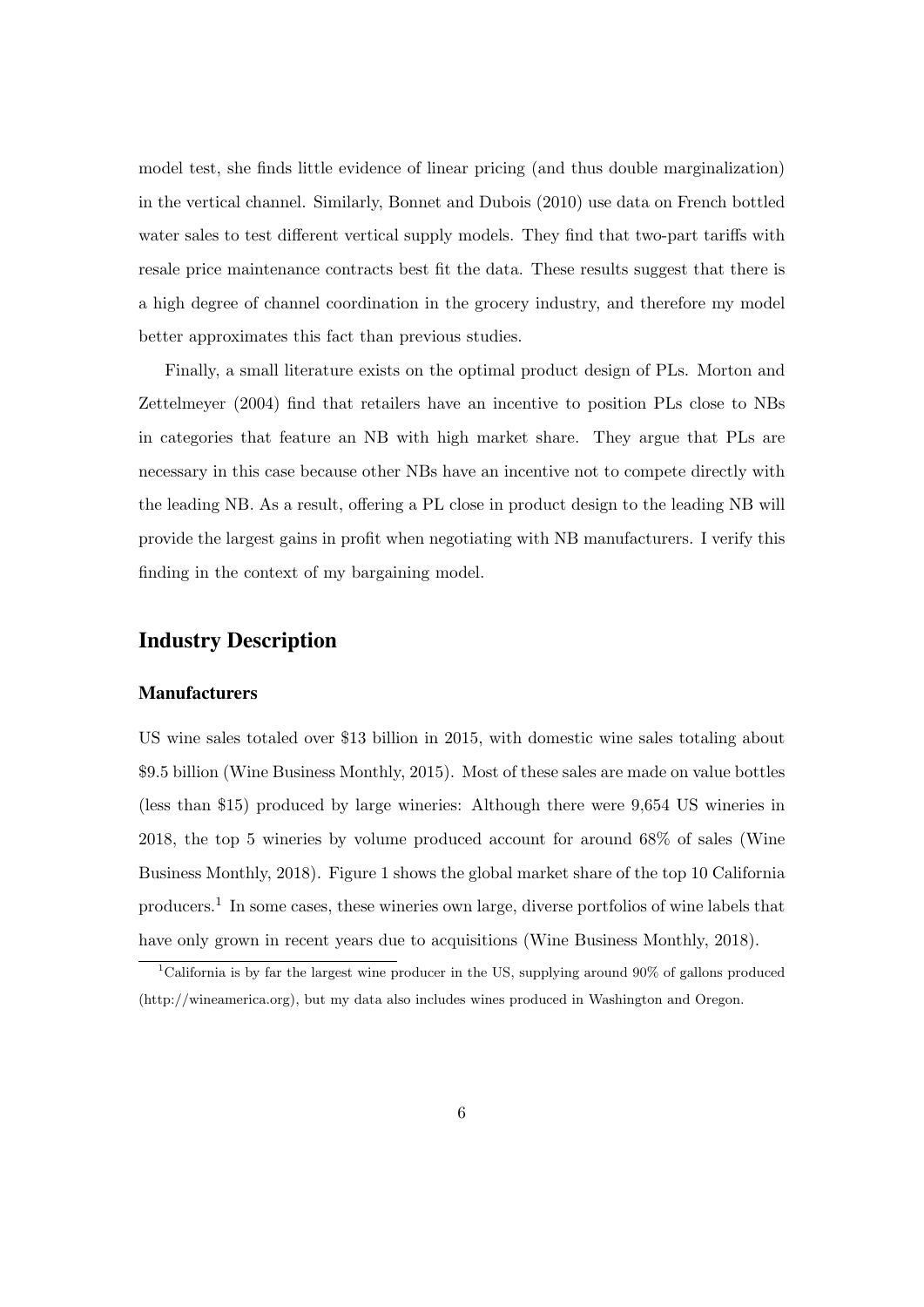

Figure 1: Top California Wine Producers by Global Market Share, 2017

Source: Wine Business Monthly

These large wineries' top-selling products are often value labels, which are massproduced and sell for reasonable prices. They are differentiated from more expensive wines based mainly on inputs and economies of scale. The key inputs for winemaking are grapes and barrels for aging. Value wines often do not have a specific appellation, or vineyard location, apart from general terms such as California. Expensive wines, in contrast, often have region-specific appellations (e.g., Napa Valley) or even estatespecific. In many cases, value wines source grapes from multiple large vineyards in cheaper growing regions, such as Lodi in California. The second key input is barrels, which are used to age the wine. Value wines are often aged in stainless steel tanks rather than oak barrels, which are significantly cheaper. Winemakers can infuse wood chips and oxygen into stainless steel-aged wine to impart organic flavor. Finally, large winemakers benefit from economies of scale in production compared with expensive boutique vineyards (Sellers and Alampi-Sottini, 2016).

As for profit figures, an industry survey conducted by Moss Adams, LLP (2013) revealed that US wineries had an average gross profit margin (percentage markup over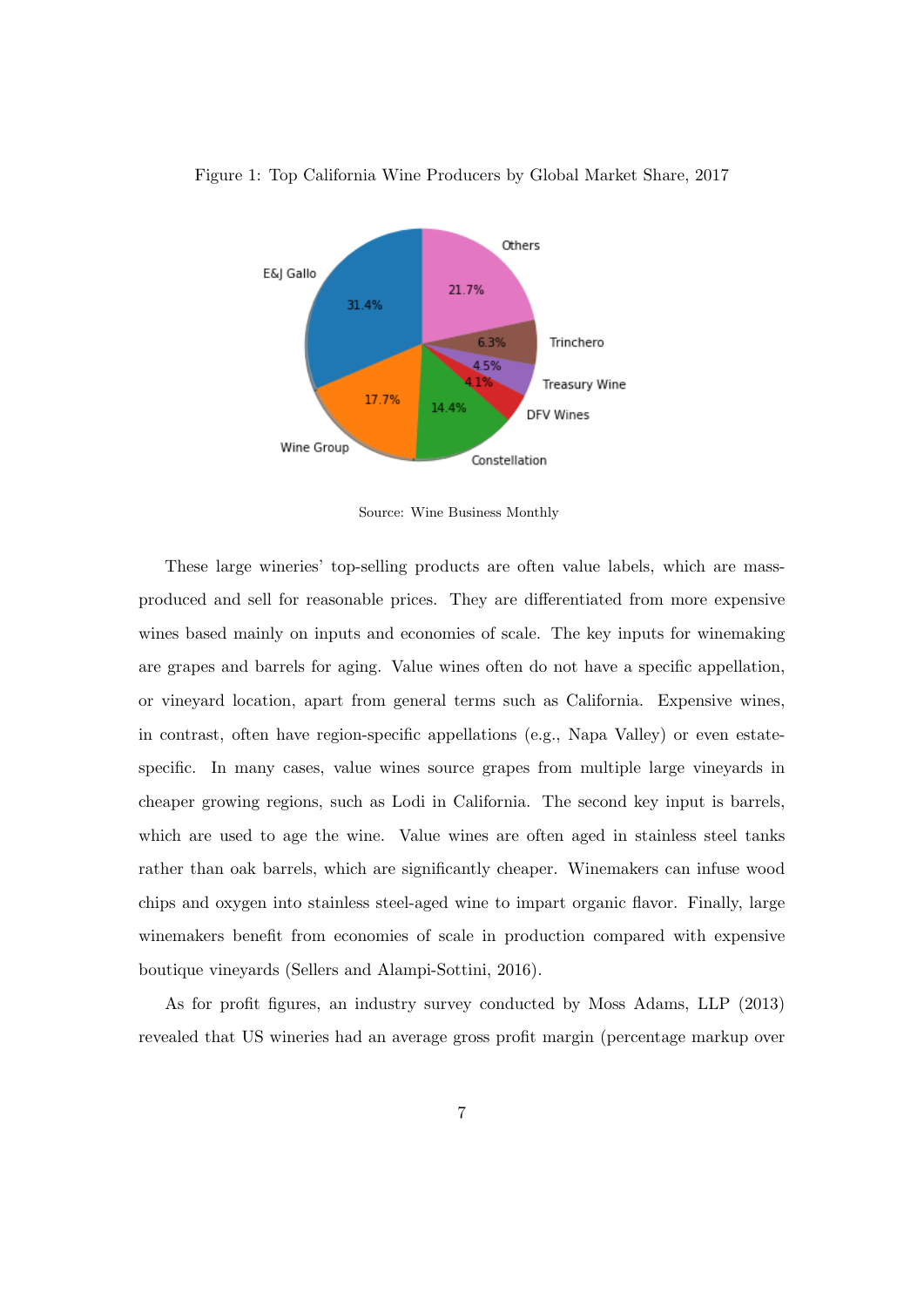cost) of 51%. I use this figure as a benchmark when assessing model estimates later in the paper.

#### **Retailers**

Wine is sold through supermarkets and mass-market retailers in 35 states. According to Nielsen, almost 30,000 grocery stores sell wine as of December 2014, and these stores accounted for about 42% of total off-premise wine sales that year (Nielsen, 2015). While in the past large retailers might have offered only a few value labels, retailers are now expanding their wine offerings to cater to many price points; Nielsen reports that the average supermarket sells around 360 different wine products in a week (Nielsen, 2015). Retailers are keen to offer well-stocked wine aisles because of its complementarity with purchases in other departments: On average, consumers spend an extra \$13 on other groceries when purchasing a bottle of wine (Nielsen, 2015).

Another recent trend is the growth of private label wine. Private label wines began appearing on store shelves around 2003 with the launches of Costco's Kirkland label, Target's Wine Cube, and Trader Joe's Charles Shaw (Wallace, 2017). Many retailers now offer private label wines which are either "linked" to the retailer's name, such as Kirkland at Costco, or "de-linked" from the retailer's name, such as Acronym at Kroger or Animist at Whole Foods (Wallace, 2017). Figure 2 contains a list of major retailers and their associated private label wines.<sup>2</sup>

In terms of anecdotal evidence of price coordination with manufacturers, a wine buyer for a supermarket chain in the western US stated that retailers and suppliers communicate (at least indirectly through distributors) "every single day" about pricing. I take this as supporting evidence that retailers and manufacturers bargain over both wholesale and retail prices. I am not arguing that there is widespread resale price maintenance in the wine industry, but rather that manufacturers might have more influence over retail

<sup>2</sup>Retailer names will be masked for the rest of this study, as per Nielsen's user agreement.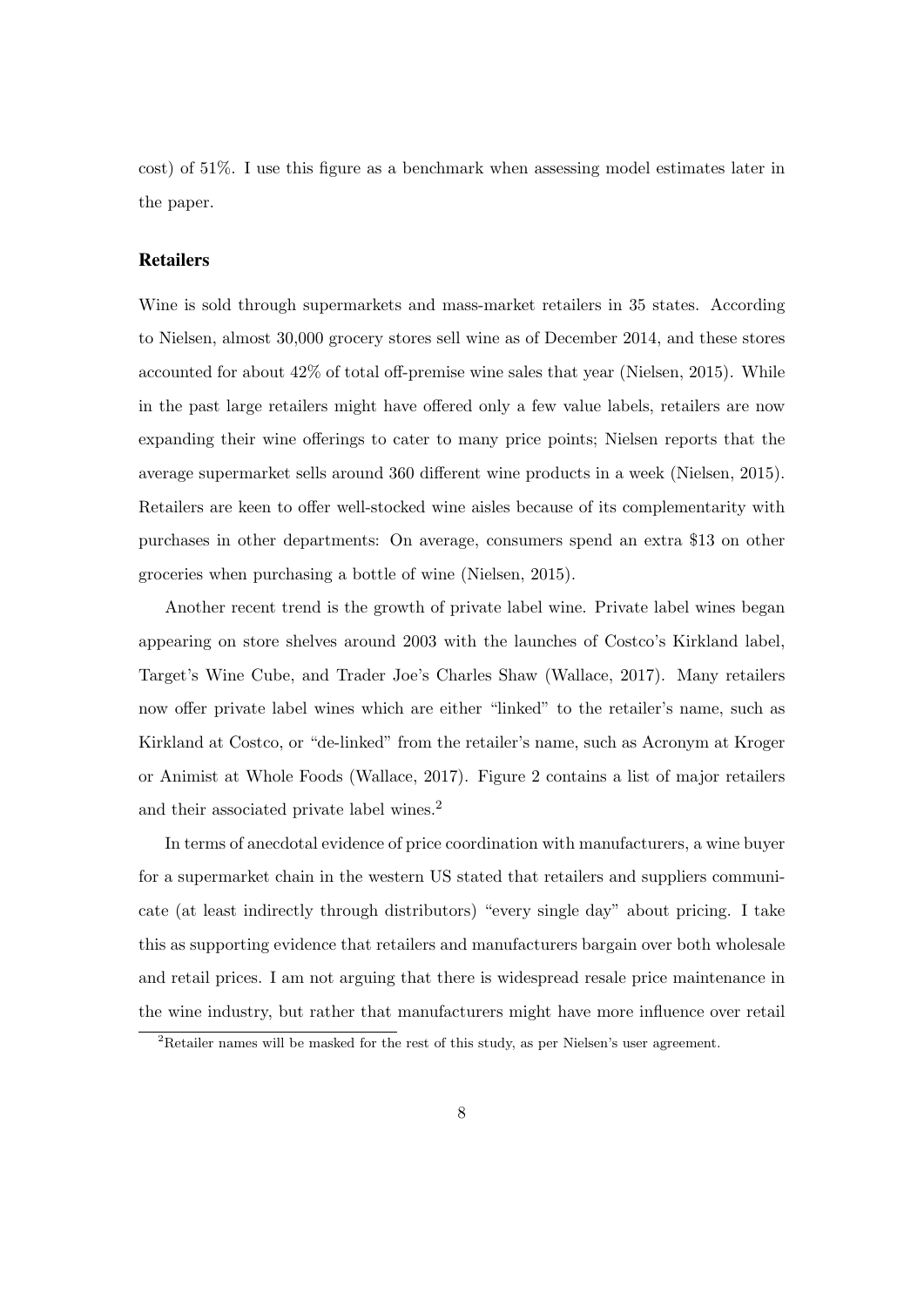Figure 2: Notable Private Label Wines

| Retailer     | PL Brands                                        |
|--------------|--------------------------------------------------|
| Costco       | Kirkland                                         |
| Target       | Wine Cube, California Roots                      |
| Trader Joe's | Charles Shaw                                     |
| Whole Foods  | Animist, Criterion, Wine Farmer, Songbird Cellar |
| Kroger       | Acronym, Parker's Estate                         |
| Sam's Club   | Member's Mark                                    |
| Aldi         | Broken Clouds, 30 Miles                          |

Source: IBWSS

prices than is allowed for by models with lower degrees of pricing coordination.

#### **Complexities**

There are two complexities in the wine market that I do not address in this study: distributors and PL producers. The majority of wine sold in the US passes through a three-tier distribution system, in which dedicated distributors act as the middleman between wineries and retailers. This is a holdover from the post-Prohibition Era, when states decided that such a system would make it easier to regulate and tax alcohol. Currently, distributors are either private companies or state monopolies in every state except Washington, which ended its *de jure* three-tier system in 2011. While recognizing that this layer exists in the supply chain, I ignore distributors in this study. This simplification is justified because I focus only on large retailers and wineries; both likely have high degrees of bargaining power with distributors.

The second complexity I do not address in this study is the identity of the PL suppli-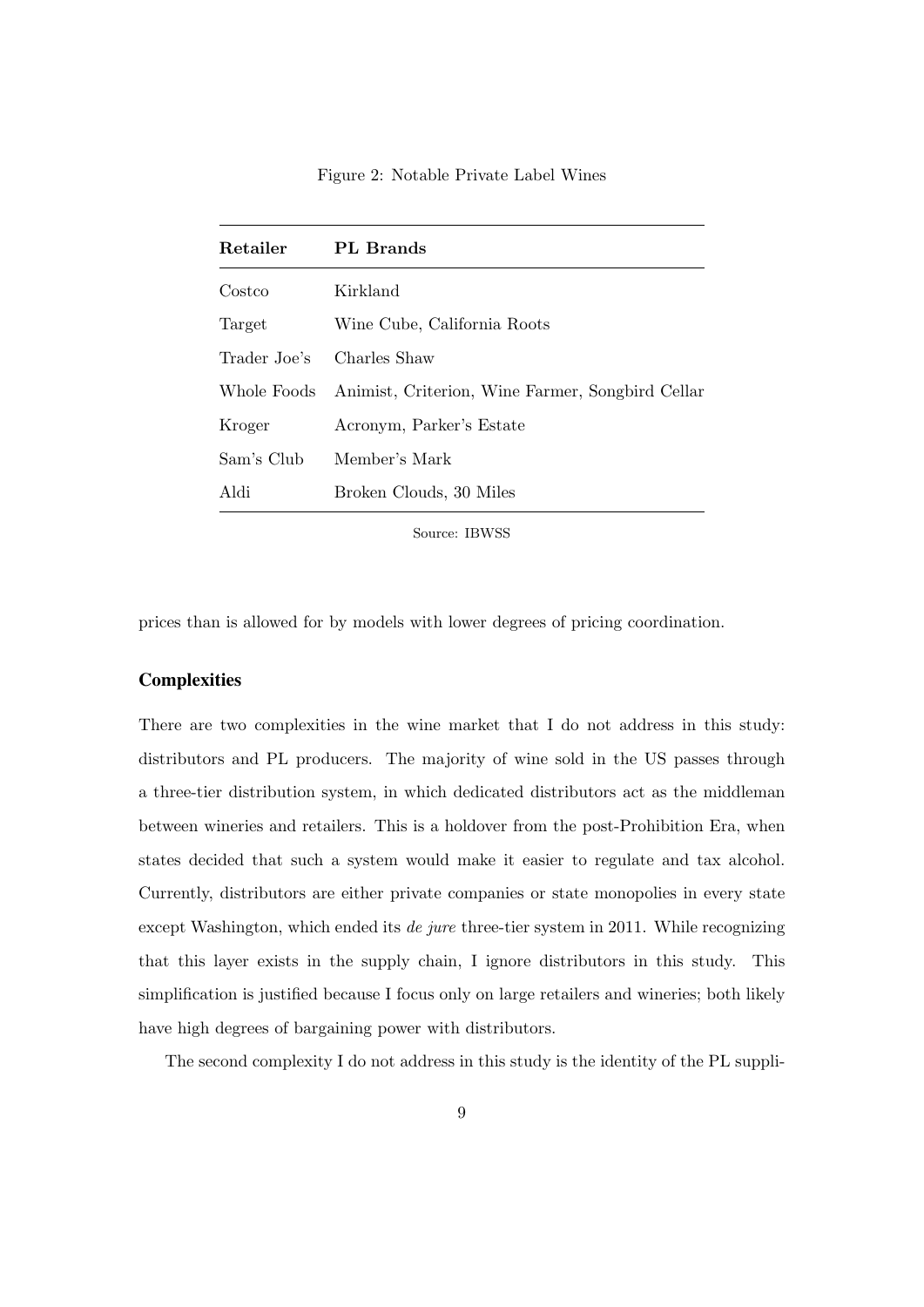ers. Many PL wines are produced either by other NB wineries or dedicated PL wineries. However, in this study I treat PL wines as being directly owned by the associated retailer (that is, retailers are vertically integrated with their PL wineries). First, in many cases it is difficult to determine which winery produces the PL. Second, this assumption allows me to estimate the bargaining game without having marginal cost data for the PL. In the Estimation section, I show how I need marginal cost data to estimate the model for NBs, but assuming the retailer owns the PL means that wholesale price is equal to marginal cost. Finally, there is anecdotal evidence that the retailer has almost complete control over the PL channel. I interviewed a handful of wine manufacturers who stated that most PL wine is either excess capacity from large wine producers or wine produced by PL-only wineries. In both cases, it stands to reason that retailers have higher bargaining power when negotiating prices for PL products.

## Theoretical Model

I outline a general model of the bargaining game between any number of retailers and NB manufacturers. Let i index a product, where each product belongs to a manufacturerretailer pair. Let R be the set of retailers and M be the set of manufacturers. Let  $G_r$  be the set of all products offered by retailer r and  $H_m$  be the set of products produced by manufacturer m. Denote the retail price of product i as  $p_i$ , wholesale price  $w_i$ , and unit  $\cos t$   $c_i$ . I assume the retailer is vertically integrated with its private label producer, and the rest of the network is exogenous. On the supply side, the retailer solves the Nash bargaining game with each manufacturer independently for each product offered by that manufacturer, choosing a wholesale and retail price for the particular product. Demand for products is then realized in both cases.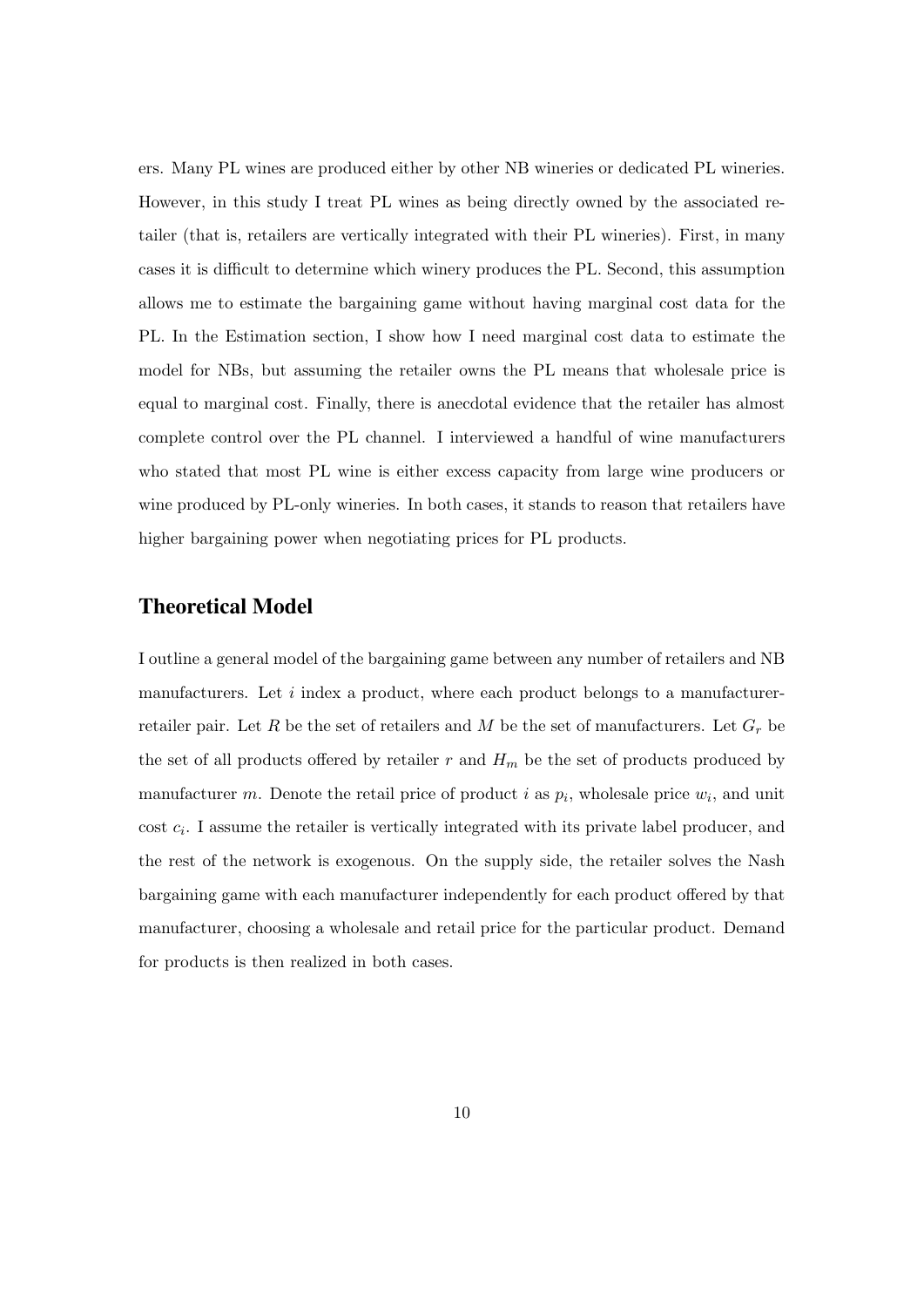### Demand

Consumers pick the product in the market that gives them the greatest utility. I denote the indirect utility for consumer n from purchasing product j as  $V_{jn}(\epsilon_{jn})$ , where  $\epsilon_{jn}$  is a heterogeneous, unobserved match value distributed  $F(\epsilon)$ . Consumers also have the outside option of no purchase, in which case they receive utility  $V_{0n} = \epsilon_{0n}$ .

Expected demand for product j is then  $D_j = \int_{\epsilon} Pr(V_{jn} > V_{kn} \forall k \neq j) dF(\epsilon_n)$ . In the empirical application, I will assume  $\epsilon$  is distributed type I extreme value, thus leading to a closed-form expression for  $D_i$ . I also need to define demand in case negotiations break down over product  $i$ . I assume that in this counterfactual case, product  $i$  is removed from the retailer and no other changes take place. Then, demand for product  $j$ is  $D_j^{(-i)} = \int_{\epsilon} Pr(V_{jn} > V_{kn} \forall k \neq \{j, i\}) dF(\epsilon_n)$ . As a result of this demand specification,  $D_j^{(-i)} \geq D_j$ ; that is, expected demand for product j cannot decrease when product i is removed from the network. Note that  $D_i^{(-i)} = 0$ , since i is removed in case of disagreement.

#### Retail and Wholesale Price Bargaining with the Private Retailer

In the supply-side game, retailers negotiate independently and bilaterally with each manufacturer over the wholesale price  $w_i$  and retail price  $p_i$  for product  $i \in G_r \cap H_m$ , given prices for all other products. I model the negotiation process using Nash bargaining, which maximizes the weighted joint surplus of the two parties. Retailer surplus is the difference in retailer profits when offering all goods versus removing product  $i$ . Let  $\Pi_r = \sum_{j \in G_r} D_j (p_j - w_j)$  be retailer r's profits when all products are offered. If there is a disagreement in negotiations over product *i*, then the retailer's profit is  $\Pi_r^{(-i)}$  $\sum_{j\in G_r} D_j^{(-i)}$  $j_j^{(-i)}(p_j - w_j)$ . I interpret  $\Pi_R^{(-i)}$  as the retailer's outside option. Retail and wholesale prices are fixed in the disagreement case because I assume that prices for all other goods are fixed during negotiations with manufacturer  $m$  (called the passive beliefs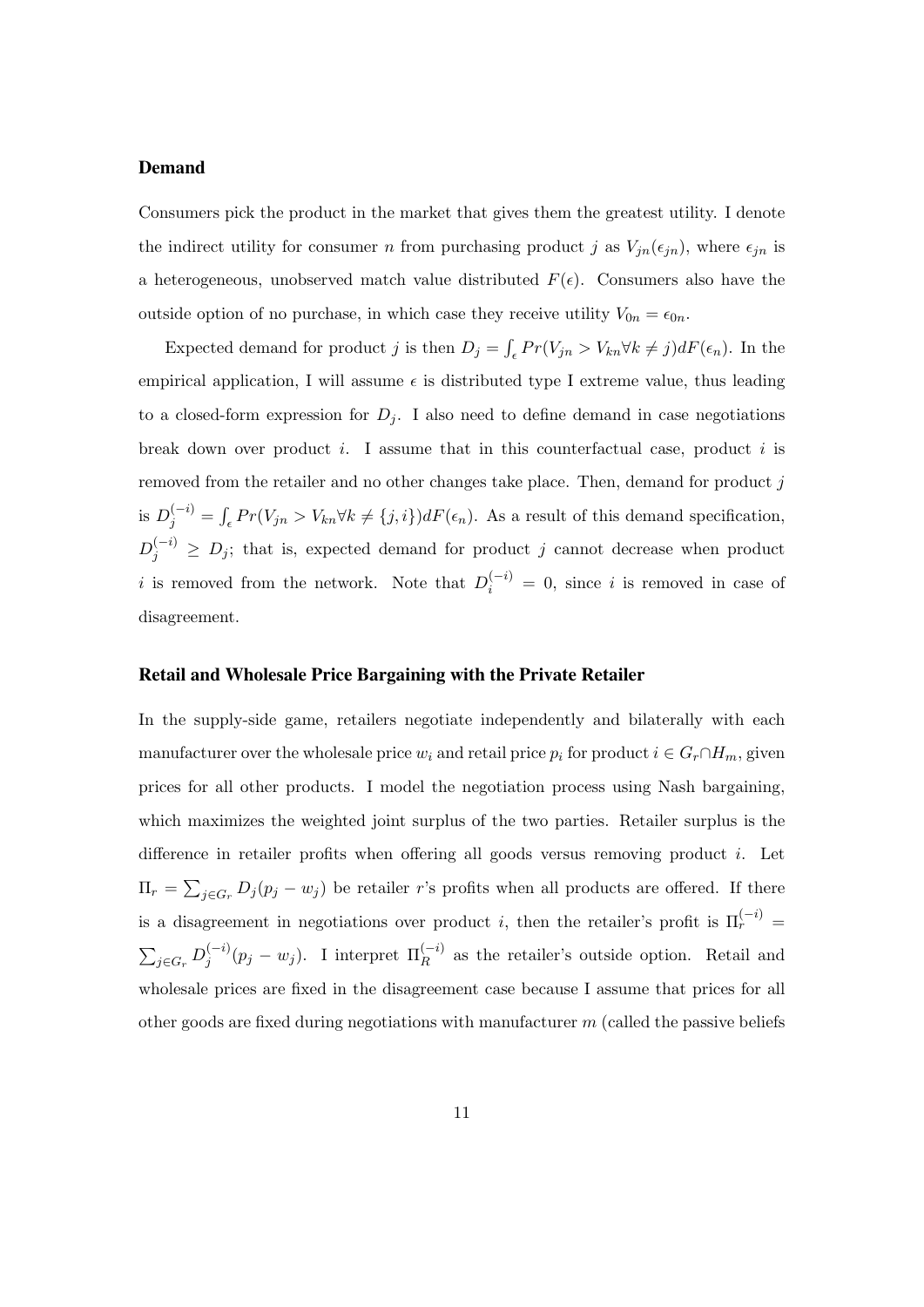assumption in the bargaining literature).<sup>3</sup> Therefore, the retailer's surplus from offering product *i* is  $\Pi_R - \Pi_R^{(-i)}$  $\binom{-i}{R}$ . In a similar manner, define manufacturer m's profit from selling its products as  $\pi_m = \sum_{j \in H_m} D_j(w_j - c_j)$ , and define the disagreement profit as  $\pi_m^{(-i)} = \sum_{j \in H_m} D_j^{(-i)}$  $j_j^{(-i)}(w_j - c_j)$ . Therefore, manufacturer m's surplus from selling product *i* is  $\pi_m - \pi_m^{(-i)}$ .

Given the surplus expressions defined above, retailer  $r$  and manufacturer  $m$  jointly pick  $w_i$  and  $p_i$  to solve the following problem:

$$
\max_{p_i, w_i} \left[ \Pi_r - \Pi_r^{(-i)} \right]^{\lambda_{rm}} \left[ \pi_m - \pi_m^{(-i)} \right]^{1 - \lambda_{rm}}.
$$
\n(1)

 $\lambda_{rm}$  is retailer r's exogenous relative bargaining power with manufacturer m and is common across all negotiations between the two parties. Bargaining power captures all unmodeled aspects of bargaining.<sup>4</sup>  $\lambda_{rm}$  can take values between 0 and 1, and  $\lambda_{rm} = 0.5$ means the sides have equal bargaining power. If the retailer has advantages over the manufacturer for reasons outside my model, then  $\lambda_{rm} > 0.5$ . The assumption that the retailer is vertically integrated with its PL is equivalent to setting  $\lambda_{rm} = 1$ .

The first-order conditions of the Nash bargaining game with respect to  $p_i$  and  $w_i$  are as follows:

$$
\sum_{j \in G_r \cap H_m} (p_j - c_j) \frac{\partial D_j}{\partial p_i} + \sum_{j \in G_r - H_m} (p_j - w_j) \frac{\partial D_j}{\partial p_i} + \sum_{j \in H_m - G_r} (w_j - c_j) \frac{\partial D_j}{\partial p_i} + D_i = 0 \quad (2)
$$
\n
$$
(1 - \lambda_{rm})(\Pi_r - \Pi_r^{(-i)}) - \lambda_{rm}(\pi_m - \pi_m^{(-i)}) = 0. \quad (3)
$$

The retailer plays this game simultaneously with all other manufacturers and for all other products.<sup>5</sup> For a private label product L, Equation 3 (FOC with respect to w)

<sup>&</sup>lt;sup>3</sup>This assumption is logically consistent in a model of retail price and wholesale price bargaining because all other prices are specified by their contracts and cannot be adjusted unilaterally. This is in contrast to the wholesale-only bargaining model, which assumes passive beliefs but also assumes that retailers have the ability to change prices unilaterally.

 $4\lambda$  captures all aspects that affect the bargaining outcome apart from the outside option. This could include negotiation skill, patience, etc.

<sup>&</sup>lt;sup>5</sup>I assume that the two sides can only negotiate over one product at a time, rather than negotiating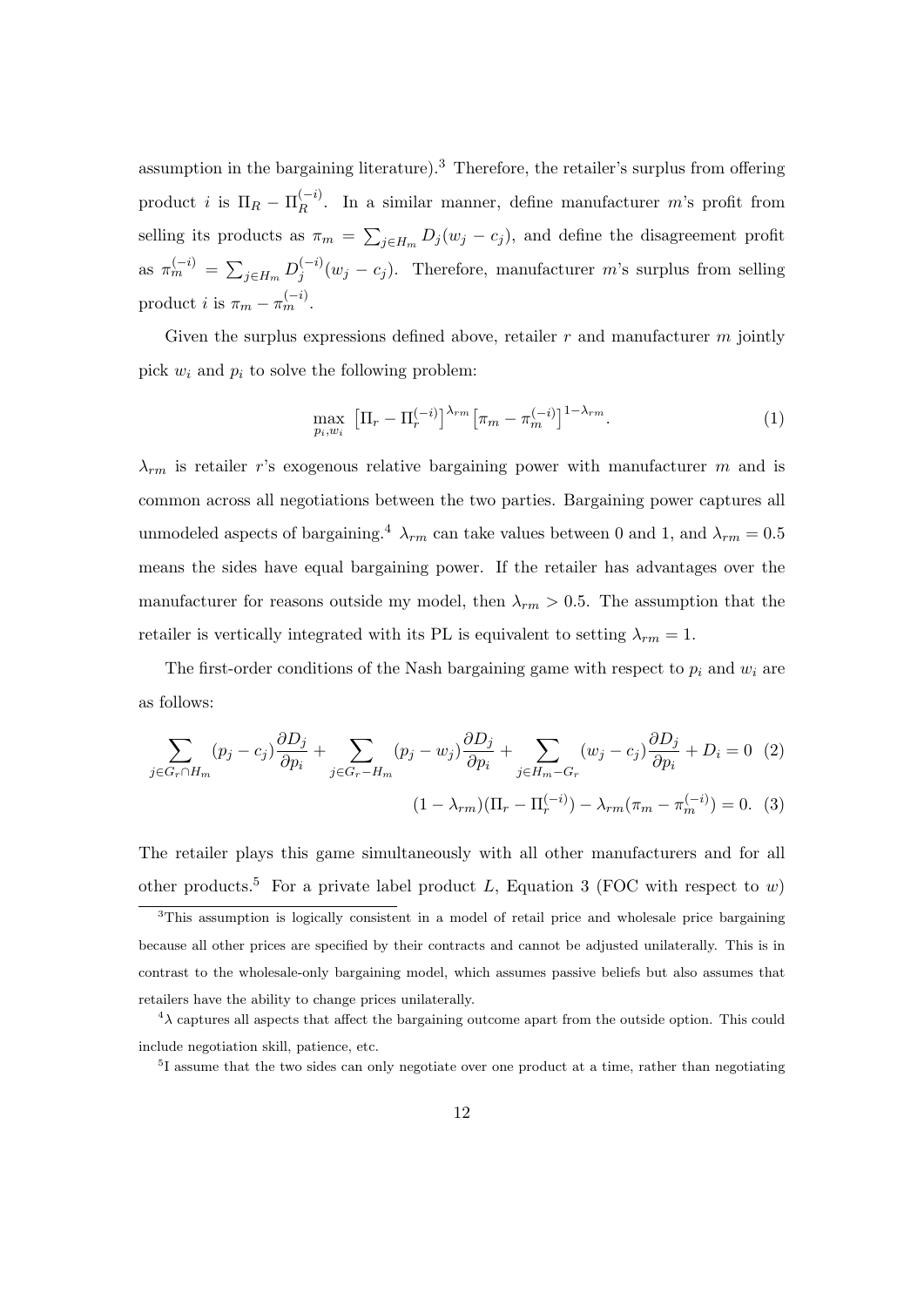says that  $w_L = c_L$  because  $\lambda_{rL} = 1$  by assumption. This means that the retailer sets the integrated retail price for the private label. In equilibrium,  $p_i^*$  and  $w_i^*$  solve the first-order conditions, given that all other retail and wholesale prices are at their equilibrium values. This is the Nash-in-Nash equilibrium, which is a Nash equilibrium over simultaneous Nash bargaining games (refer to Ho and Lee (2017) for more information on the Nashin-Nash equilibrium). To better understand the properties of this problem, note that the retail pricing first-order condition is identical to the retail pricing first-order condition when retailer  $r$  and manufacturer  $m$  are vertically integrated:

$$
\max_{p_i} \sum_{j \in G_r \cap H_m} (p_j - c_j) D_j + \sum_{j \in G_r - H_m} (p_j - w_j) D_j + \sum_{j \in H_m - G_r} (w_j - c_j) D_j.
$$
 (4)

This game is not equivalent to one in which industry profit is maximized (i.e., the multiproduct monopolist problem) because there are externalities imposed on channel i from non-commonly owned products. However, holding all other contracts fixed, both parties would prefer to bargain over both retail price and wholesale price rather than just wholesale price (refer to the Appendix for the proof). Retailer  $r$  cares about its margins on products not produced by  $m$ , and  $m$  cares about its margins on products not sold by r. This makes the pricing game similar to a model of partial ownership. Also, note that neither bargaining power nor bargaining position between the two sides explicitly enters the retail pricing first-order conditions for product i. These variables only affect the split of channel profit and not the size of the pie in partial equilibrium. In general equilibrium, the bargaining powers related to products in the sets  $G_r - H_m$ and  $H_m - G_r$  affect retail pricing for product i since those wholesale prices enter the FOC.

a deal for all of manufacturer m's products simultaneously. Allowing for multiproduct negotiation only changes the size of the outside option.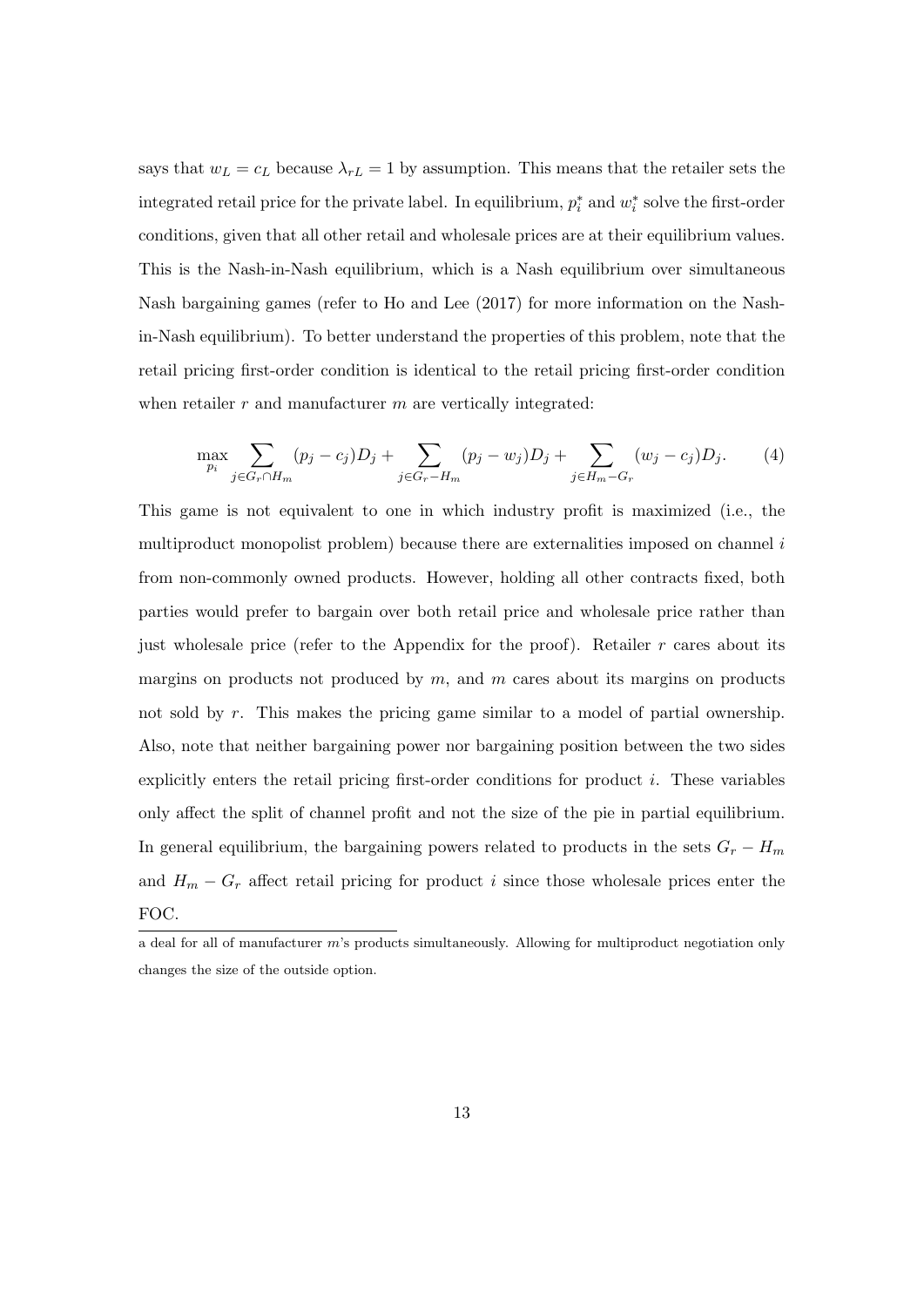### Empirical Model and Estimation

I adapt the general theoretical model to an empirical setting. I do not observe wholesale prices or unit costs, one of which is necessary to estimate bargaining power parameters in this model. Instead, I use data from alcohol control states to obtain estimates of the marginal cost of production,  $c_j$ , since I observe the same set of products in both settings. I then show how I can estimate the bargaining power parameters without observing wholesale prices but "observing" marginal production costs.

#### Marginal Cost Estimation Using Alcohol Control State Data

Alcohol control states have little control over the retail pricing of wine due to fixed markup laws, so I model this market as Nash-Bertrand competition between wine vendors. First, I outline the demand model, which borrows heavily from Nevo (2001). Consumer n has an indirect utility from purchasing product j in market t as follows:

$$
V_{njt} = \beta X_j - \alpha p_{jt} + \xi_j + \xi_t + \Delta \xi_{jt} + \epsilon_{njt}.
$$
\n
$$
(5)
$$

 $X_j$  includes a constant and the wine rating and  $p_{jt}$  is the price. Following Nevo, I split the valuation of unobserved characteristics into two components, the product-specific component  $\xi_j$  and the market-specific component  $\xi_t$ , and the market-level deviation from the mean unobserved product valuation,  $\Delta \xi_{jt}$ . I control for  $\xi_j$  and  $\xi_t$  by including product and market fixed effects. However,  $\Delta \xi_{jt}$  is endogenous to price, assuming that firms observe this value when pricing. I discuss how I address this endogeneity issue in the identification section. Finally,  $\epsilon_{njt}$  is an idiosyncratic match value that I assume is distributed type I extreme value. For now, the marginal utility of price  $\alpha$  is constant across consumers, meaning that the demand model is multinomial logit.<sup>6</sup> Berry (1994) shows that this model becomes a straightforward linear estimation problem:

$$
\ln D_j - \ln D_0 = \beta X_j - \alpha p_{jt} + \xi_j + \xi_t + \Delta \xi_{jt}.
$$
\n
$$
(6)
$$

<sup>6</sup> I plan to estimate a richer demand model in the future.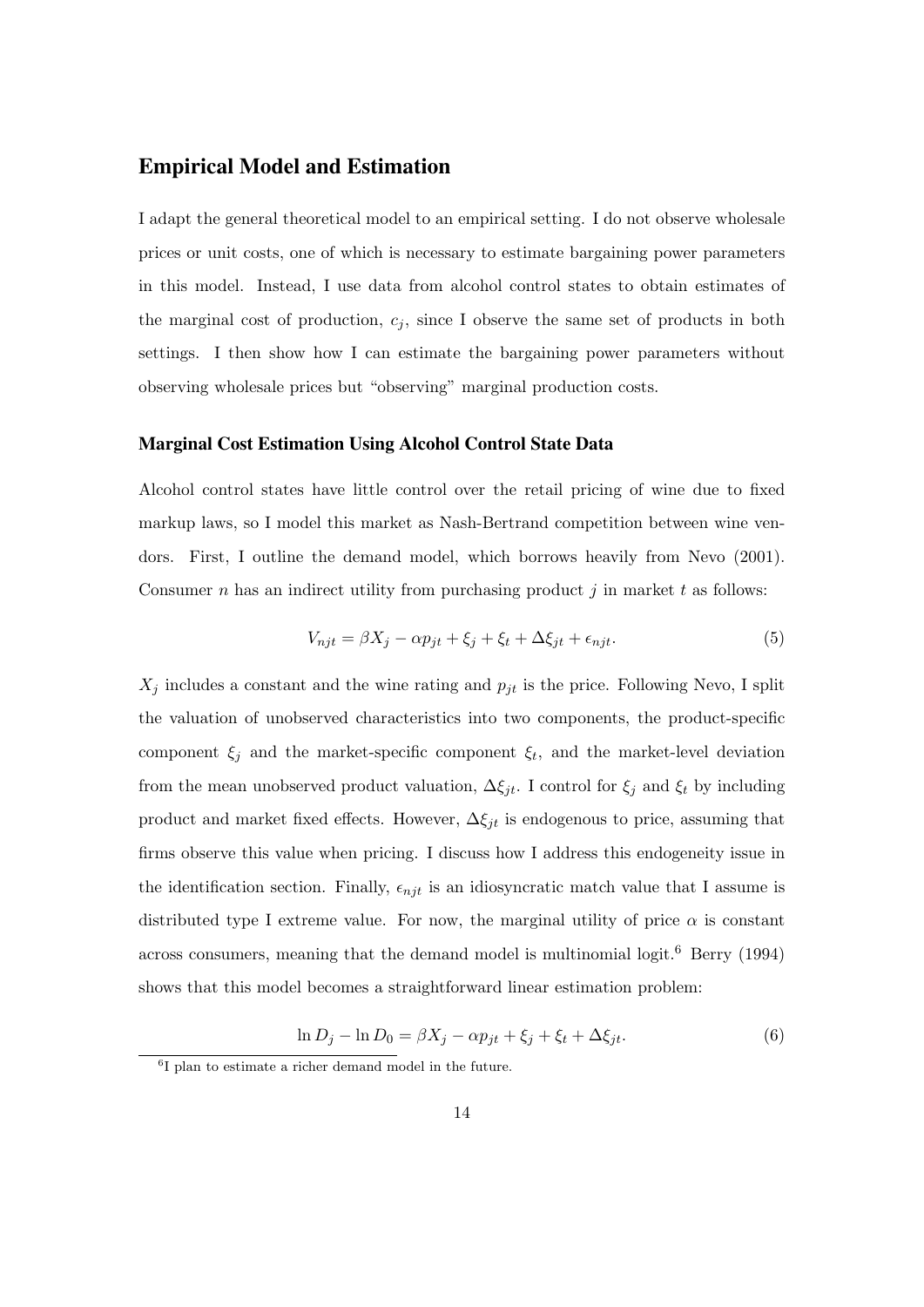After estimating demand, I solve for equilibrium price-cost markups from the firstorder conditions of the wholesale pricing game. In alcohol control states, manufacturers submit their wholesale price offers to the state liquor boards, and if the state accepts the offer the retail price is set by fixed markup laws. Specifically, manufacturer  $m$  in market  $t$  solves the following problem:

$$
\max_{\overline{w}_{mt}} \sum_{j \in H_{mt}} (w_{jt} - c_{jt}) D_{jt}(p_{jt}). \tag{7}
$$

I specify marginal cost as  $c_{jt} = a_t c_{jt}$ , i.e., there is a market-specific component of marginal cost. This decomposition allows me to use true production costs in the bargaining game, netting out any market-specific costs such as transportation, taxes, distribution, rent, and labor. Define an ownership matrix  $\Omega$  such that  $\Omega_{ij} = 1$  if products  $i$  and  $j$  are produced by the same manufacturer, and define the matrix of share-price derivatives as ∆. Finally, define the fixed retail markup over wholesale price in market  $t$  as  $\rho_t$ . Writing the FOCs in matrix form, I obtain:

$$
w_t - a_t c_t = (\rho_t (\Omega \circ \Delta_t))^{-1} D_t(p). \tag{8}
$$

I use the demand estimates to construct  $\Delta$ , while  $\Omega$ , w, s, and  $\rho$  are observed. Therefore, I can solve for the implied full marginal costs  $a_t c_t$ . To obtain the product-specific portion of marginal costs, first define  $\tilde{w}_t = w_t - (\rho_t(\Omega \circ \Delta_t))^{-1} D_t(p)$ . I then log-linearize equation 8 to obtain the following regression equation:

$$
\ln \tilde{w}_{jt} = \ln a_t + \ln c_{jt}.\tag{9}
$$

 $\ln a_t$  is a market fixed effect, while  $\ln c_{jt}$  is treated as the residual. Production costs are then the mean of the exponentiated residual. The residual does not vary much by product, which is consistent with treating the residual as a product-specific cost.

#### Estimation of Bargaining Game

I now proceed to the main estimation exercise of the study: the bargaining game between private retailers and manufacturers. I first re-estimate demand because private retailers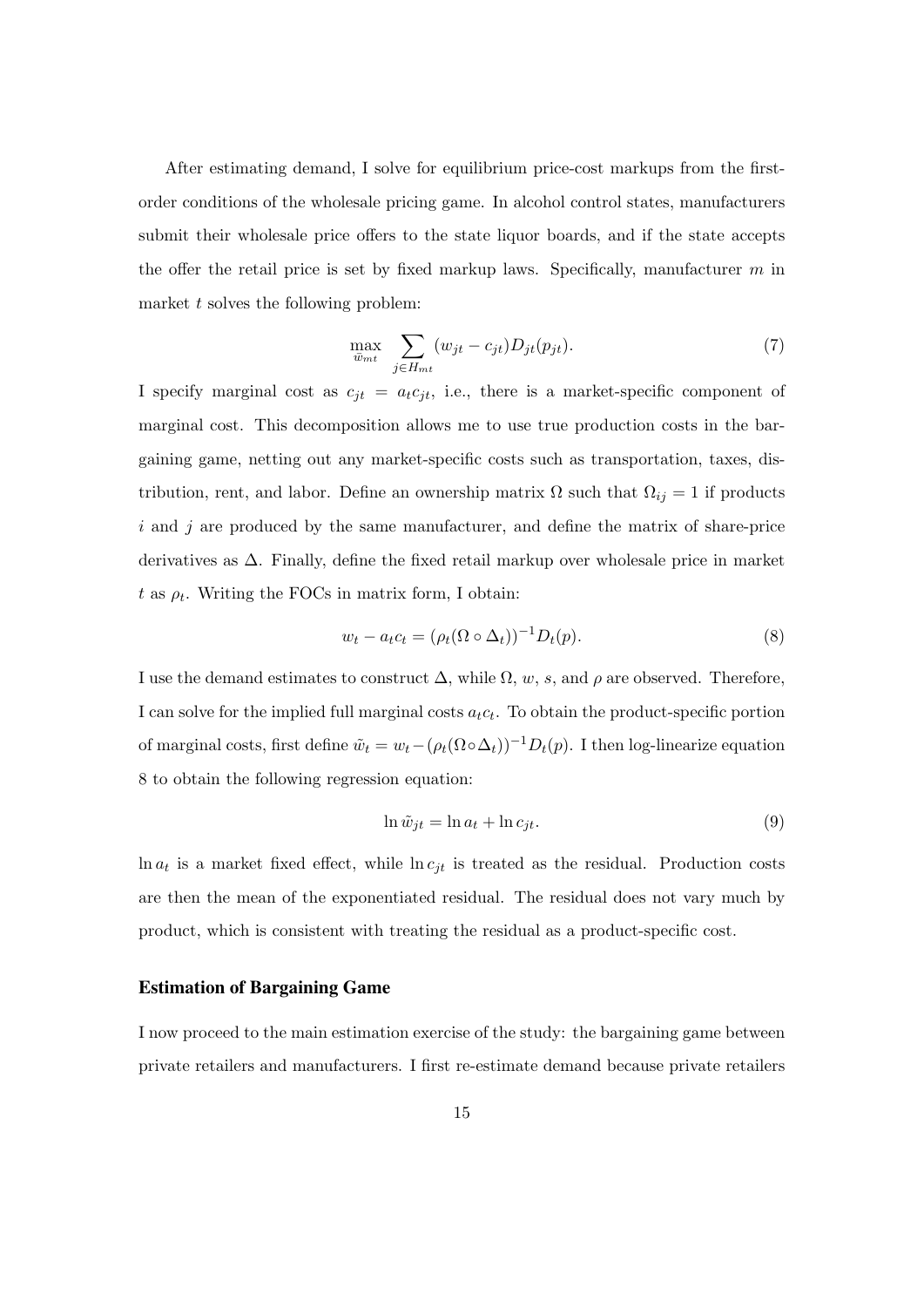serve different consumers from those served by alcohol control states. However, I use exactly the same demand model as in the previous model, except that in this model I control for advertising variables and retailer fixed effects in this model. With these estimates, I can evaluate disagreement demand  $D_i^{(-i)}$  $j^{(-i)}$  and demand-price derivatives  $\frac{\partial D_j}{\partial p_i}$ .

On the supply side, I allow for unobserved heterogeneity in marginal cost for product i across markets:

$$
c_{it} = \hat{c}_i + \eta_{it}, \quad \eta_{it} \sim N(0, 1). \tag{10}
$$

The mean marginal cost for product  $i$  is the estimated marginal cost from the state data, and I assume that the unobserved portion of cost is standard normally distributed.<sup>7</sup> This heterogeneity captures unobserved market-specific differences, including transportation costs and taxes.

I obtain estimating equations for the bargaining game by rewriting the FOCs in Equations 2 and 3 as moment conditions (market subscript  $t$  is suppressed):

$$
\begin{pmatrix}\n\mathbb{E}\big[\sum_{j\in G_r\cap H_m}(p_j-c_j)\frac{\partial D_j}{\partial p_i} + \sum_{j\in G_r-H_m}(p_j-w_j)\frac{\partial D_j}{\partial p_i} + \sum_{j\in H_m-G_r}(w_j-c_j)\frac{\partial D_j}{\partial p_i} + D_i\big] \\
\mathbb{E}\big[(1-\lambda_{rm})(\Pi_r-\Pi_r^{(-i)}) - \lambda_{rm}(\pi_m-\pi_m^{(-i)})\big]\n\end{pmatrix} = \begin{pmatrix}\n0 \\
0\n\end{pmatrix}.
$$
\n(11)

These moment conditions define the Nash-in-Nash equilibrium and must hold simultaneously for every product i in market t. The parameters of interest are  $\lambda$  relative bargaining powers and  $w$  wholesale prices. These equations only hold within a market;  $\lambda$  is not constrained to be constant for retailer-manufacturer pairs across markets.<sup>8</sup>

Note that each moment equation contains multiple errors  $(\eta$  unobserved marginal costs), so I cannot use GMM to estimate this model because I cannot solve for one  $\eta$ as a function of parameters and data. Instead, I use Simulated Method of Moments

<sup>7</sup> I am currently studying whether I can relax this assumption, such as making the variance a parameter to be estimated.

<sup>&</sup>lt;sup>8</sup>I am currently working on estimating a model which constrains  $\lambda$  to be constant across markets for a retailer-manufacturer pair. This would be necessary in order to estimate other parameters that do not vary by market, such as variance of the marginal cost shock  $\eta$ .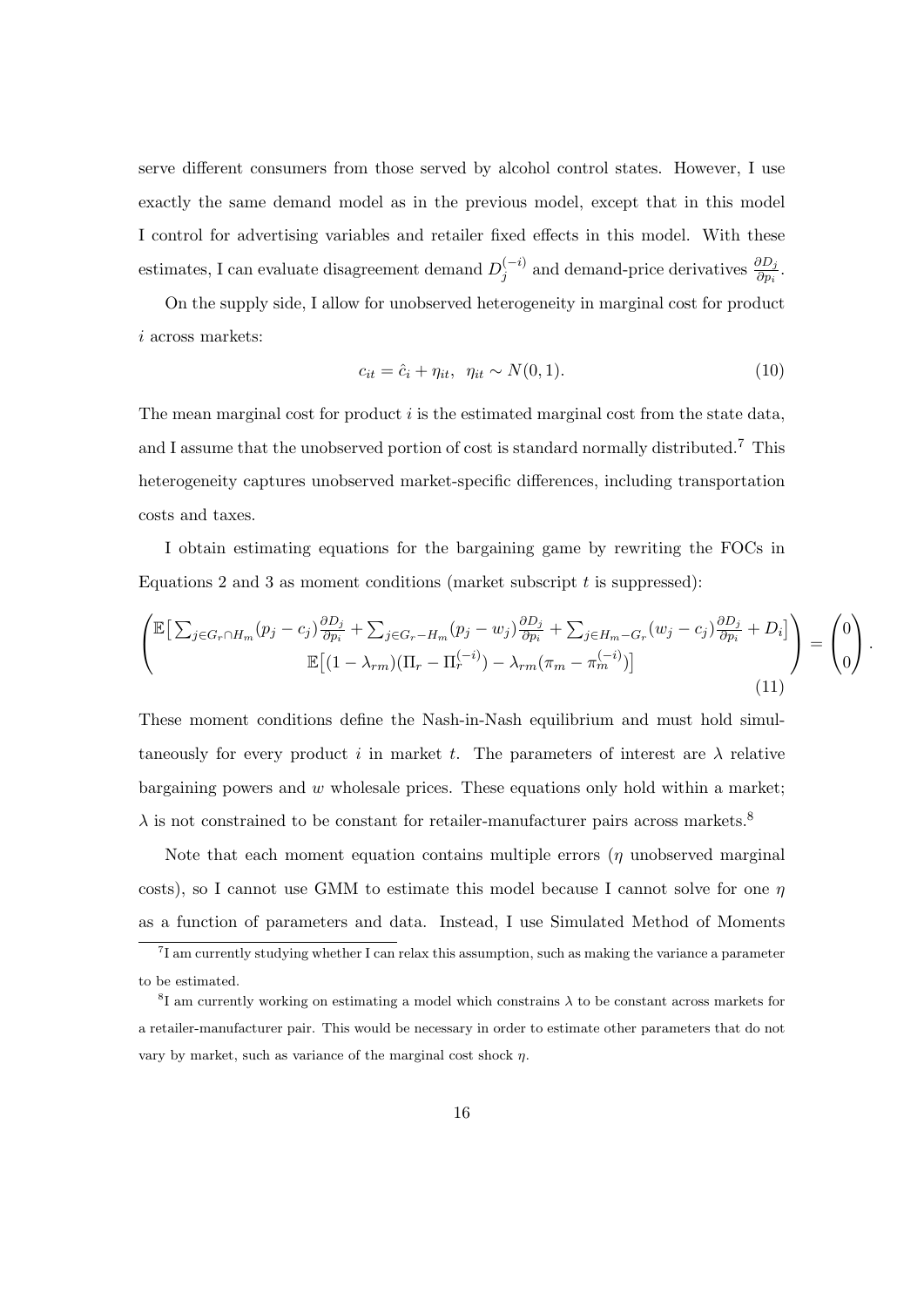(SMM). For each moment condition, I make draws from the distribution of  $\eta$  and take the average of the moment condition across all draws. Formally, let  $M_t$  be the set of moment conditions for market  $t$ . The estimation algorithm solves the following problem:

$$
\min_{\Theta} M_t(\Theta)' M_t(\Theta). \tag{12}
$$

## **Identification**

On the demand side, the key problem is identifying the price parameter,  $\alpha$ . Obtaining an unbiased estimate is pivotal to constructing the demand derivative matrix  $\Delta$  and the disagreement payoffs. Recalling the indirect utility function in Equation 6, prices are endogenous due to  $\xi_{jt}$ , which is the mean unobserved utility from buying product j in market t. Following Nevo (2001), I specify the error term as  $\xi_{jt} = \xi_j + \xi_t + \Delta \xi_{jt}$ . I include product and market fixed effects to control for  $\xi_j$  and  $\xi_t$ , respectively, meaning that the only unobservable I cannot control for is  $\Delta \xi_{jt}$ , the market-specific deviation in average unobserved product valuation. Therefore, I need instruments that are correlated with  $p_{jt}$  but not  $\Delta \xi_{jt}$ . I leverage the panel data and use the average price of product j in all other markets as instruments for  $\Delta \xi_{jt}$ . The identifying assumption is that prices for the same product in other markets are correlated via common marginal costs, but demand shocks across markets for product  $j$  are uncorrelated. These instruments are commonly referred to as Hausman instruments. This assumption is violated in the case of a national ad campaign that shifts demand in a correlated fashion in all markets. However, wineries only spent \$91 million on media advertising in 2014 compared to \$1.3 billion spent on beer ads (Nielsen, 2015), so these concerns are limited.

On the supply side, the parameters of interest are retail bargaining power  $\lambda$  and wholesale prices  $w$ . A unique set of parameters solves the first-order conditions of the bargaining game if there are as many equations as there are parameters. Let  $k$  be the number of unique manufacturer-retailer pairs and  $n$  be the number of total products in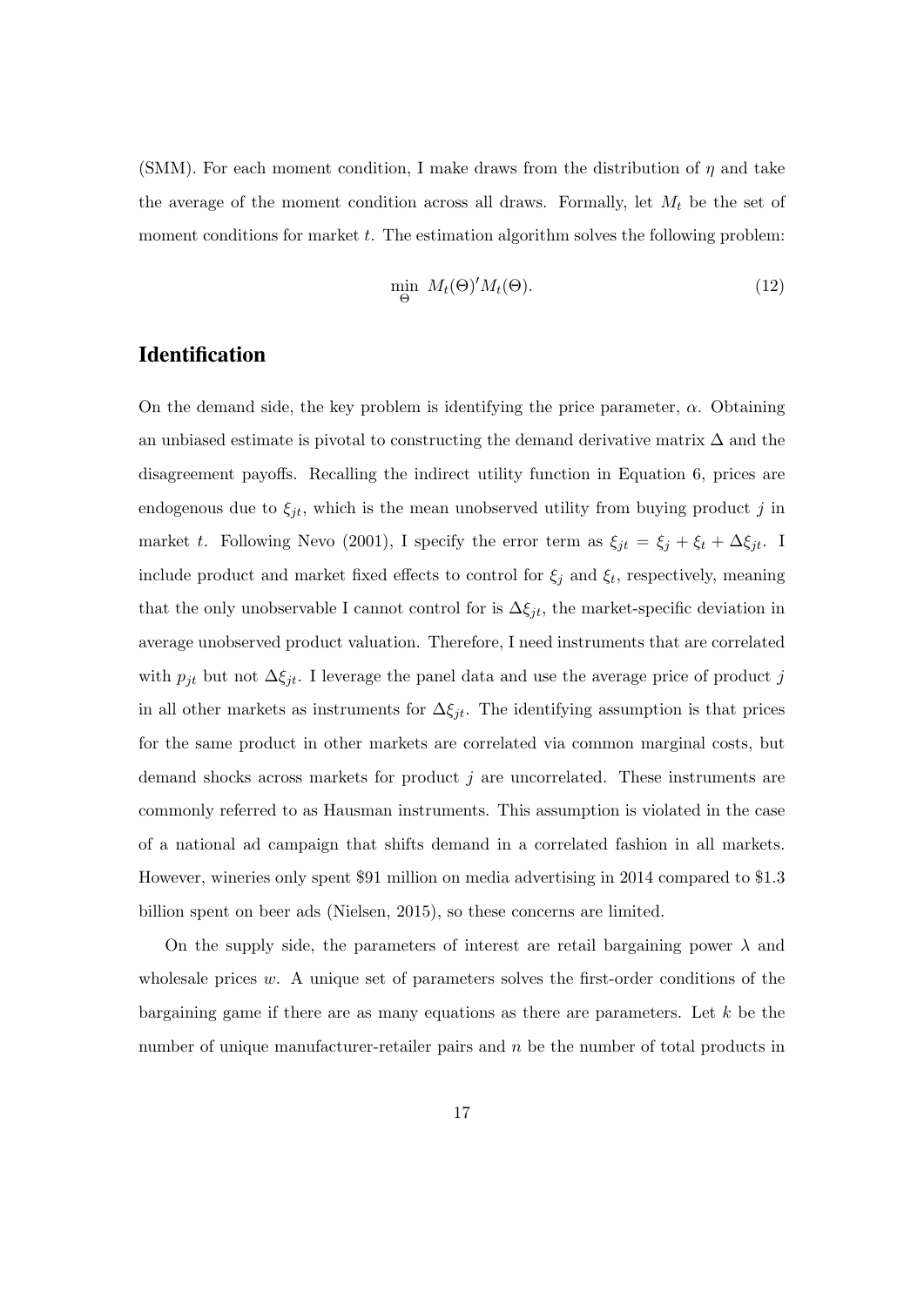a particular market. Therefore,  $\lambda$  is an  $k \times 1$  vector and w is an  $n \times 1$  vector. However, there are  $2n$  FOCs in each market (retail price and wholesale price FOCs for each product). Since  $2n > n+k$  if at least one manufacturer produces multiple products, the system is overdetermined. Therefore, I only include one pricing FOC per manufacturer in estimation but include all NB wholesale pricing FOCs (the PL wholesale pricing FOC is trivial because  $w = c$ ). This means that the system is exactly determined and has a unique solution.

Intuitively, the retail pricing first-order conditions identify wholesale prices, while bargaining power is identified given wholesale prices and disagreement demands in the wholesale price first-order conditions. However, this argument relies on observing some measure of marginal production costs. If costs were not observed, there would be  $2n+k$ parameters but only 2n first-order conditions and therefore no unique solution. Given the full channel margin  $(p - c)$  and disagreement demands, the equilibrium conditions of the model exactly determine the wholesale prices and bargaining power parameters.

### Data

I estimate my model using two primary types of data: retail scanner data and alcohol control state data.

#### Retail Scanner Data

I use Nielsen's Retail Scanner Dataset to obtain sales and retail price data for domestic wines at a set of large US retailers in 2015.<sup>9</sup> For a selection of these retailers' stores, I

<sup>9</sup>Researcher(s) own analyses calculated (or derived) based in part on data from The Nielsen Company (US), LLC and marketing databases provided through the Nielsen Datasets at the Kilts Center for Marketing Data Center at The University of Chicago Booth School of Business. The conclusions drawn from the Nielsen data are those of the researcher(s) and do not reflect the views of Nielsen. Nielsen is not responsible for, had no role in, and was not involved in analyzing and preparing the results reported herein.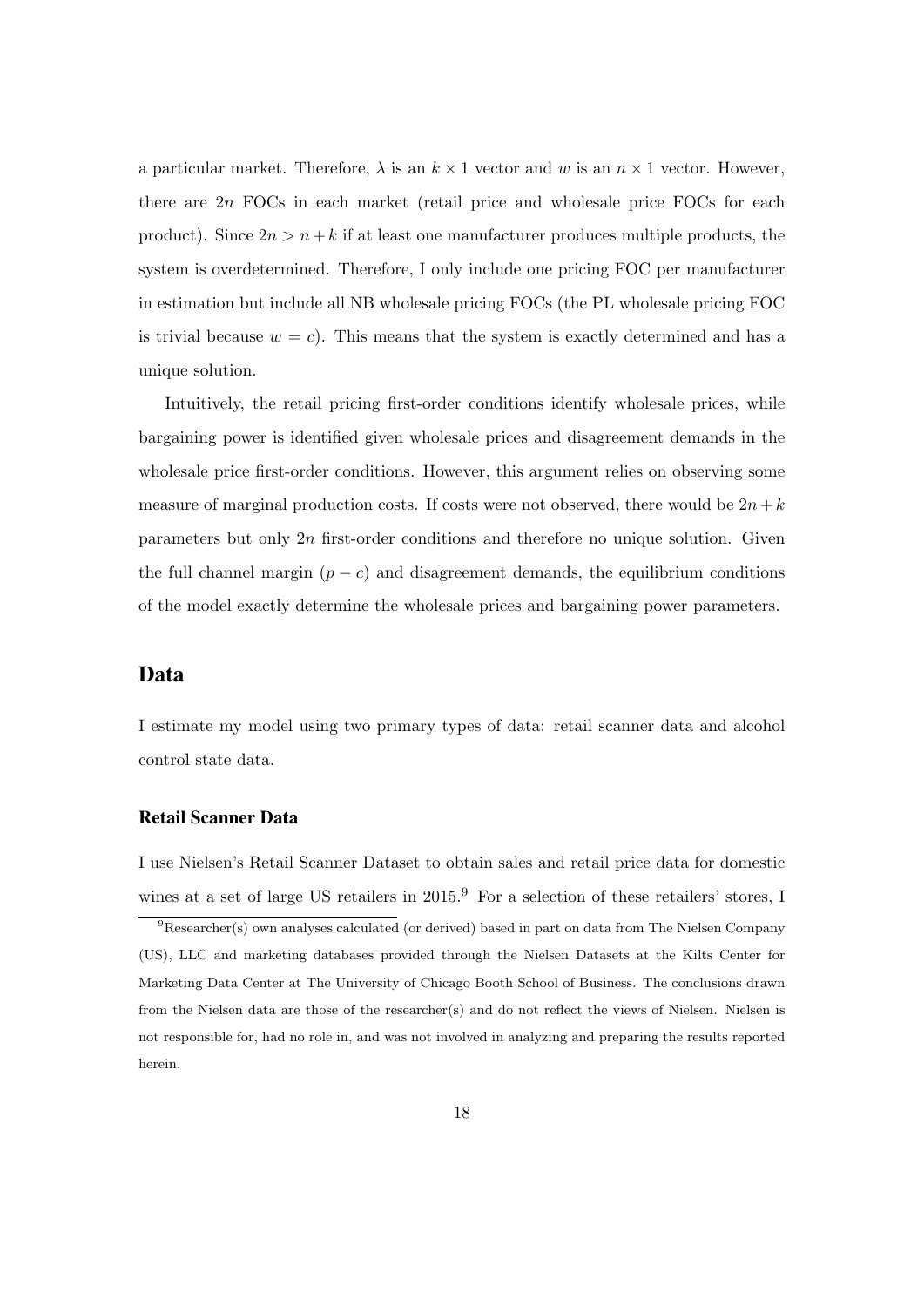observe the retail price, units sold, and advertising (in-store display and weekly circular ads) at the store-week-UPC level. These retailers consist of large supermarket chains or mass-market retailers, and only one retailer (coded as 13) sells PL wine products during this time period. I exclude independent liquor stores from the analysis in order to focus on large downstream firms. Retailer names are masked in the data, as per Nielsen's user agreement.

There are 13 unique retailers and 8 unique manufacturers (excluding the PL) in the dataset, although only a subset of them compete in a given market, which I define as a county-quarter. I aggregate sales across all stores owned by the same retailer in a given market. In total, I use data from 58 US counties and include 82 unique products in my sample. I define a product as a brand-color (e.g., Barefoot red). I aggregate products at such a high level in order to limit the number of products over which the retailer and manufacturers must negotiate. One potential issue with this aggregation is that a brand-color can come in multiple sizes (750 mL, 1.5 L, 3 L, etc.). To correct for this, I use liters sold and price per liter as market share and price variables, respectively. I obtain the price per liter by taking the average price across all sizes weighted by the liters sold. Therefore, if 3L is the most commonly sold product size at a retailer, then the aggregated price per liter will reflect that. The Feature and Display variables are interpreted as the number of weeks in a quarter in which any subproduct is advertised. Since my definition of product can include many subproducts (e.g., different sizes and varieties), this number can be much larger than the number of weeks in a quarter. To limit the number of products in estimation, I only include products with greater than a 0.05% market share.

I define the market size as total liters sold in a county-quarter in the Nielsen data. Because I exclude small retailers and products with small market share at the included retailers, the average market share of the outside good is 48.8%. While this is high, the average share of the outside good at a given retailer is 24%. That is, I am capturing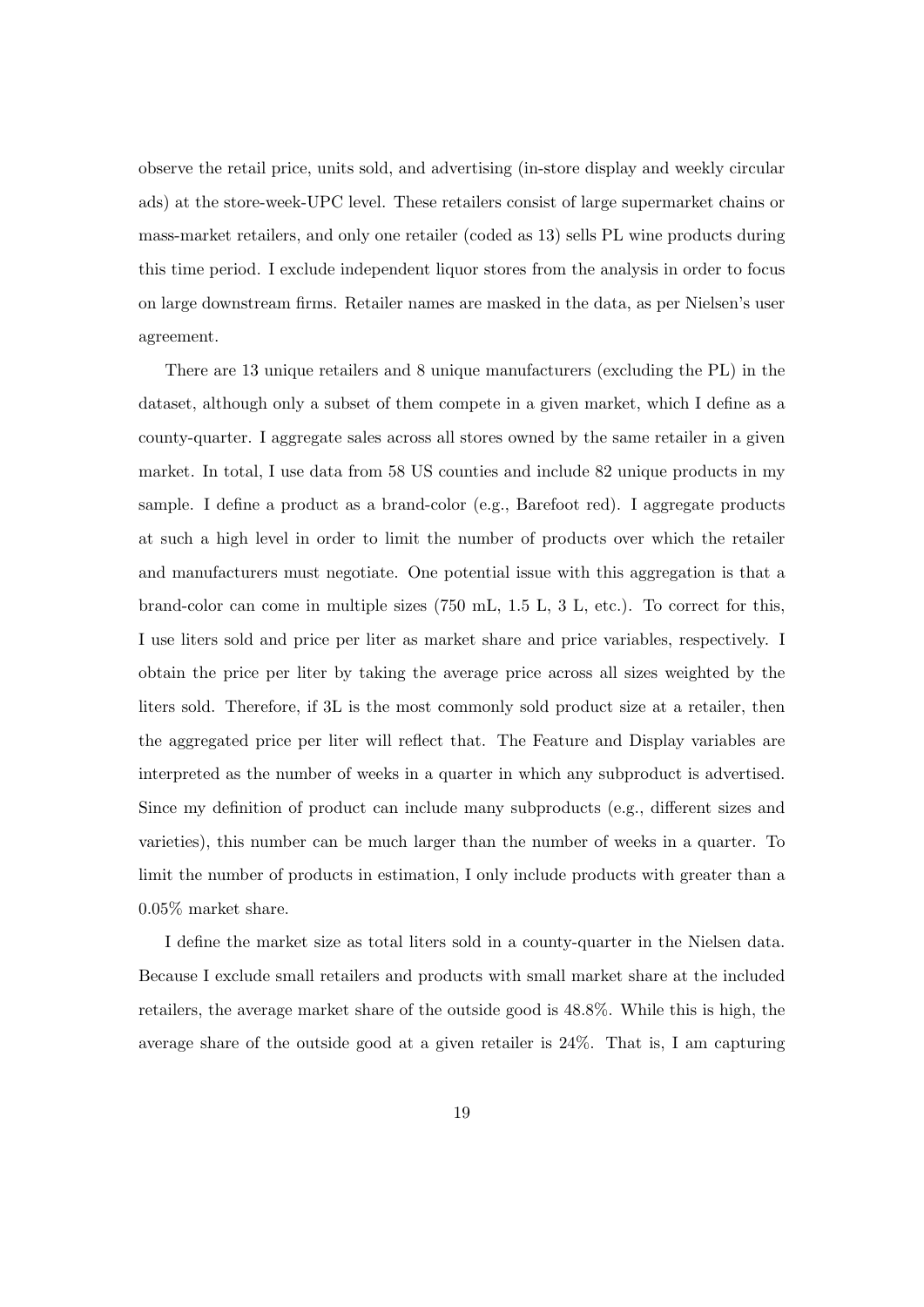most of the sales made by the included retailers.

Table 1 in the Appendix contains sample averages for retailers. The first 10 retailers are supermarkets and the final three are mass-market retailers. Not surprisingly, the mass merchandisers (MMs) have a wider geographic spread, offer fewer products, and charge lower prices than most supermarkets on average. However, the average market share in a given market is lower at the MMs. This might be because consumers do not normally shop for wine at these types of stores. However, Retailer 13 has a greater average market share than the other MMs, which might be due to the PL presence. Finally, supermarkets tend to advertise wines more often than MMs (except for Retailer 11). This also makes sense, as dedicated supermarkets tend to be higher-service, highercost options than MMs.

Table 2 contains sample averages for manufacturers. These manufacturers compete across all counties in my sample, but the number of products offered varies widely. The largest manufacturers, Constellation and EJ Gallo, offer many products at a range of prices. Another tier of manufacturers (Francis Coppola, Jackson Family, and Ste Michelle) offer only a few pricier products. Finally, Trinchero, Wine Group, and the PL supply the cheapest products on the market, on average. In this table, market share is defined as the average sum of market share for all products produced by the manufacturer in a given market. Therefore, one can divide market share by the number of products to get some sense of average product market share. In particular, this figure for PL products is about 0.05%, making them one of the more popular products in the sample. This indicates that the PL plays an important role in the bargaining game.

Table 3 contains summary statistics for PL products versus NB products at the retailer who offers the PL. All variables are averages at the product-market level. PL products are cheaper and bought more often than NB products, which is partially because the PL is sold in large containers (e.g., 3 liter boxes). In addition, PL products are advertised more frequently than NB products. This highlights the retailer's interest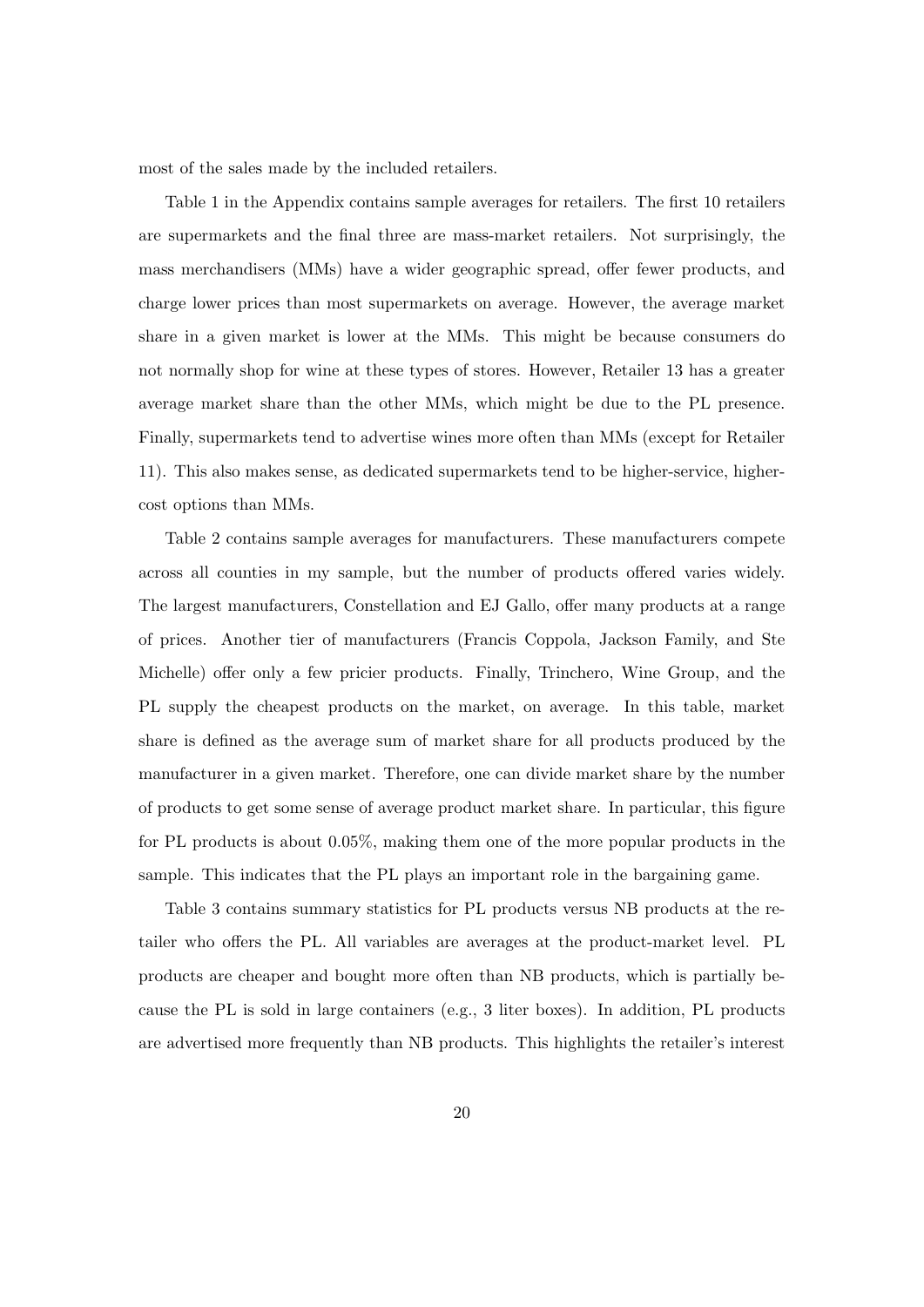in promoting its own products.

Finally, Figure 3 provides a visualization of dependence across retailer-manufacturer combinations. Reading across columns, each square measures the percentage of units sold at a particular retailer produced by a manufacturer. Therefore, each row sums to one. One observation is that some manufacturers are uniformly more important across all retailers (e.g., Gallo). However, this level of dependence varies across retailers: Retailer 11 relies more heavily on Gallo than Retailer 7. Along with the absolute number of sales, this variation in dependence across retailers drives differences in bargaining position, which will be important for identifying bargaining power.



Figure 3: Share of Units Sold Conditional on Retailer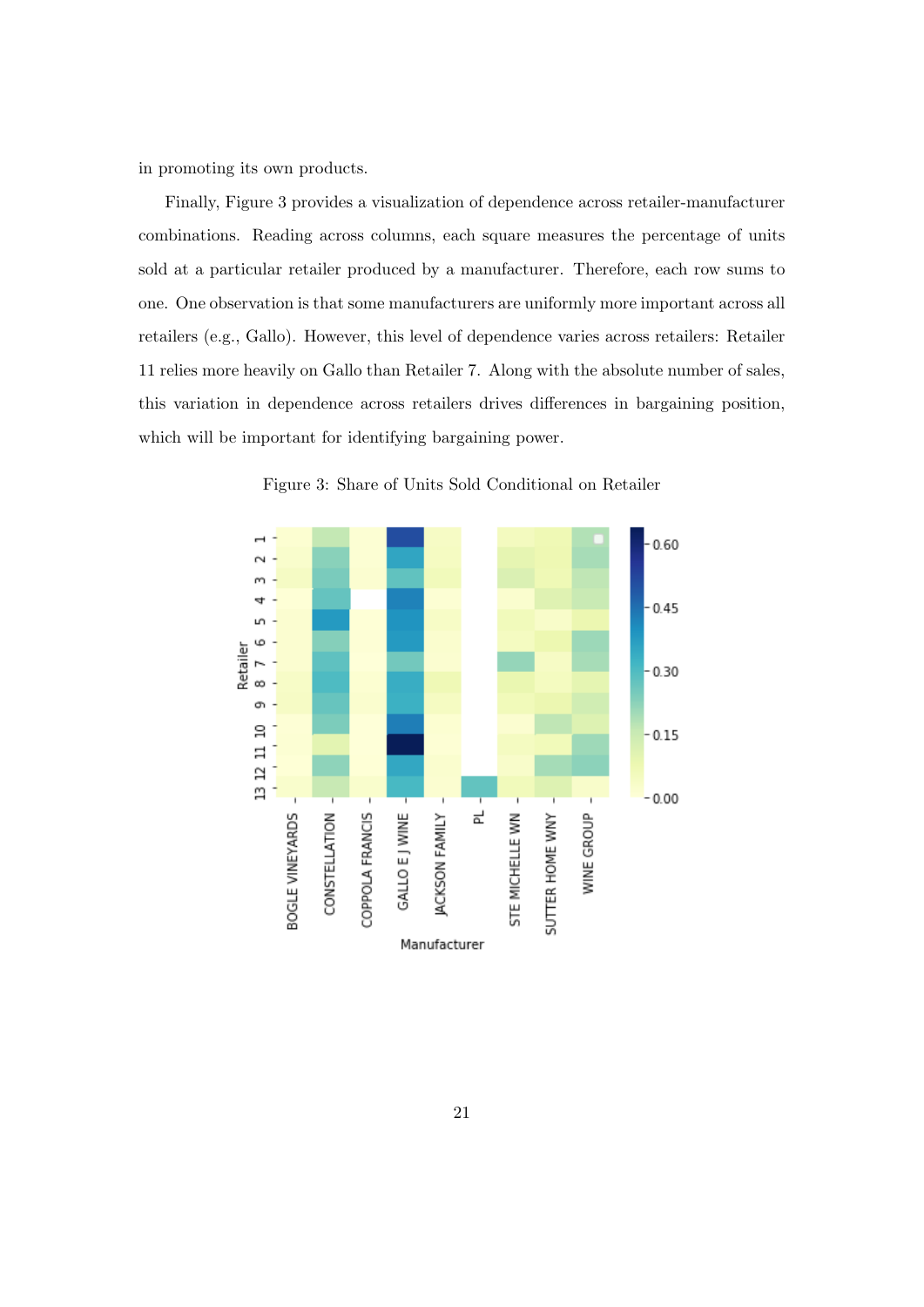### Control State Price and Sales Data

As explained in the identification section, I need to observe either wholesale prices or marginal cost in the private retailer data to identify bargaining power parameters. However, proprietary wholesale price data is difficult to obtain, and thus I do not observe the associated wholesale prices negotiated by the retailer. To circumvent this issue, I use wine sales data from Pennsylvania, New Hampshire, Utah, and Montgomery County, Maryland in 2015 in order to estimate marginal costs for a common set of products. The data was compiled by the National Alcohol Beverage Control Association, an organization which collects data for alcohol control states. These jurisdictions control almost all distribution and sales of wine. In each of these states, I observe the retail price, 9 liter cases sold, and "freight-on-board" price at the month-UPC level. Freight-on-board price is the amount the state is charged by the manufacturer for a case of that product, in which transportation costs from the manufacturer to the state are borne by the manufacturer. Table 4 contains sample averages by manufacturer for Montgomery County, Maryland.

One peculiarity with these alcohol control jurisdictions is that they must set a fixed markup by law. For example, before 2017 Montgomery County's Department of Liquor Control was forced to charge a markup of 72.8% (presale) over manufacturer costs by law (Montgomery County DLC, 2015), and Pennsylvania was forced to charge a 30% markup over wholesale price before 2016 (Miravete, Seim, & Thurk, WP). In the data, this markup rule predicts the retail price quite closely. I report the average retail markup as a percentage above wholesale price in Montgomery County in Table 4. This percentage is fairly constant across manufacturers, hovering somewhere between 55% and 65%. There is some variation in markup due to heterogeneous sales, which are prenegotiated between the manufacturers and the state. Apart from these sales, states have no real ability to price their products; instead, manufacturers set prices indirectly through their choices of wholesale prices. For this reason, I model the state pricing game as Nash-Bertrand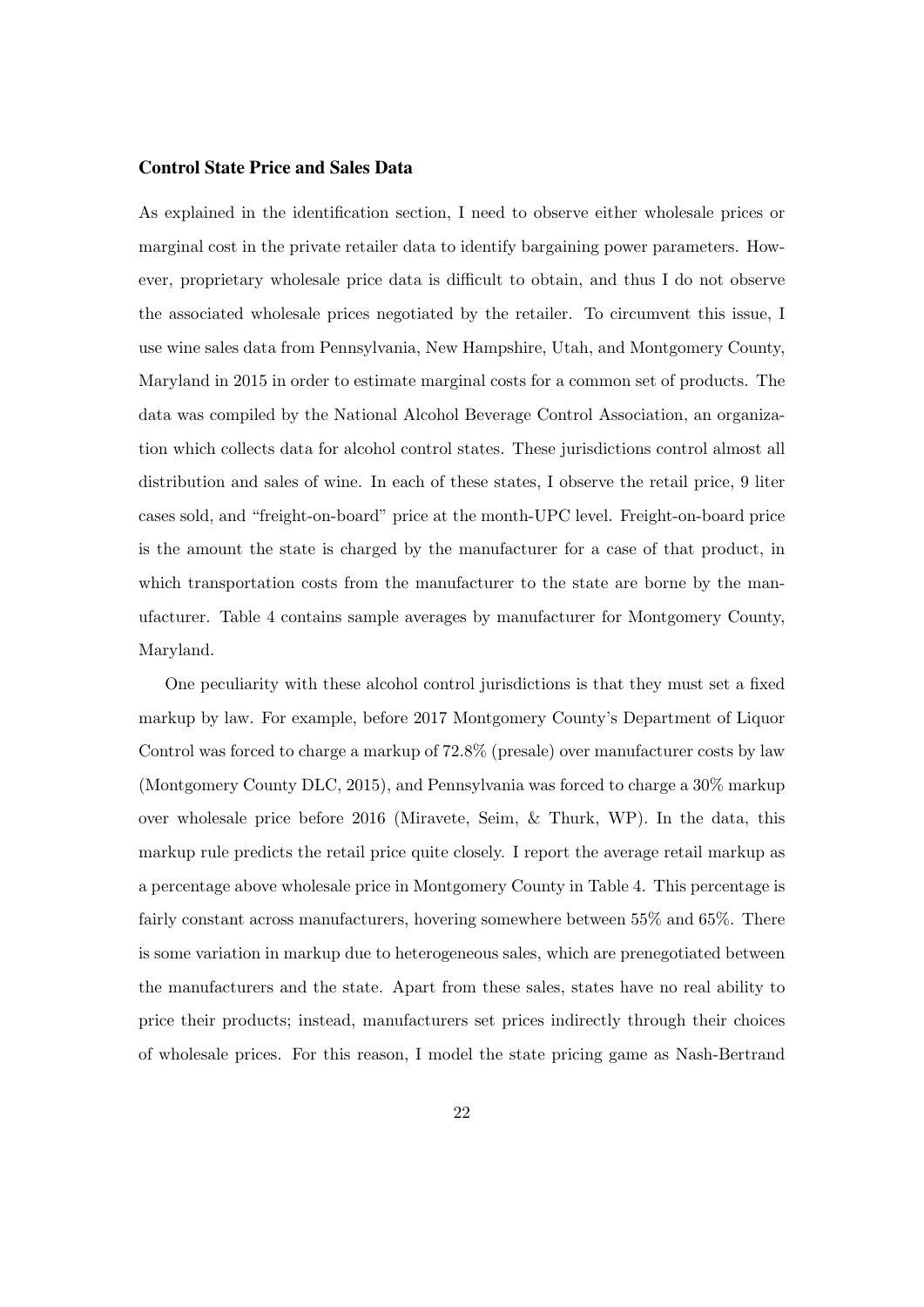competition in wholesale prices between manufacturers.

## Results

### Alcohol Control State Estimates

I report demand estimates for the multinomial logit model using the alcohol control state data in Table 5 in the Appendix. The price coefficient estimate is of the expected sign, but the coefficient on wine rating is negative and significant at the 10% level. This might be due to the lack of variation in wine ratings (most vary between 80 and 90 in this dataset), but consumers of mass-market wines might not value quality as much as serious oenophiles. The marginal costs are estimated by evaluating Equation 8 in each market, then running the regression in Equation 9. I cannot obtain marginal cost estimates for the PL products because by definition, they are only offered by the private retailer.

Figure 4 shows the distribution and density of marginal per-liter cost estimates before and after netting out market-specific costs. Not surprisingly, netting out the marketspecific effects of cost causes the distribution of estimated costs to shift to the left. For the adjusted cost distribution, most of the estimated costs fall between \$0 and \$10 per liter. The mass toward \$0 is primarily composed of boxed wines, which are sold in large sizes and thus the price per liter and estimated cost per liter are quite low. The mean and median per-liter cost estimate is about \$3.50. While this might seem like a low production cost, many of the wines in the data are lower-end, mass-market wines.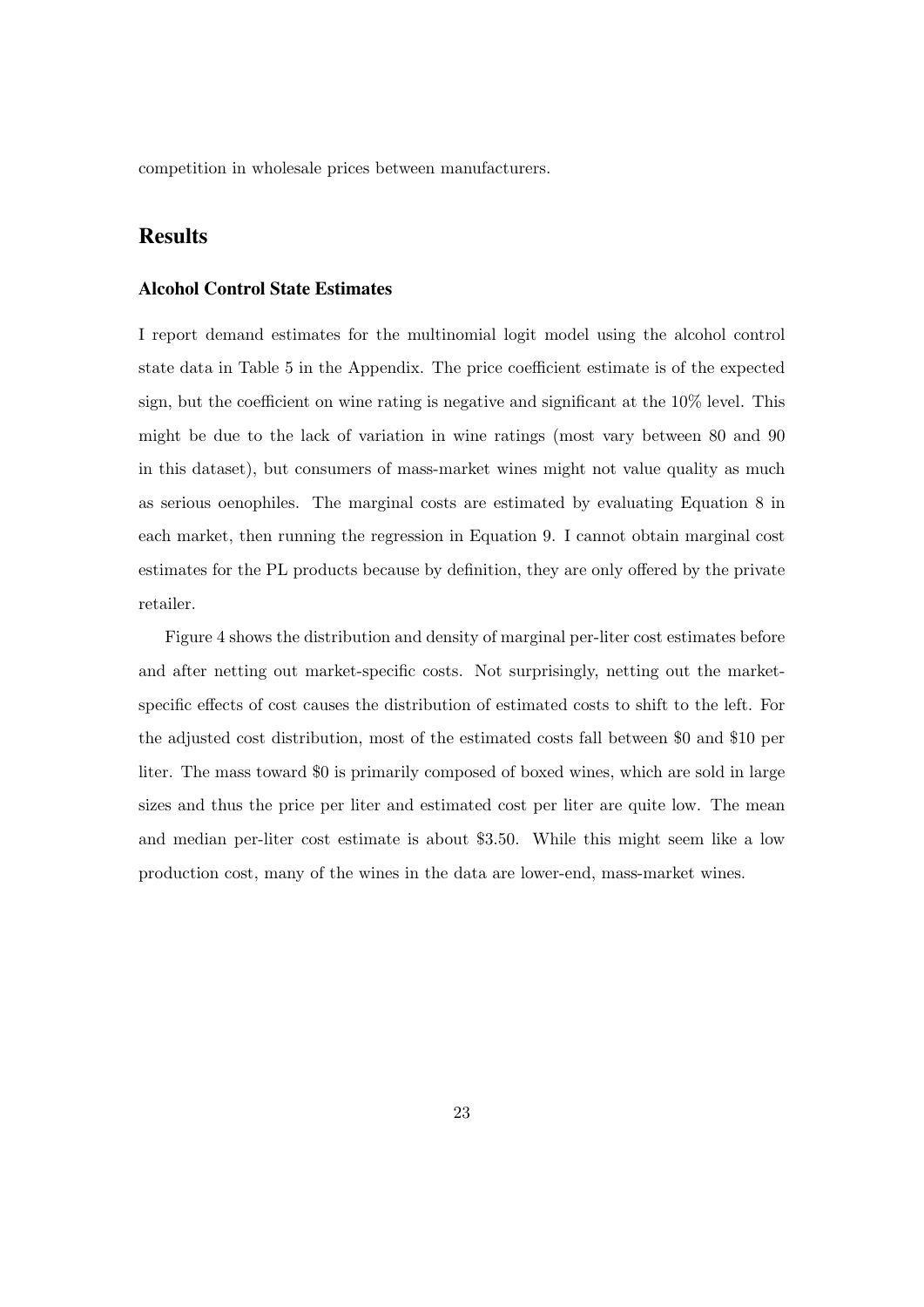

Figure 4: Distribution of Marginal Cost Estimates

#### Private Retailer Demand Estimates

I report demand estimates from the multinomial logit model using the private retailer data in Table 6 in the Appendix. The price coefficient estimate is of the expected sign and similar to that of the state data. The coefficient on rating is not significantly different from zero, which is likely for the same reasons given in the previous section. The coefficients on the advertising variables (feature and display) are positive and significant at the 5% level. As seen in Figure 5, the majority of own-price elasticities implied by these estimates fall between -1 and -5, and one would expect wine to be price elastic due to its nonessential nature and large selection of products.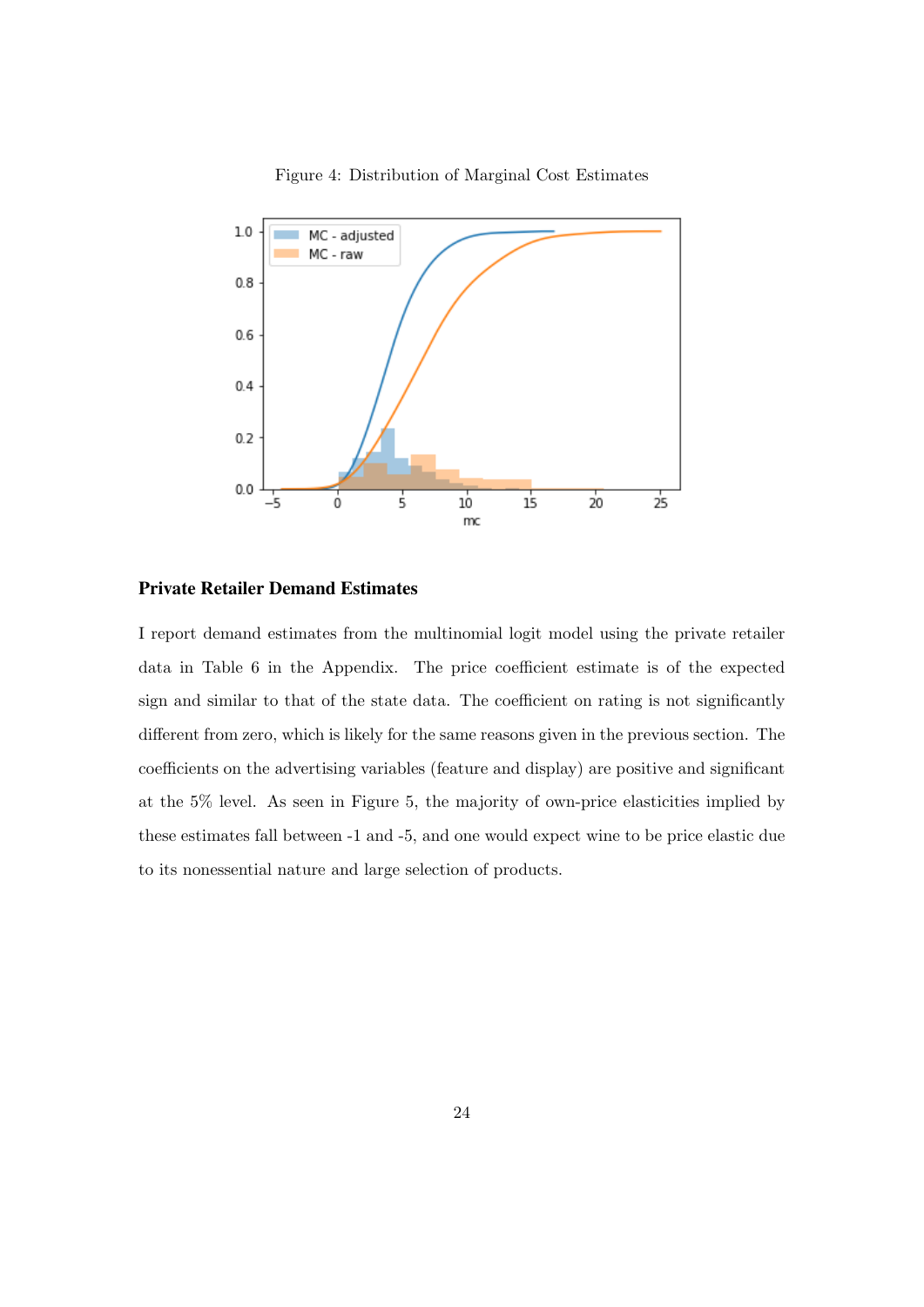

Figure 5: Distribution of Own-Price Elasticities

#### Bargaining Model Estimates and Analysis

I report estimates of the bargaining power parameters in Table 7 in the Appendix. The reported parameters are averaged across markets, and since the parameters were estimated market by market, the standard deviations reported in the table capture variance in the estimated coefficients across markets.<sup>10</sup>

Only a few of the bargaining power estimates across markets are significantly different from 0.5, indicating that manufacturers and retailers have roughly equal negotiating skills and that bargaining position is the key determinant of the split of channel profit. However, there are interesting correlations between bargaining power estimates and firm characteristics. Table 8 contains estimates from regressing bargaining power on various retailer and manufacturer characteristics. As the market share of a particular manufacturer increases at a particular retailer by 1%, retailer bargaining power falls by 0.039. This measure is a proxy for bargaining position, so retailer bargaining position and bar-

<sup>&</sup>lt;sup>10</sup>I am currently obtaining bootstrapped standard errors.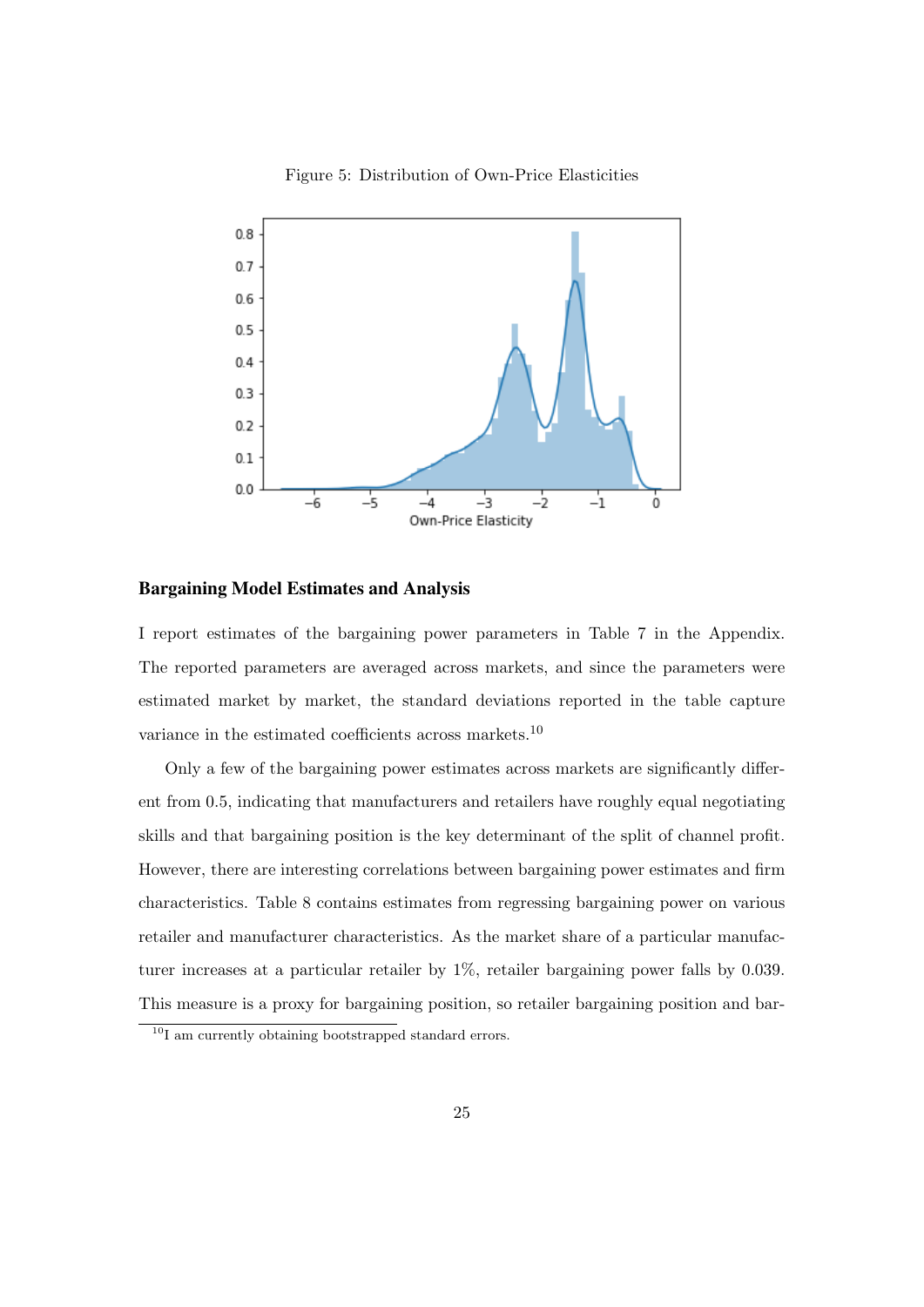gaining power are positively correlated. In addition, larger firms tend to have higher bargaining power. Figure 7 shows the distribution of estimated retailer bargaining power parameters for Constellation (large firm) and Bogle (small firm). Constellation's distribution is much lower than Bogle's, which means that Constellation tends to have greater bargaining power with retailers than Bogle.





I also estimate profits for each firm. Table 9 reports total profit estimates across all markets for each firm, and Table 10 reports the estimated percentage of channel profit going to the retailer,  $(\frac{p-w}{p-c})$ , averaged across markets. Similar to the bargaining power estimates, the average split of channel profits is close to 50% for all retailers and manufacturers. The figures differ slightly because the equilibrium channel split is determined by both bargaining power and bargaining position (i.e., disagreement profit). One key result is that when including PL sales, Retailer 13 has an average channel profit share of 52.8%, which is on the upper end for retailers. This is in part due to the PL's larger percentage margins over cost than those for NB wines (average gross margins of 63% for PLs versus 31% for NBs). However, part of this increase in channel profit share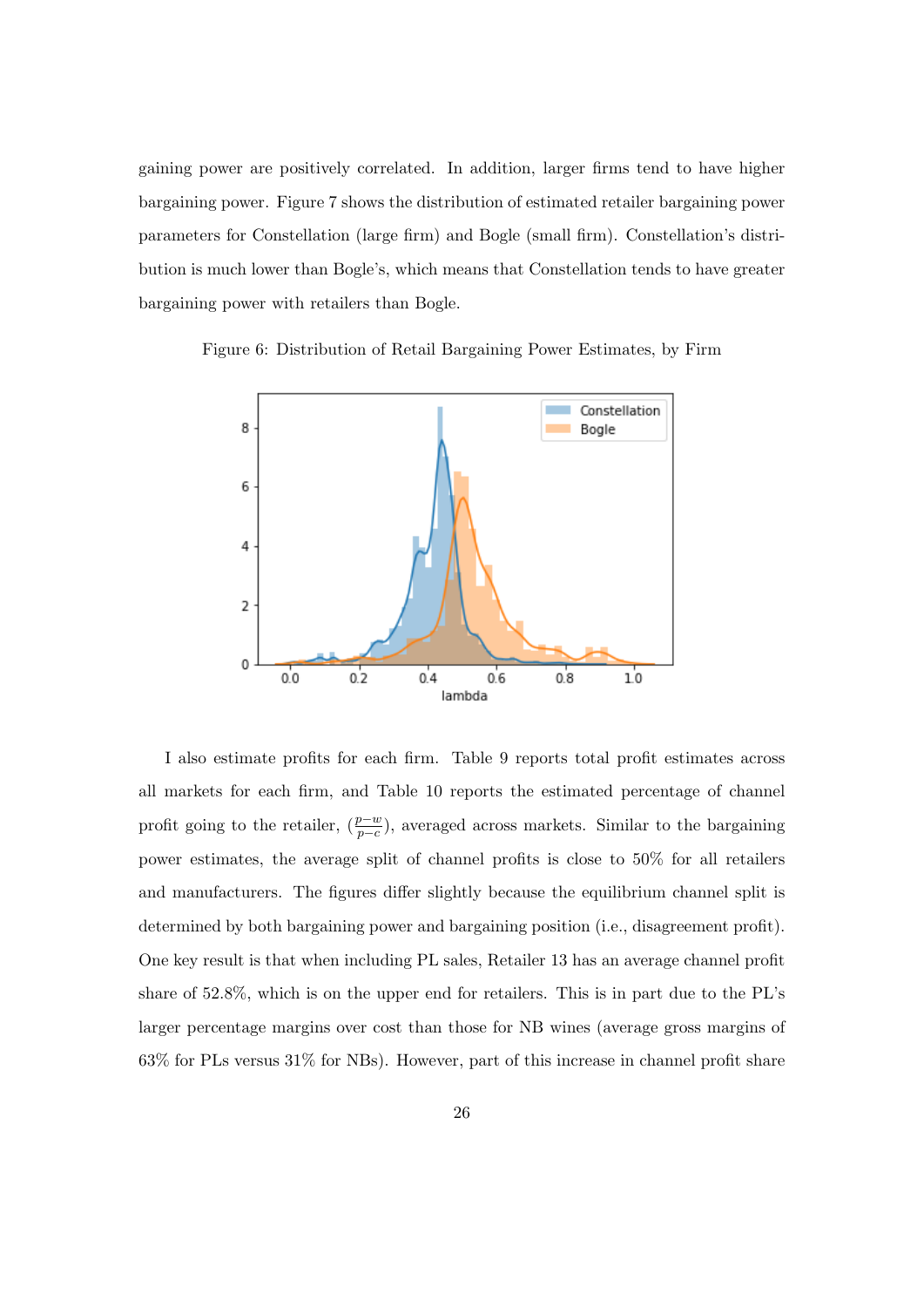is due to the PL's ability to improve bargaining position. I calculate this effect in the next section.

For manufacturers, the same patterns apply to channel profit split as bargaining power. Smaller manufacturers, notably Bogle, receive a lower average share of channel profit (42.7%) than larger manufacturers such as Constellation (56.1%). This makes intuitive sense because smaller manufacturers have a worse bargaining position compared to larger manufacturers. One other key result concerns matching the average gross margin for manufacturers  $(\frac{w-c}{w})$  reported by Moss Adams, LLP in their 2013 survey of wineries. They report that the average gross margin in their sample is 51%, while the mean in my sample is 49%. These figures are fairly close, so my estimates do not appear to be far off from industry averages, as reported directly by manufacturers.

### Counterfactuals

#### Private Label Profit Decomposition

With the bargaining power estimates, I can determine how the presence of the PL affects retailer and manufacturer profits. In a similar study, Ellickson, Kong, and Lovett (working paper) decompose the profit effects of offering a PL into three components: the direct effect of PL sales, the substitution of sales from NBs, and the effect of the PL on improving bargaining position with NB manufacturers. To capture these effects, I treat PL products as if they are NBs and grant the PL producer a retailer bargaining power of  $\lambda = 0.5$ . I then use the estimated parameters to re-solve the bargaining problem with the counterfactual bargaining power. Changes in sales can be measured by comparing market shares in the two scenarios, and the change in NB margins captures the bargaining effect. Unlike Ellickson et al. (WP), I do not remove PLs from the market. In this way, I do not change the number or identity of products on offer, but only the PL status.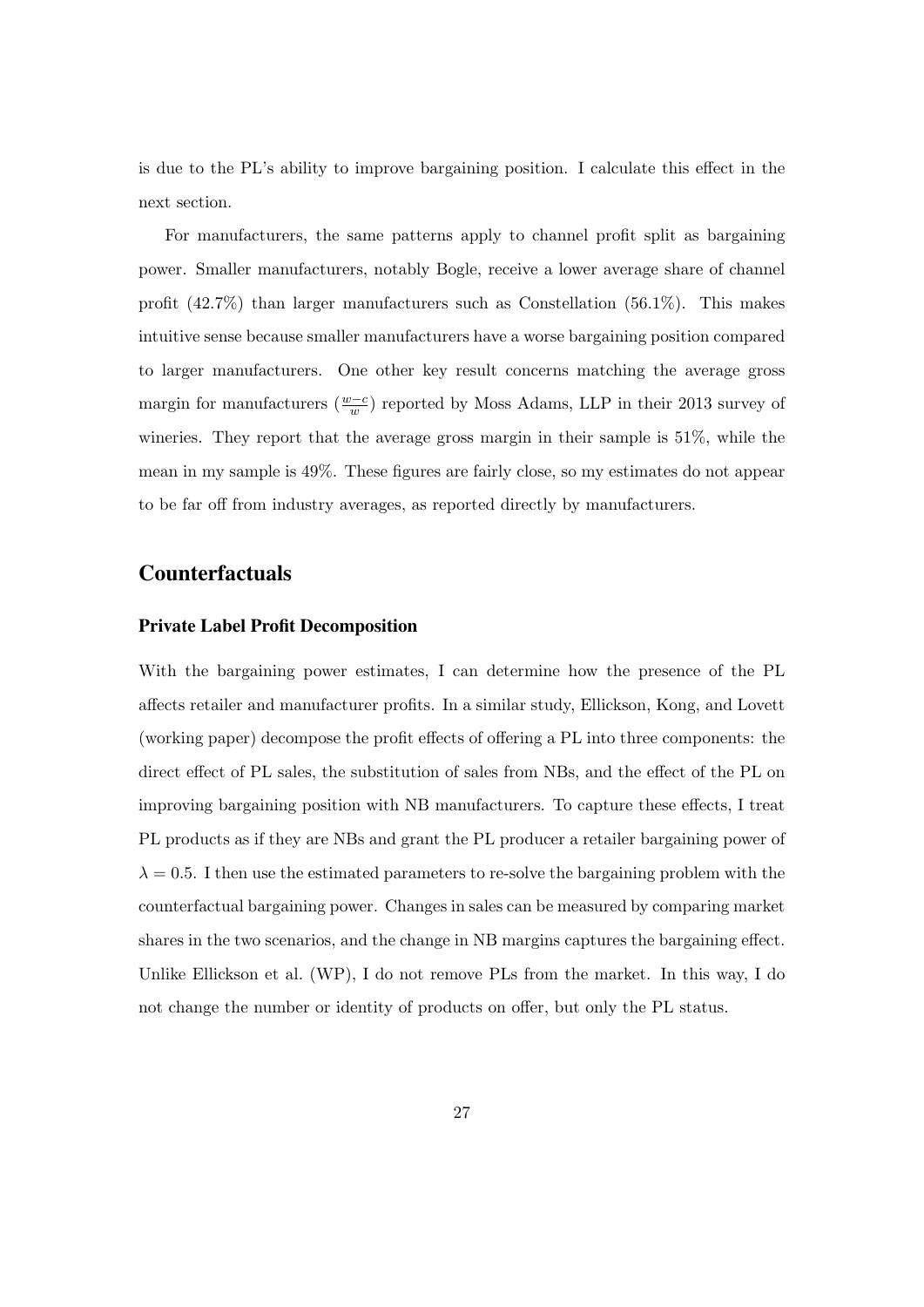#### Effect of the PL on Firm Profits

I first compute change in total profits to retailers. Let  $G_{PL}$  be the set of PL products and let tilde denote values in the counterfactual no-PL scenario. Focusing on the PL retailer (13), the total change in profit is:

$$
\Pi_{13} - \widetilde{\Pi}_{13} = \sum_{j \in G_{13}} (p_j - w_j) D_j - \sum_{j \in G_{13} - G_{PL}} (\widetilde{p}_j - \widetilde{w}_j) \widetilde{D}_j.
$$

The first component of the total change is the change in retailer margins on PL sales:

$$
\sum_{j\in G_{PL}} ((p_j - w_j) - (\tilde{p}_j - \tilde{w}_j)) \widetilde{D}_j.
$$

The second component is the change in demand for NBs when the PL is no longer owned by the retailer (I will call this the substitution effect from here on):

$$
\sum_{j \in G_{13} - G_{PL}} (p_j - w_j)(D_j - \widetilde{D}_j).
$$

The last component is the change in retailer margins on NBs (I will call this the bargaining effect from here on):

$$
\sum_{j\in G_{13}-G_{PL}} \left( (p_j-w_j)-(\tilde{p}_j-\tilde{w}_j)\right) \widetilde{D}_j.
$$

Table 11 contains these values as a percentage of counterfactual profit across all retailers and markets. Positive values indicate that profit is higher when Retailer 13 owns the PL (actual scenario). Retailer 13's profit increases by an estimated 16.8% by owning its PL, but this is the net effect. The retailer earns 19.47% more profit on PL sales by owning its PL but loses 20.3% of profit on substitution away from NB products. This is because when Retailer 13 owns the PL, it negotiates higher prices on NB products to divert demand to the PL. However, Retailer 13 also earns 17.6% higher profit due to increased margins on NB products. Retailer 13 obtains higher margins on NB products when it owns the PL because it has greater bargaining position with NB manufacturers. I identify 17.6% as the "bargaining effect" of PLs on profit.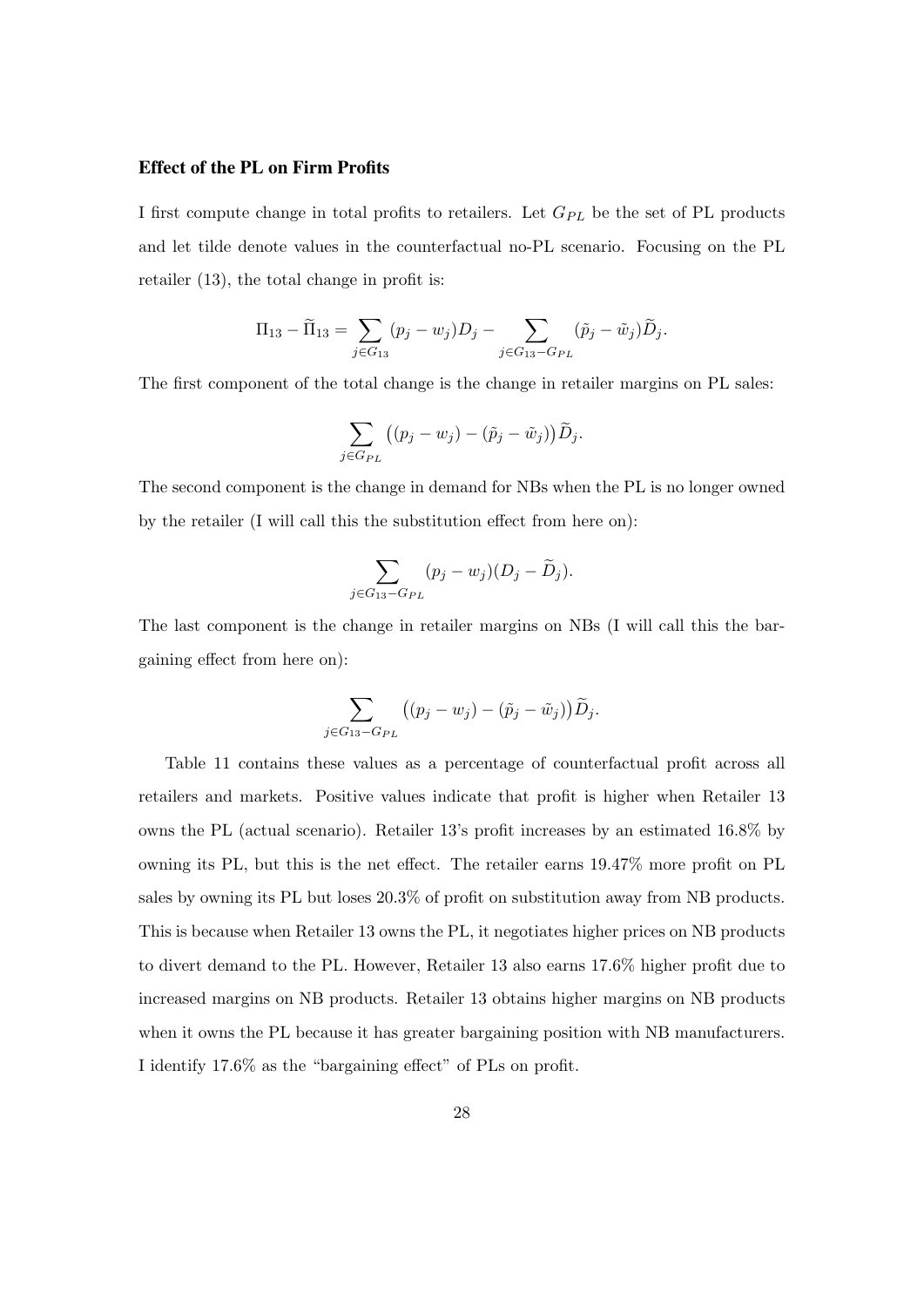I also draw conclusions about how competing retailers are affected by PL ownership. Since the other retailers do not offer a PL, their total change in profits is the sum of the substitution and bargaining effects. All other retailers are worse off when the PL is offered, with profit losses ranging from 0.09% to 10.33% compared to the no-PL case. For most retailers, this decrease is due to negative bargaining effects. It appears that while the PL is certainly profitable for Retailer 13, it imposes negative bargaining externalities on competing retailers. To understand why, I perform the same exercise for manufacturers.

The substitution and bargaining effects for manufacturers are defined the same as before, except the relevant margins are  $w - c$ . Table 12 contains these values for all manufacturers across all markets. Negative values indicate that profit decreases when Retailer 13 offers the PL. Profits are lower for nearly all manufacturers when Retailer 13 offers the PL, but the cause for this drop varies by manufacturer. Most manufacturers have a positive bargaining effect, indicating that they achieve *higher* margins when the PL is offered. This is particularly true for the smaller, higher-end manufacturers such as Francis Coppola and Jackson Family. On the other hand, these manufacturers negotiate higher prices for their products in the no-PL scenario, which causes substitution away from those products. Large manufacturers tend to earn lower margins when the PL is offered, as evidenced by the negative bargaining effects for Gallo, Trinchero, and Wine Group. These firms rely heavily on lower-end wines which compete heavily with the PL, so their bargaining position is worse when negotiating with Retailer 13 compared with higher-end manufacturers. While manufacturers are worse off, they are not harmed as much as retailers in terms of the percentage of profit lost. Thus, manufacturers' bargaining position improves relative to the non-PL retailers and explains why most non-PL retailers have a negative bargaining effect.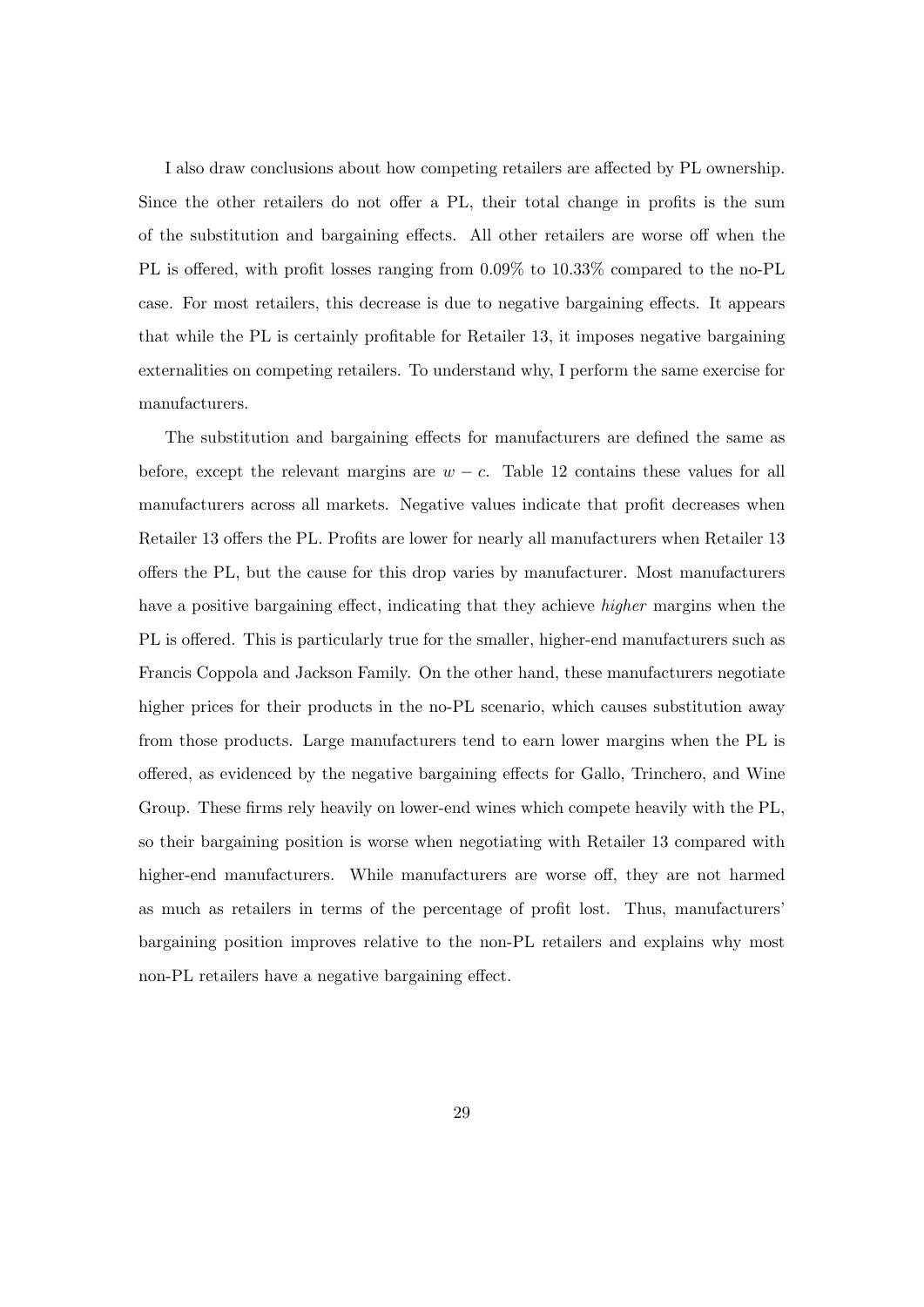## Private Label Quality Choice

As another counterfactual, I choose a retailer to introduce a new PL product and determine its optimal product positioning. For this example, I specify Retailer 11 as the owner of the new PL.<sup>11</sup> Like Retailer 13, Retailer 11 is a mass merchandiser and has a relatively low average market share. However, what quality level should Retailer 11 choose for the new PL in order to maximize profit? As explained in the previous section, the retailer must not only account for direct PL sales but also the indirect effects the PL has on NB profits.

To answer this question, I simulate market equilibrium allowing the PL quality to vary and identify the quality level that maximizes Retailer 11's profit. In a given market, define the mean utility level from purchasing product j as  $\delta_j = \beta X_j - \alpha p_j + \xi_j$ . I then regress  $\delta_i$  on marginal cost, type, and retailer fixed effects to obtain a predicted mean utility level for the new PL:

$$
\delta_j = \gamma_0 c_j + \gamma_1 \text{retailer}_j + \gamma_2 \text{red}_j + \epsilon_j. \tag{13}
$$

Given this equation, product placement is then defined as the choice of marginal cost. While not a direct measure of product quality, product cost can give managers some idea as to which brands to emulate when designing a PL.<sup>12</sup> Assuming  $\gamma_0 > 0$ , choosing a higher cost will make the product more attractive to consumers but at a higher production cost for the retailer.

Figure 7 shows how Retailer 11's profit changes as it adjusts the costs of the new PL. Profits are summed for all markets in Washington state.<sup>13</sup> The blue line plots the

 $11$ This exercise could be performed with any retailer.

 $12$ This methodology is an initial attempt at the endogenous quality choice problem. A more rigorous approach would require explicitly modeling the endogenous quality choice in a first-stage game before bargaining. I leave this to future work.

<sup>&</sup>lt;sup>13</sup>This exercise can be performed for all markets, but I limit it to Washington state to reduce computation time. In addition, Washington allows retailers to buy directly from manufacturers, so ignoring distributors in the vertical channel should not affect the results.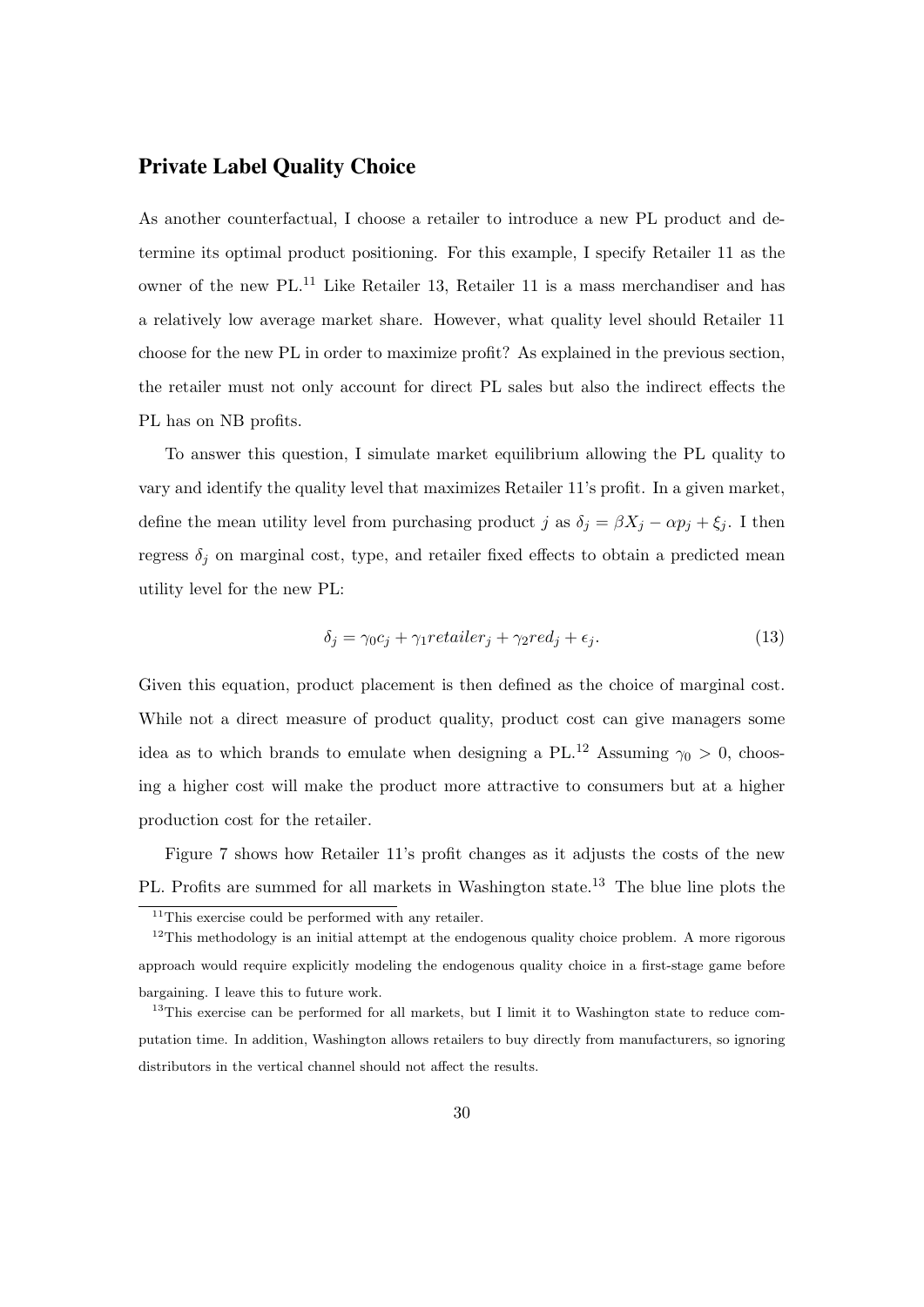direct profit from PL sales, while the orange line shows the total change in profit across all products. Retailer 11's total profit is maximized when it sets the marginal cost of the new PL at around \$2.65/liter (earning 14.5% higher profit than in no-PL case), but choosing a cost of around \$5/liter would maximize PL profit. The two values differ because of the bargaining effect of offering the PL on other channels. Specifically, at the profit-maximizing cost choice, Retailer 11 would earn 10.6% higher margins on NB sales, compared to only 6.2% at the PL profit-maximizing cost choice. At a marginal cost of \$2.65/liter, this would make the PL comparable to brands such as Woodbridge Robert Mondavi, Black Box, and Red Diamond. This exercise shows that managers need to think about how product placement affects bargaining with other manufacturers and not just how it affects direct PL profit.

Figure 7: Change in Profit for Retailer 11 as Function of PL Cost



### Comparison to Other Supply-side Models

Given the demand estimates in the private retailer setting, I estimate a selection of vertical supply models and compare key results with those of my model. I consider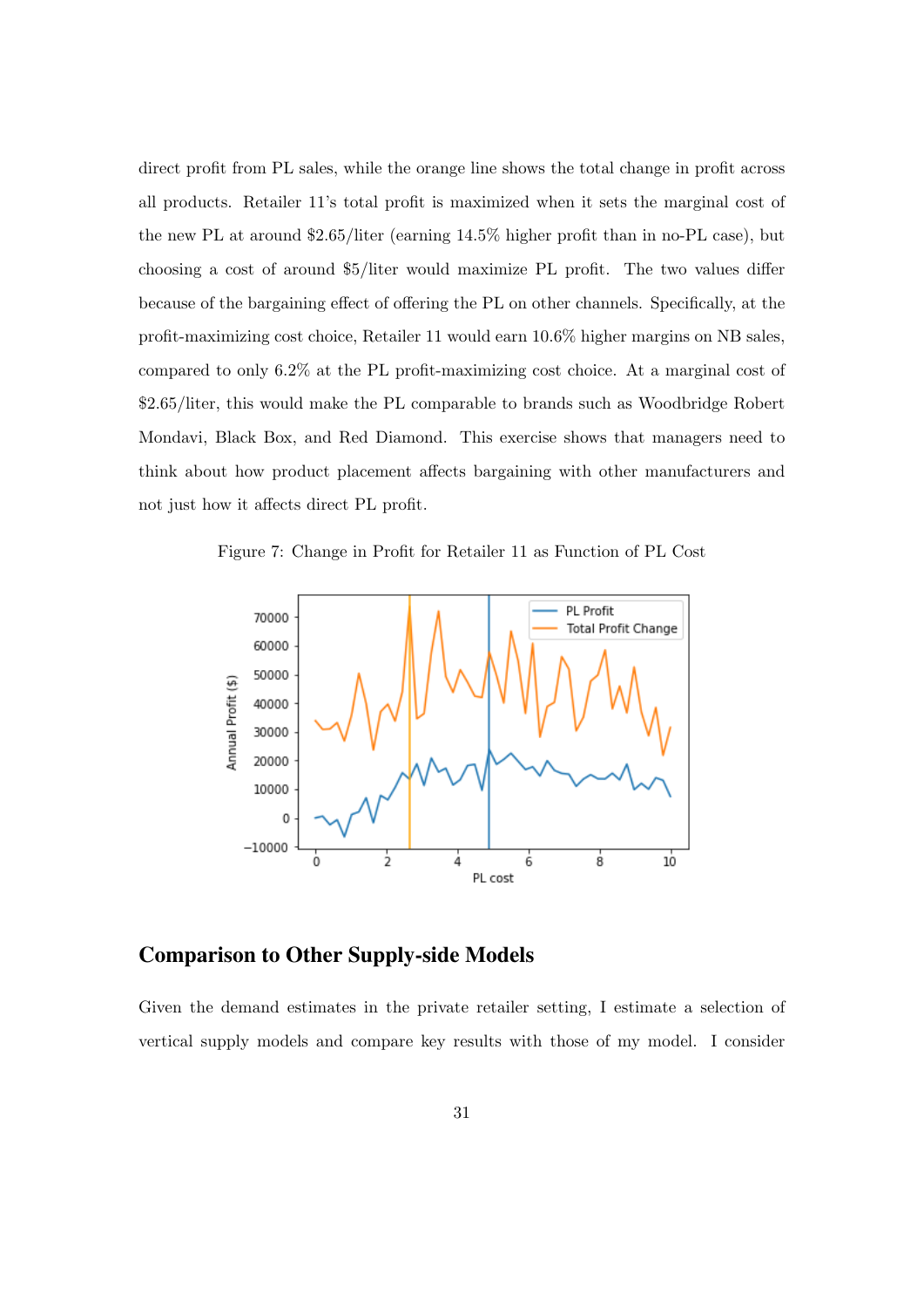the following alternative models: ignoring the vertical channels, linear sequential wholesale pricing (classic double marginalization), and wholesale-only bargaining with Nash-Bertrand downstream competition (Draganska, Klapper, & Villas-Boas, 2010). The key outcomes I compare across models are marginal costs, wholesale prices, and firm profits.

#### Manufacturer Nash-Bertrand

The first comparison model is Nash-Bertrand competition among manufacturers, which ignores the vertical channel. Specifically, each manufacturer solves the following problem simultaneously:

$$
\max_{p \in H_m} \sum_{j \in H_m} (p_j - c_j) D_j. \tag{14}
$$

The first order conditions of this problem in matrix form are written as  $p - c = (\Omega \circ \Pi)$  $\Delta$ ))<sup>-1</sup>D(p), where  $\Omega$  is the manufacturer ownership matrix and  $\Delta$  is the demand-price derivative matrix. Thus, marginal costs are solved directly from this equation. This model ignores the vertical channel and has no wholesale prices, so the only comparison to make here is between marginal cost estimates. Figure 8 shows how the distribution of estimated marginal costs from this model compares with those from the state pricesetting model, which I use as production costs in the bargaining model. The estimated marginal costs have higher variance in this model than in the state price-setting model. There is also a good deal of negative marginal cost estimates when using this model. These differences in marginal cost lead to differences in estimated channel margins  $(p-c)$ , which affect channel profit calculations. Therefore, it is important to obtain marginal cost estimates from a setting in which we know the game being played by firms, which is exactly the case in control state pricing.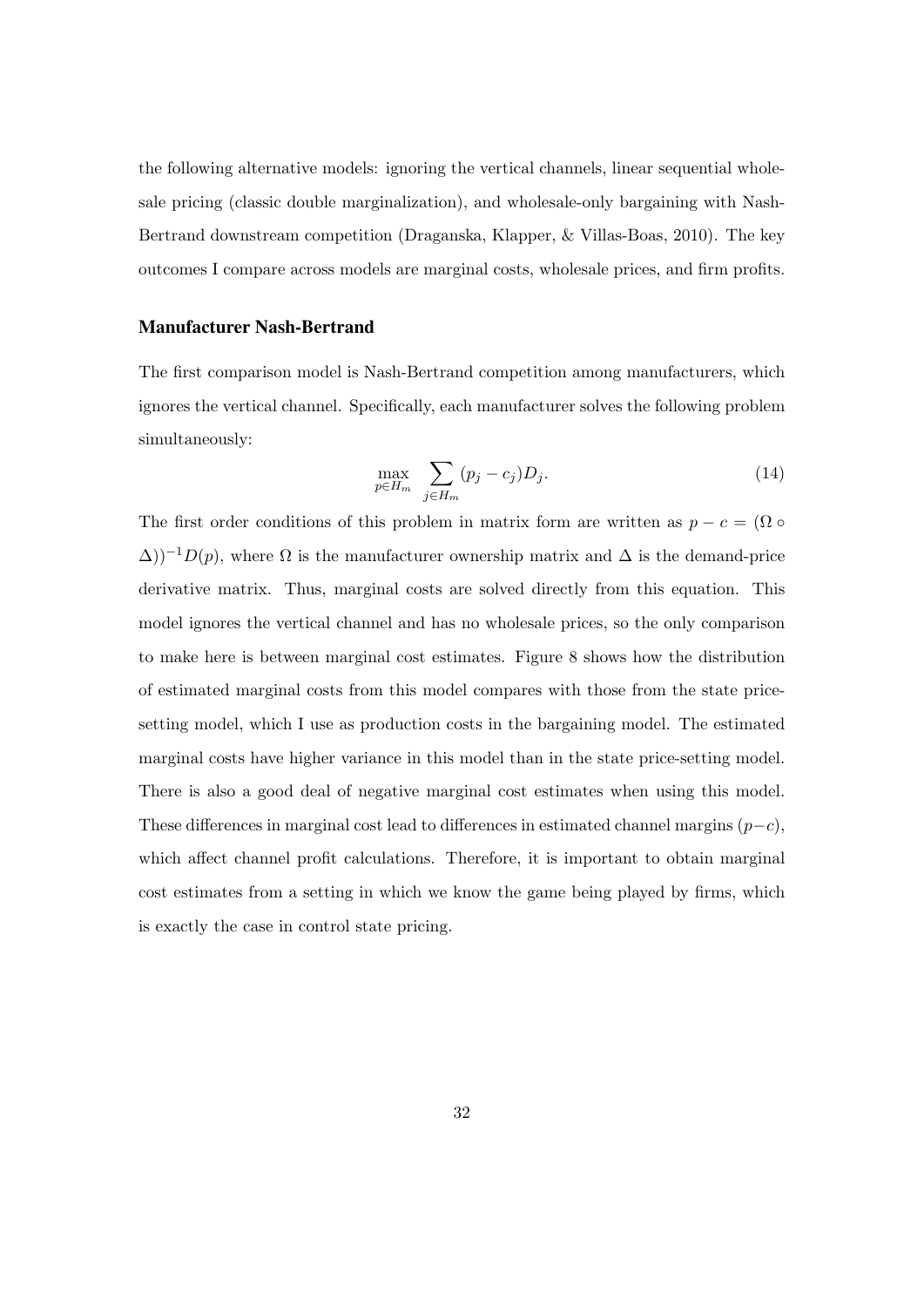

Figure 8: Density of Marginal Cost Estimates: BLP vs. State Pricing

### Linear Sequential Pricing

The second comparison model is the linear sequential pricing model, which is the classic double marginalization model. In this game, manufacturers set wholesale prices first and retailers set retail prices given the wholesale prices. This model includes the vertical channel but allows for no coordination between upstream and downstream firms. In the second stage, retailer  $r$  maximizes its profit function over retail prices for all products in  $G_r$  given wholesale prices  $\bar{w}$ :

$$
\max_{p} \sum_{j \in G_r} (p_j - \bar{w}_j) D_j.
$$
\n(15)

In the first stage, manufacturer  $m$  maximizes its profit function over all wholesale prices for products in  $H_m$  in anticipation of optimal downstream pricing:

$$
\max_{w} \sum_{j \in H_m} (w_j - c_j) D_j(p(w)). \tag{16}
$$

The solution to this problem can be found in Meza and Sudhir (2010). For PL products, I assume that the retailer solves the pricing problem facing the margin  $p - c$  as in the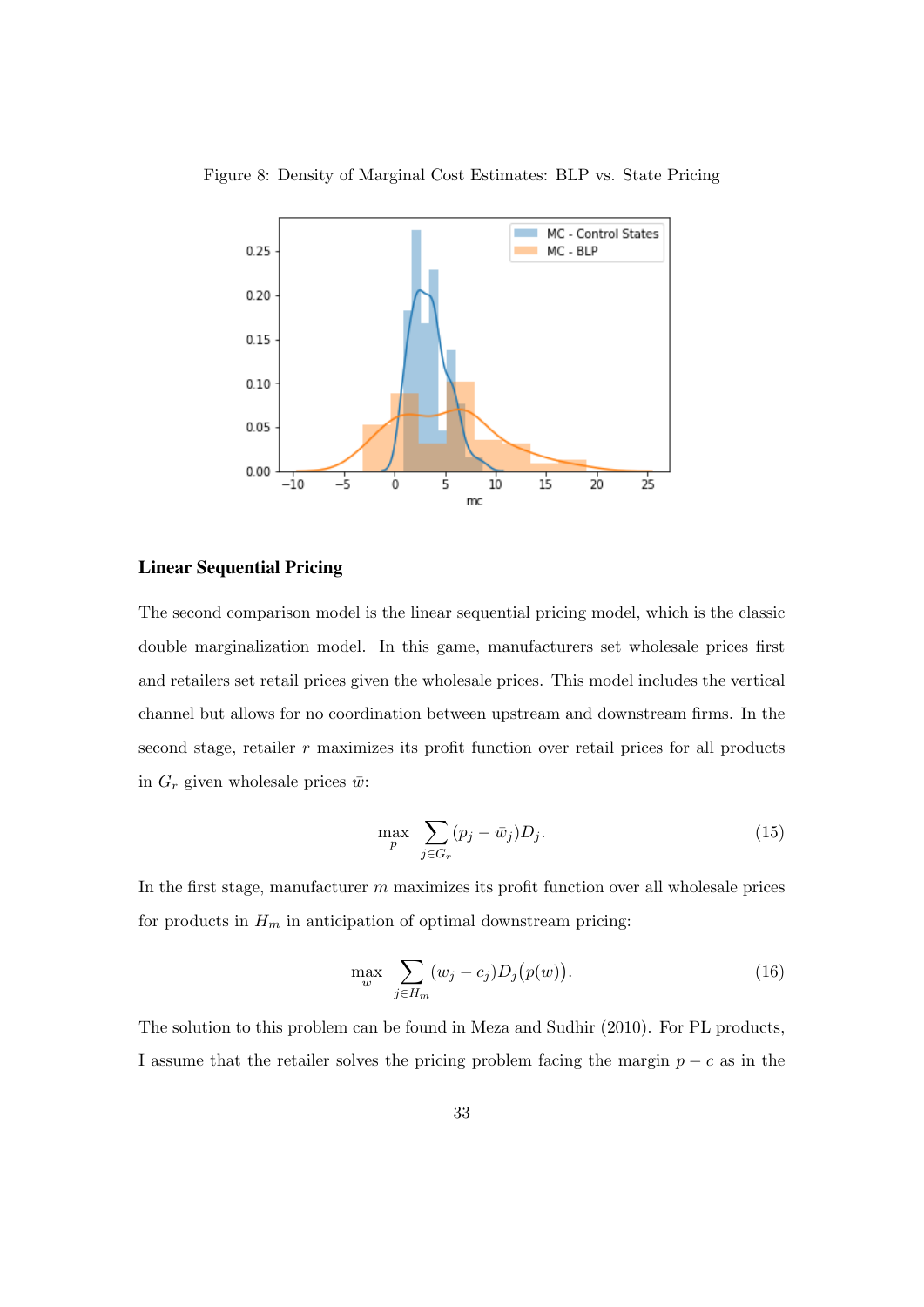first model. This model has distinct predictions for marginal cost, so I first compare those to the marginal cost estimates from the state bargaining game. Figure 9 shows how the distribution of estimated marginal costs from this model compares to the one I use in the bargaining game. The linear model marginal cost estimates are tightly packed between \$0 and \$5 per liter, which seems quite low for such a wide variety of wines. Indeed, the average gross supplier margin implied by this model is 72%, which is much higher than the 51% reported by Moss Adams, LLP. The distribution of channel profit between the two models is also quite different; Figure 10 shows the distribution across all products in both models. The mean percentage of channel profit going to retailers in the linear model is 26.4% versus 53.2% in the bargaining model. This is because the manufacturer receives a first-mover advantage in the sequential pricing game. Finally, estimated channel profit is on average 21% larger in the linear model because of the lower marginal cost estimates.

Figure 9: Density of Marginal Cost Estimates: Linear vs. State Pricing

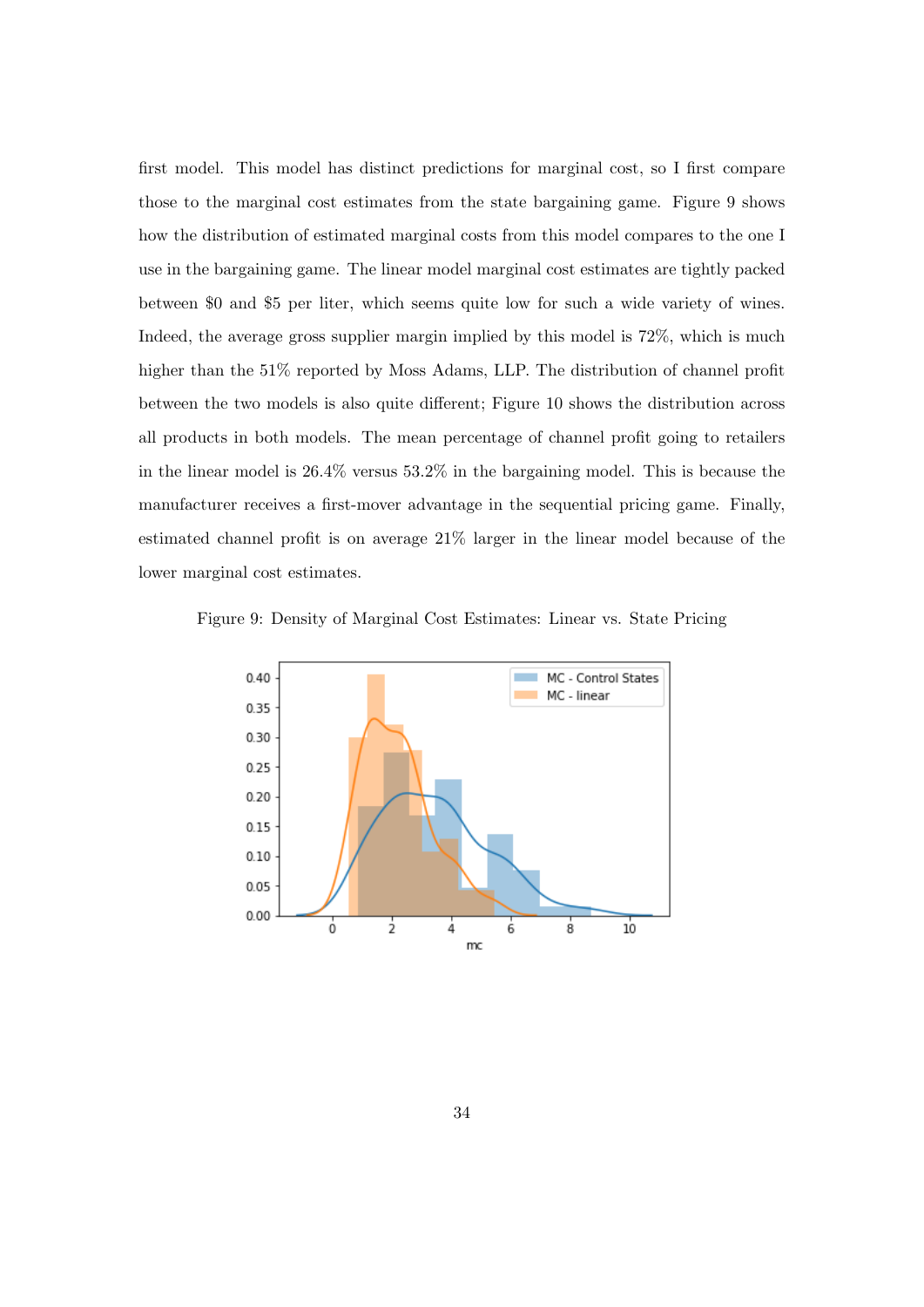



### Wholesale-Only Bargaining

The third comparison model is the wholesale price-only bargaining model as outlined by Draganska, Klapper, and Villas-Boas (2010). Retailers compete in Nash-Bertrand competition. Specifically, retailer  $r$  chooses retail prices to maximize profit:

$$
\max_{p} \sum_{j \in G_r} (p_j - w_j) D_j. \tag{17}
$$

Simultaneously, retailers and suppliers bargain bilaterally over wholesale prices only. Using the notation from the earlier bargaining model, retailer  $r$  and manufacturer  $m$ solve the following problem for product  $i$ :

$$
\max_{w_i} \left[ \Pi_r - \Pi_r^{(-i)} \right]^{\lambda_{rm}} \left[ \pi_m - \pi_m^{(-i)} \right]^{1 - \lambda_{rm}}. \tag{18}
$$

The detailed solution to this problem can be found in Draganska et al. (2010). They use a Nash-in-Nash equilibrium concept, as in the model presented in this paper. Briefly, solving for the equilibrium yields the following estimation equation:

$$
p - m_r = \gamma \tilde{m}_w + \theta Z + \eta. \tag{19}
$$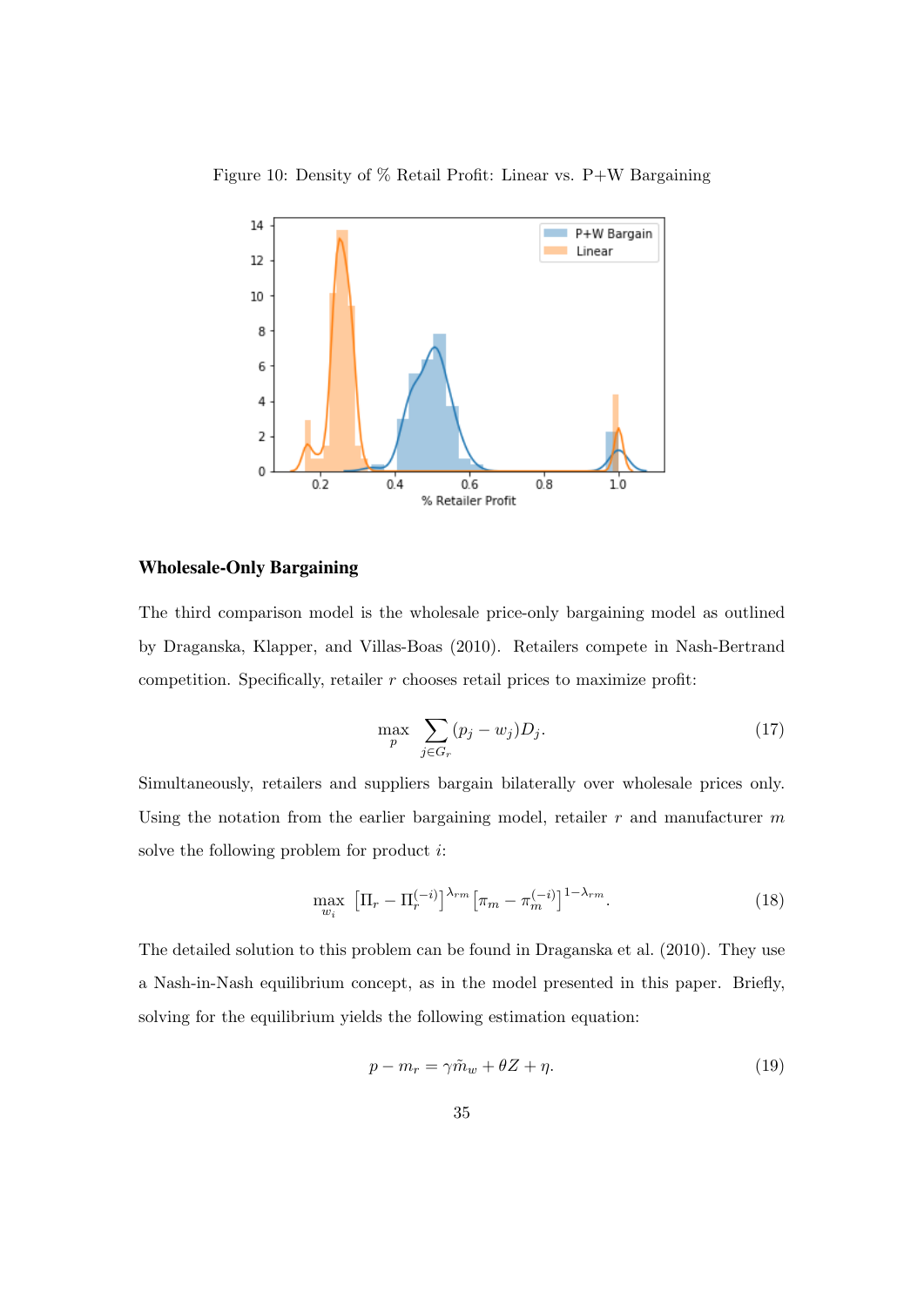In the above equation,  $m_r$  and  $\tilde{m}_w$  are the retailer and manufacturer margins derived from the model, Z is a matrix of cost shifters, and  $\eta$  is the unknown portion of marginal cost.  $\gamma = \frac{1-\lambda}{\lambda}$  $\frac{-\lambda}{\lambda}$  is a transformation of the retailer bargaining power parameters. This equation is linear and thus can be estimated using OLS. To allow  $\lambda$  to vary across retailer-manufacturer pairs, I interact  $\tilde{m}_w$  with retailer-supplier indicators. For Z, I use product fixed effects rather than individual cost shifters, such as grape price. For PL products, I assume that  $\lambda = 1$  as in my bargaining model.

I first compare bargaining power estimates because  $\lambda$  has the same interpretation in both models. Table 13 contains retailer bargaining power estimates averaged over all markets. Overall, retailer bargaining power is significantly lower in this model than in the two-price bargaining model, but there are some notable exceptions. For retailers, the mass merchandisers (Retailers 11-13) have higher average bargaining power than standard supermarkets, while all types of retailers have roughly equal bargaining power in my model. Most manufacturers have higher bargaining power than in my model, but certain firms have lower bargaining power (e.g., Ste. Michelle and Trinchero).

This model also has distinct predictions about marginal cost (from the model,  $c_i =$  $\theta Z_i$ ). Figure 11 plots the distribution of marginal costs from this model versus those from the control state estimation. Marginal cost estimates are almost uniformly lower in this model, and many of the lower-end products have negative cost estimates. However, the most apparent problem is that about 21% of estimated wholesale prices are lower than the marginal cost estimates. This violates rationality because if that were the case, the manufacturer would rather not sell the product to that retailer.<sup>14</sup> It appears that this model cannot rationalize much of the data in this study.

 $14$ The estimates for this model are highly sensitive to the cost specification, so I am still determining how to specify cost in order to obtain more reasonable results.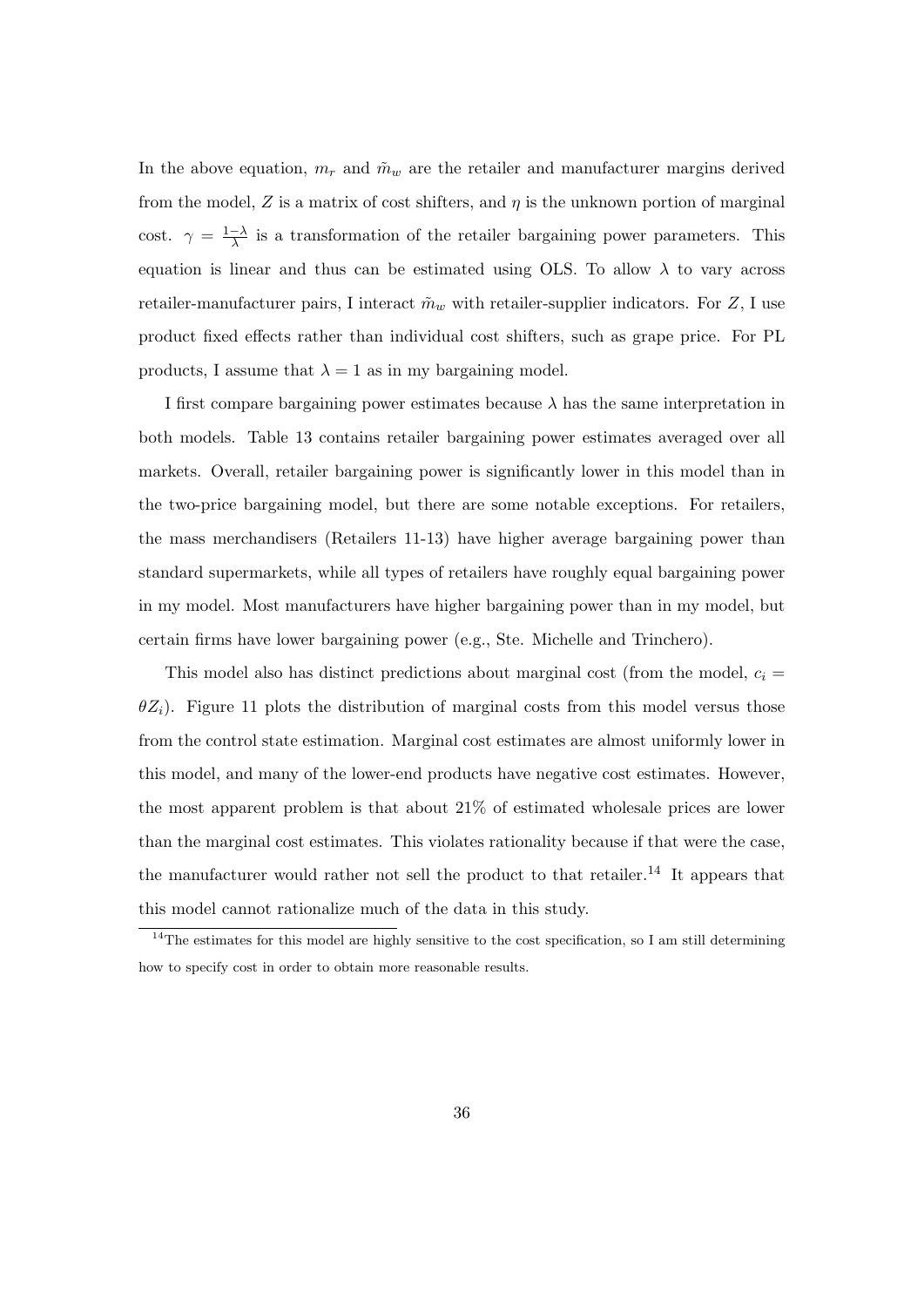Figure 11: Density of Marginal Cost Estimates: Wholesale-Only Bargain vs. State Pricing



The previous results matter because researchers using those models have used the predicted marginal costs in their analysis, but I show that they are not reasonable compared to the marginal costs I obtain from a setting in which we know the game being played between firms. However, in order to provide a fair comparison between models, I solve for the retail prices predicted by each model using the same marginal costs from the control state estimation. Figure 12 shows quantile-quantile plots for predicted prices versus actual prices in one market. A point on the graph is the equivalent percentile in the price distribution in both datasets. Therefore, in the best-fitting model the points will fall closest to the 45 degree line. The figure shows that the price percentiles match best from my model, with only slight overprediction of prices at the higher percentiles. Sequential linear pricing underestimates the price of all products. The wholesale-only bargaining model predicts prices fairly well for products under \$15/liter, but overpredicts prices past that point to a greater extent than my model. Overall, this figure shows that allowing for bargaining over both wholesale and retail prices best rationalizes the data compared to the other models.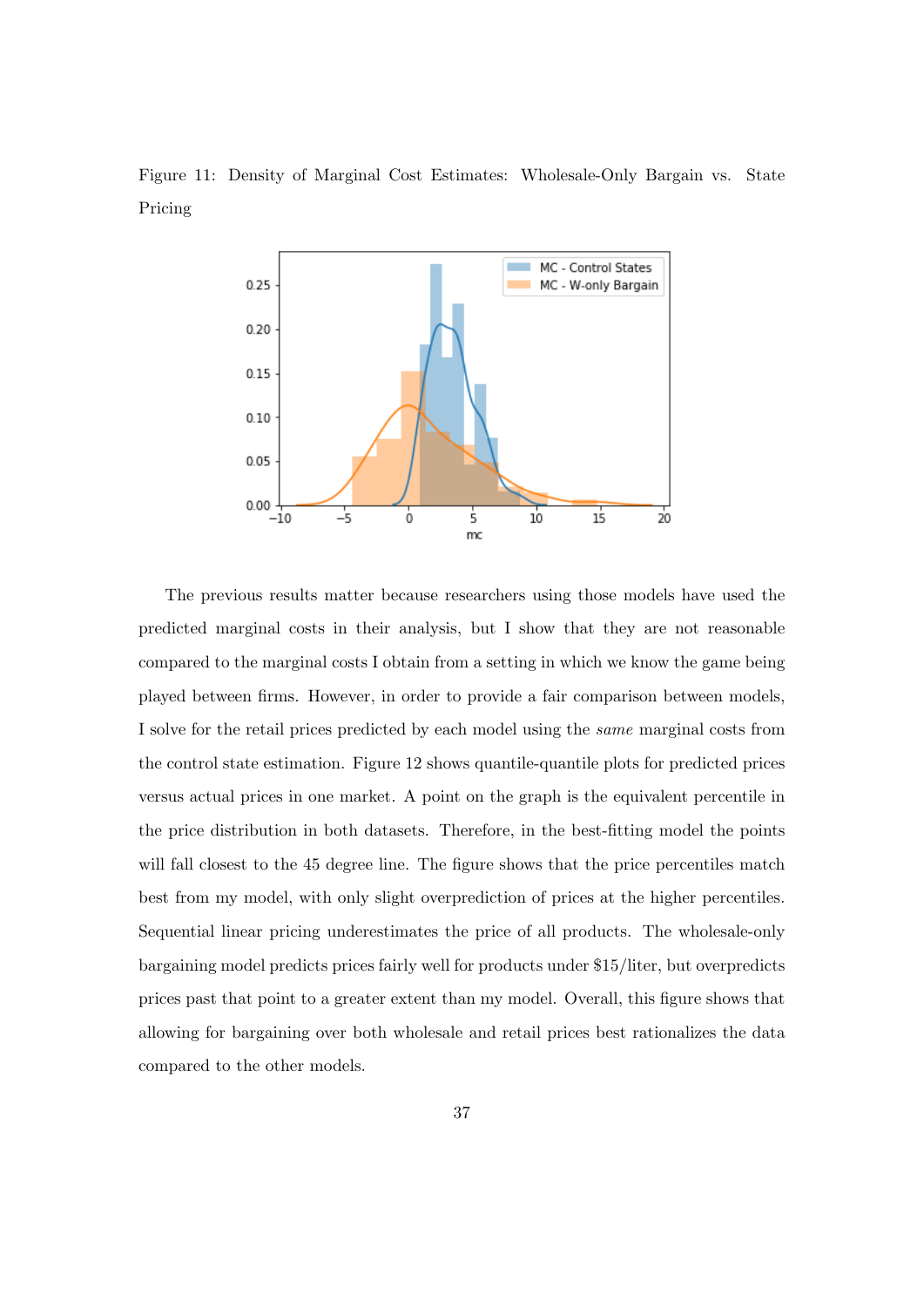

Figure 12: Quantile-Quantile Plots of Predicted Versus Acutal Prices

## Managerial Implications

The estimation exercise shows that retailers who offer PL wine are able to extract slightly higher margins (around 5%) on NB products, which amount to around \$1 million in annual profit for Retailer 13. In terms of product positioning, the new PL introduction exercise shows that if a retailer has already decided to introduce a new PL product, it should consider the potential effects on its other products. The exercise shows that the PL quality choice that maximizes PL profit can differ from the choice that maxi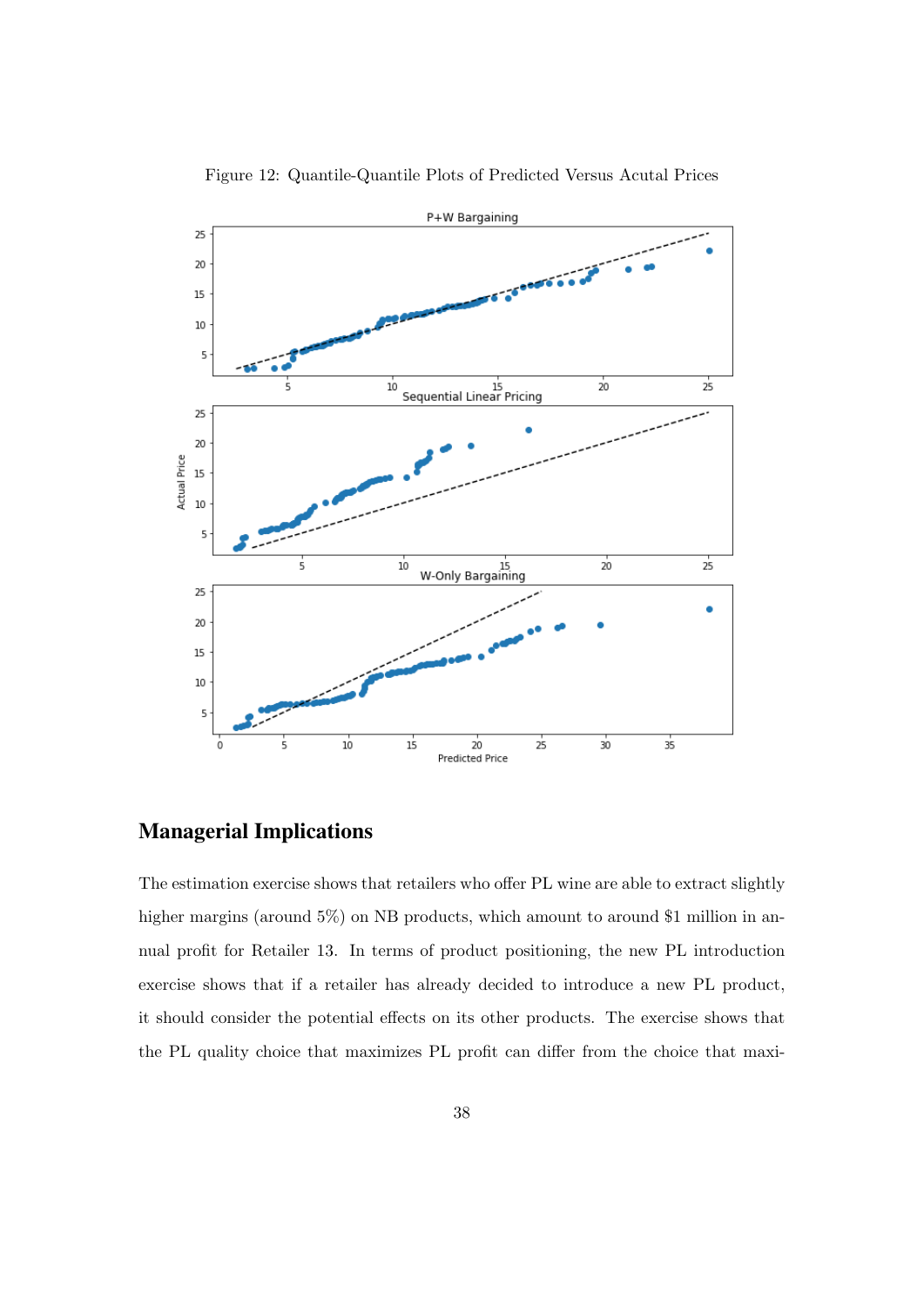mizes total profit due to the bargaining effects of the PL. Managers must recognize the externalities the PL imposes on other bargaining channels when deciding on product placement.

The PL quality choice exercise assumes that introducing a new PL is profitable for the retailer, but the choice to introduce a new PL is not truly exogenous. In reality, retailers must determine whether it is profitable to introduce a new PL in the first place. This study does not account for that decision, as there are both fixed costs of introducing a PL line (marketing, product design, etc.) and opportunity costs (forgone profit from replacing NB products with PL products in the presence of a shelf space constraint). Indeed, a wine buyer for a supermarket chain I interviewed reported that his chain does not offer a PL because of the unmodeled costs described above. However, the predictions offered by this model can help retailers determine whether those costs are worth bearing.

## Conclusion

I introduce and estimate a new model of vertical bargaining between upstream and downstream firms in order to determine the effects of private label products on market outcomes. In particular, firms negotiate over both wholesale and retail prices, which better reflects anecdotal and empirical evidence of channel coordination in many retail industries. Theoretically, I show that manufacturers and retailers earn higher profits in this form of bargaining compared to wholesale-only bargaining (at least in partial equilibrium).

I estimate the bargaining model using data on domestic wine sales at a set of major US retailers. To identify the supply-side parameters, I use marginal cost estimates for the same set of products sold in alcohol control states. I find that the estimated retailer bargaining power parameters are close to 0.5 (indicating even bargaining power), and the percentage of channel profits going to retailers and manufacturers is roughly equal as well. I find that the presence of the private label leads to 5.1% higher profits for the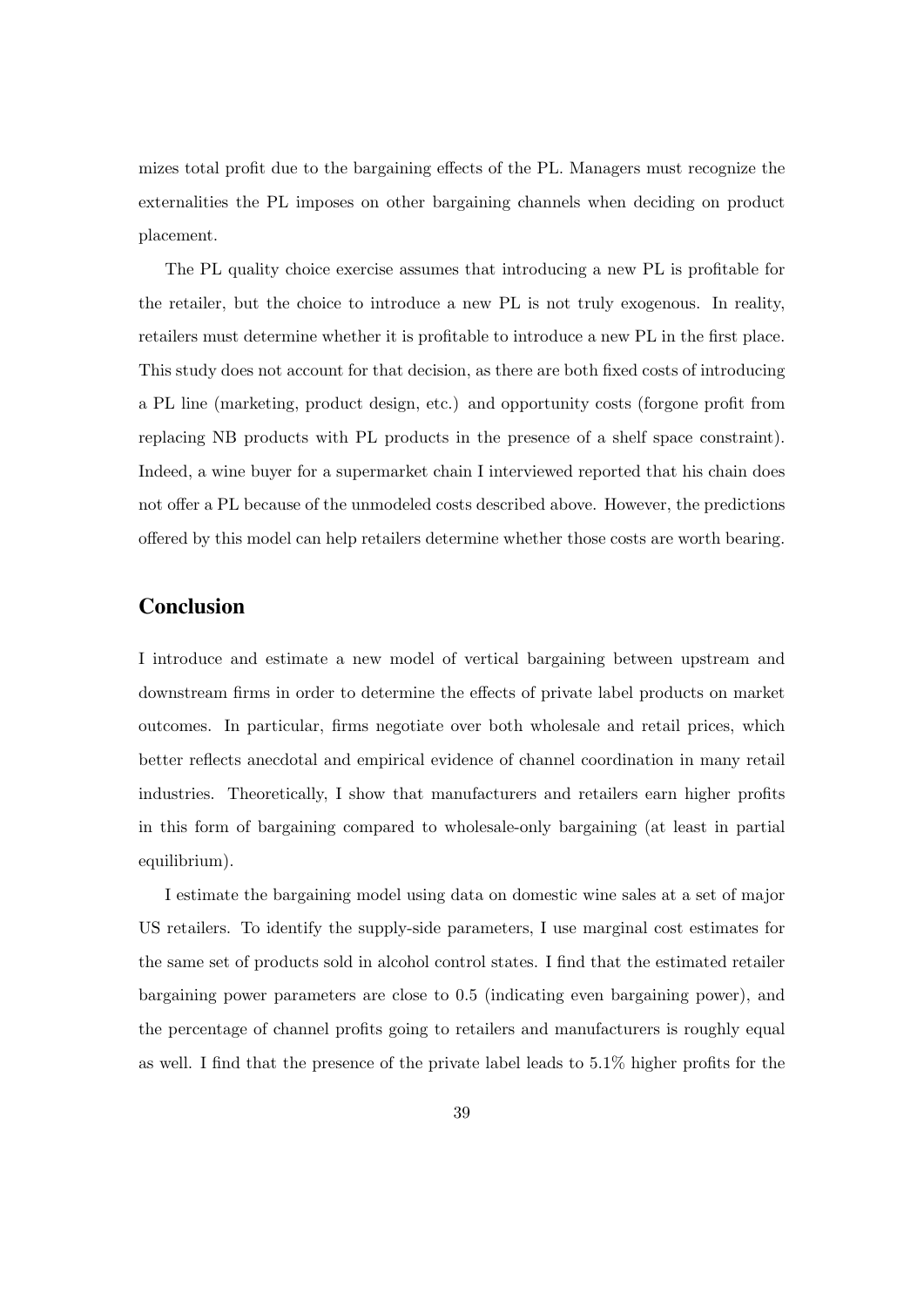private label retailer due to increased bargaining position with national brand suppliers, while most other retailers and manufacturers are harmed by the private label.

I compare the estimates from my bargaining model to three other models: Nash-Bertrand competition among manufacturers (i.e., ignoring the vertical channel), linear sequential pricing, and wholesale price-only bargaining. I find that marginal cost estimates from the Nash-Bertrand model differ significantly from those I obtain from the control state pricing game, which justifies the use of control state data in estimating the bargaining model. The linear sequential pricing model leads to low cost estimates and inflated channel profit estimates, and it predicts that retailers earn only a quarter of channel profits compared to half in my model. The wholesale-only bargaining model also predicts lower costs than the ones I use in estimating my model, and in many cases the wholesale-only model cannot rationalize the data. I also solve for the retail prices implied by each model using alcohol control state cost estimates, and I find that my model best matches the distribution of observed prices. These comparisons provide evidence that allowing for bargaining over both retail and wholesale prices produces the most reasonable results in this setting.

Finally, I show how managers can use the model to determine optimal product placement when introducing a new private label line. For a particular retailer, I relate private label cost to mean utility and solve for market equilibrium at different choices of private label cost. I show that the private label profit-maximizing cost choice and the overall profit-maximizing choice differ significantly due to the externalities private labels impose on other channels.

## References

Ailawadi, K. L. and B. Harlam (2004). An Empirical Analysis of the Determinants of Retail Margins: The Role of Store-Brand Share. Journal of Marketing 68 (1), 147–165.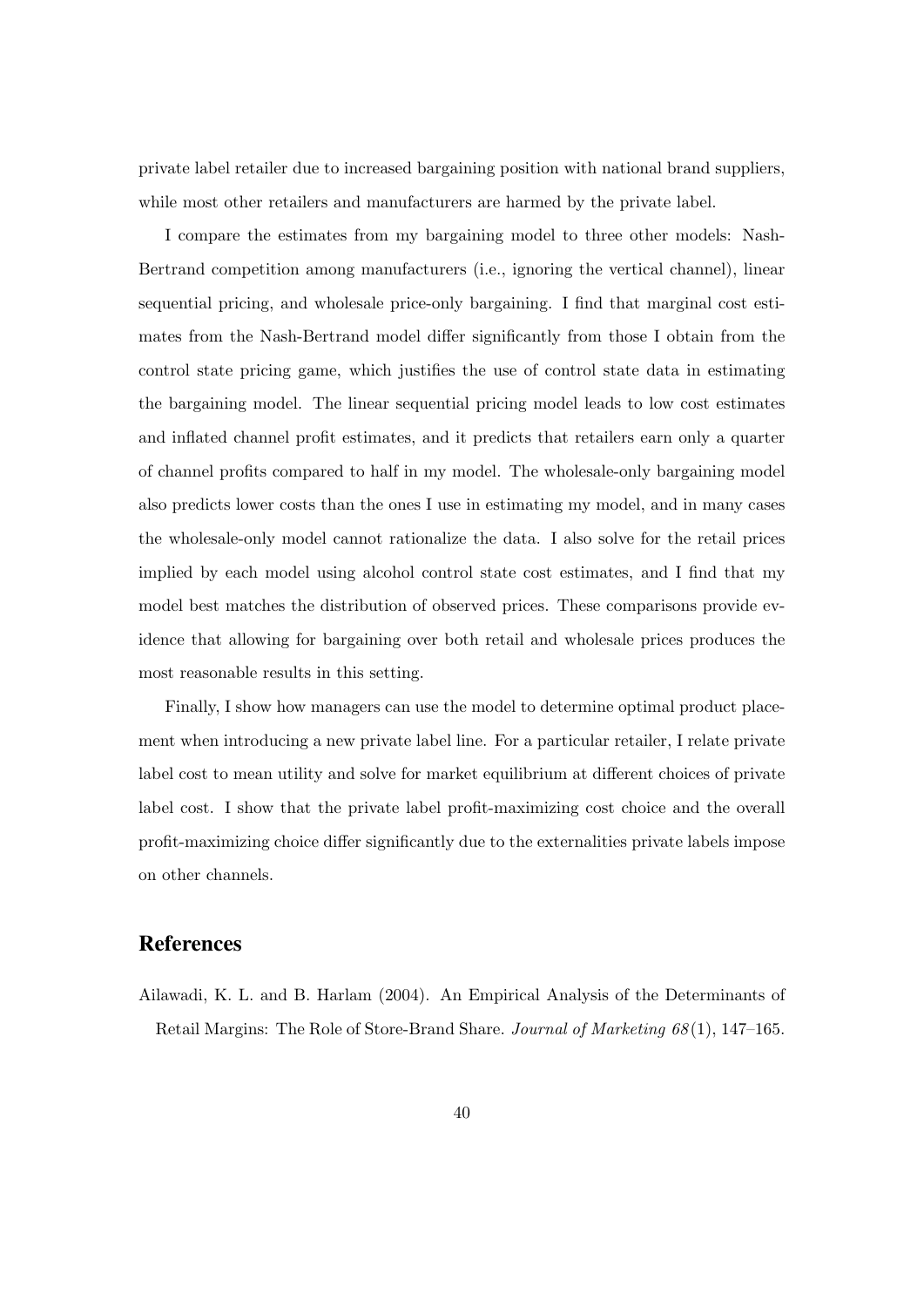- Ailawadi, K. L., K. Pauwels, and J.-B. E. M. Steenkamp (2008). Private-Label Use and Store Loyalty. Journal of Marketing 72 (November), 19–30.
- Berry, S. T., J. Levinsohn, and A. Pakes (1995). Automobile Prices in Market Equilibrium. Econometrica 63 (4), 841–890.
- Bonnet, C. and P. Dubois (2010). Inference on vertical contracts between manufacturers and retailers allowing for nonlinear pricing and resale price. RAND Journal of Economics  $41(1)$ , 139-164.
- Crawford, G. S. and A. Yurukoglu (2012). The Welfare Effects of Bundling in Multichannel Television Markets. American Economic Review 102 (2), 643–685.
- Doyle, C. and R. Murgatroyd (2011). The role of private labels in antitrust. *Journal of* Competition Law and Economics  $\gamma(3)$ , 631–650.
- Draganska, M., D. Klapper, and S. B. Villas-Boas (2010). A Larger Slice or a Larger Pie? An Empirical Investigation of Bargaining Power in the Distribution Channel. Marketing Science 29(1), 57-74.
- Dub´e, J.-P., P. E. Rossi, and G. J. Hitsch (2018). Income and Wealth Effects on Private-Label Demand : Evidence From the Great Recession. Marketing Science  $37(1)$ , 1–68.
- Dukes, A. J., E. Gal-or, and K. Srinivasan (2006). Channel Bargaining with Retailer Asymmetry. Journal of Marketing Research XLIII(February), 84–97.
- Ellickson, P. B., P. Kong, and M. J. Lovett (2017). Private Labels and Retailer Profitability : Bilateral Bargaining in the Grocery Channel. Working Paper , 1–34.
- Grennan, M. (2013). Price Discrimination and Bargaining : Empirical Evidence from Medical Devices. American Economic Review 103 (1), 145–177.
- Ho, K. and R. Lee (2017). Insurer Competition in Health Care Markets. Econometrica  $85(2)$ , 379-417.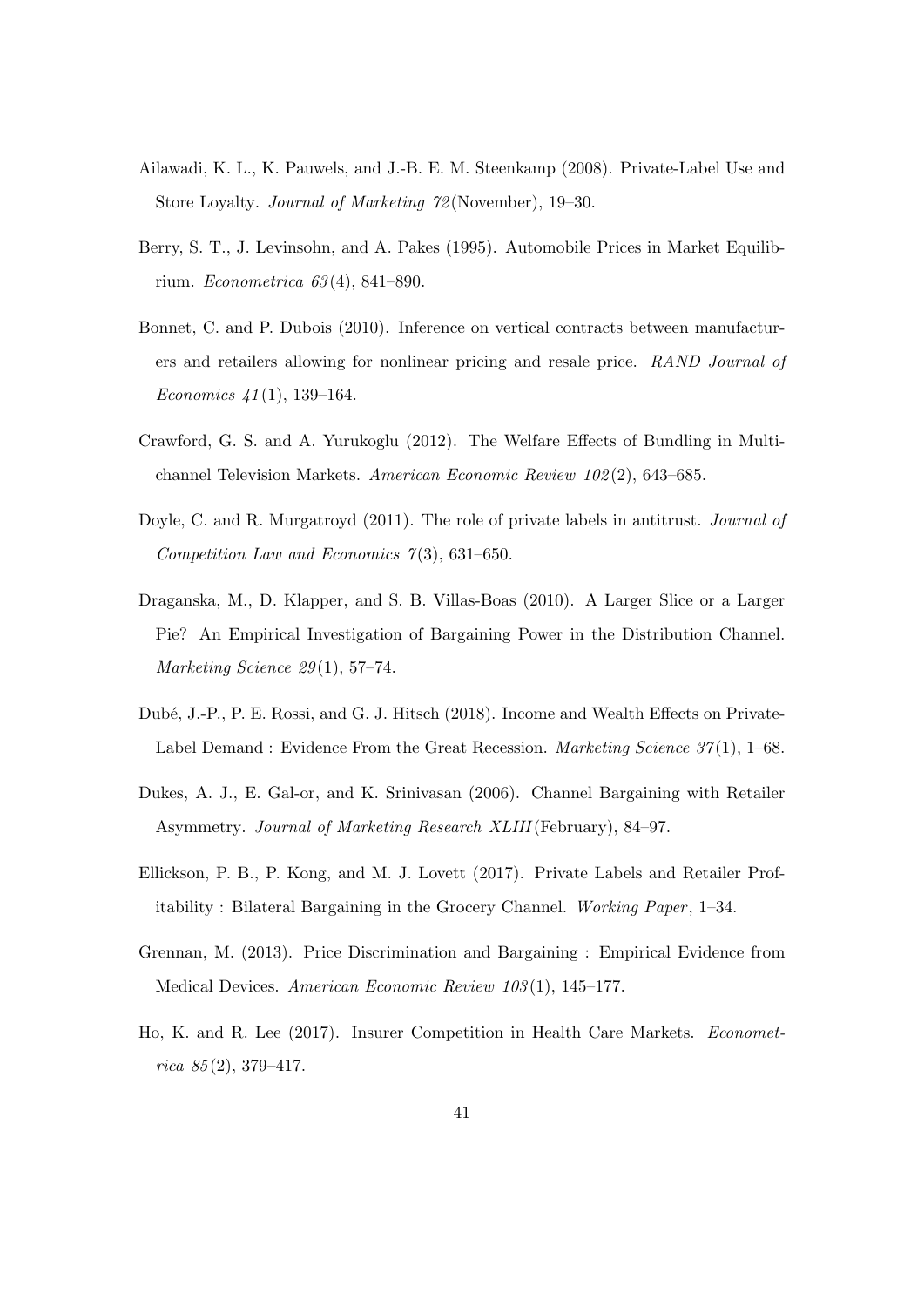- Iyer, G. and J. M. Villas-Boas (2003). A Bargaining Theory of Distribution Channels. Journal of Marketing Research  $40(1)$ , 80-100.
- Meza, S. and K. Sudhir (2010). Do private labels increase retailer bargaining power? Quantitative Marketing and Economics  $8(3)$ , 333–363.
- Miravete, E. J., K. Seim, and J. Thurk (2019). One Markup to Rule Them All: Taxation by Liquor Pricing Regulation. American Economic Journal: Microeconomics.
- Morton, F. S. and F. Zettelmeyer (2004). The Strategic Positioning of Store Brands in Retailer – Manufacturer Negotiations. Review of Industrial Organization (24), 161– 194.
- Moss Adams, L. (2013). 2013 Wine Industry Benchmarking Report. Technical report.
- Nevo, A. (2001). Measuring market power in the ready-to-eat cereal industry. Econometrica  $69(2)$ , 307-342.
- Nielsen (2015). Grapes of Worth: How Supermarkets are Becoming Local Wine Shops.
- Pandya, S. (2015). DLC Supplier Oracle Implementation Briefing. Technical report, Montgomery County Department of Liquor Control.
- Pauwels, K. and S. Srinivasan (2004). Who Benefits from Store Brand Entry ? Marketing Science 23(3), 364–390.
- Sellers, R. and V. Alampi-sottini (2016). The in fluence of size on winery performance : Evidence from Italy. Wine Economics and Policy 5, 33–41.
- Villas-Boas, S. B. (2016). Vertical Relationships between Manufacturers and Retailers : Inference with Limited Data. The Review of Economic Studies 74 (2), 625–652.
- Wallace, H. (2017). https://daily.sevenfifty.com/private-label-wines-a-peek-behind-thelabel/.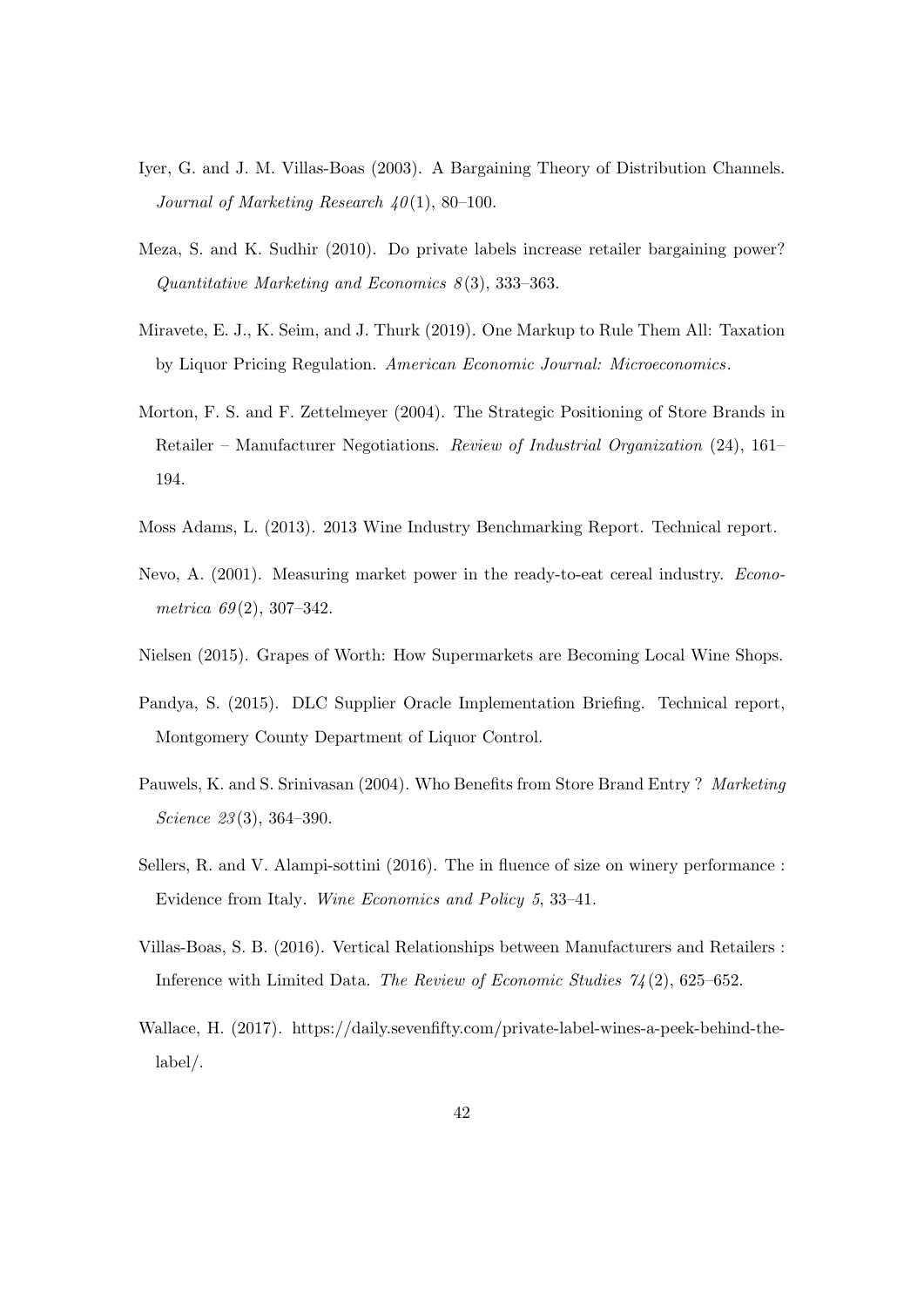Wine Communications Group (2018). Wine Business Monthly. Technical Report February.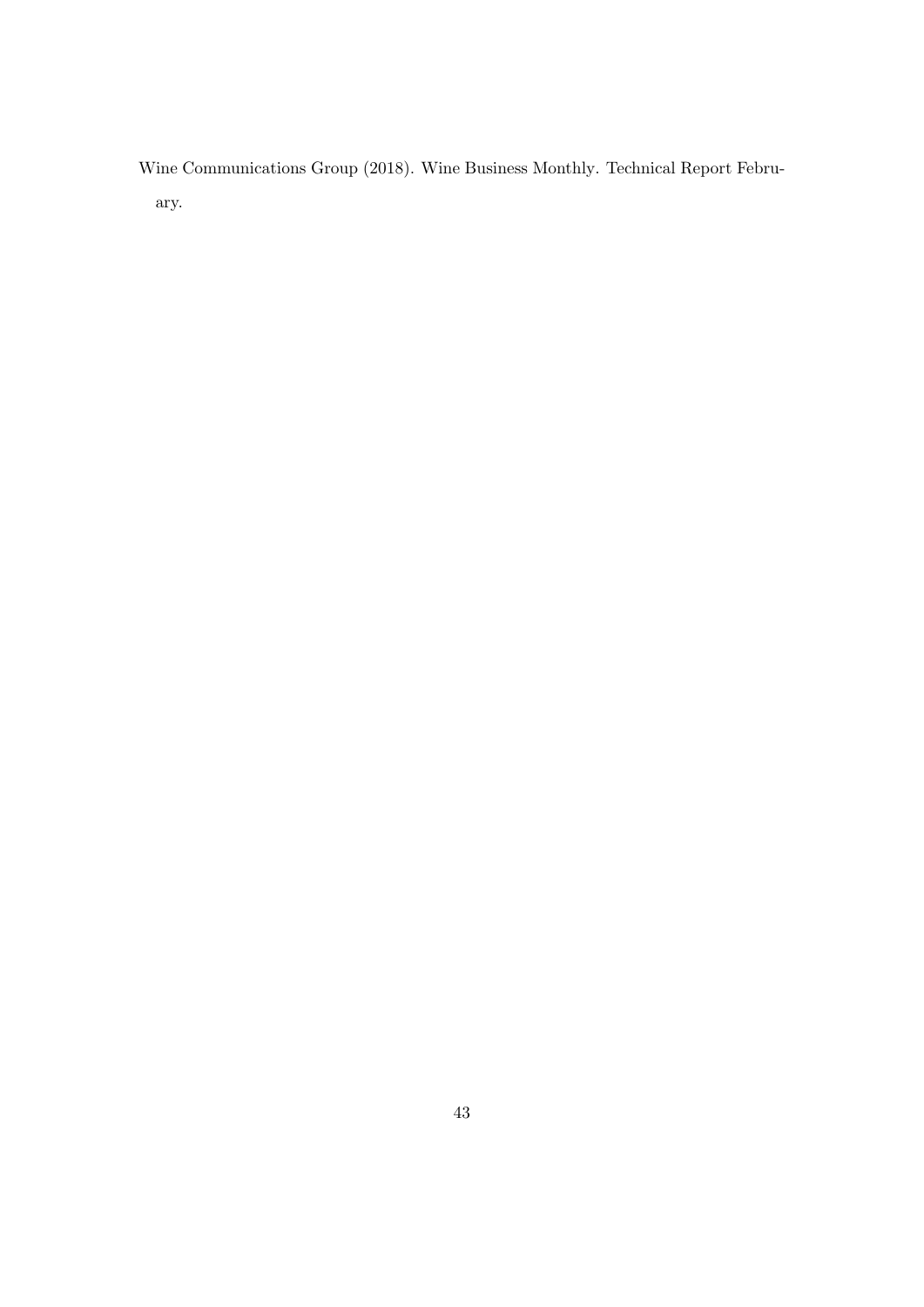## Appendix

Theorem 1. Suppose retailer r and manufacturer m are negotiating over product i. Assuming that all other contracts  $(p_{-i}, w_{-i})$  are fixed, both r and m earn higher profits by bargaining over both  $p_i$  and  $w_i$  than only bargaining over  $w_i$  and letting r choose  $p_i$ independently.

*Proof.* According to Equation 3, the first order condition with respect to  $w_i$  is:

$$
\frac{\Pi_r - \Pi_r^{(-i)}}{\pi_m - \pi_m^{(-i)}} = \frac{\lambda_{rm}}{1 - \lambda_{rm}}.
$$

This is identical to the first order condition with respect to  $w_i$  in the wholesale priceonly bargaining game (refer to Draganska, Klapper and Villas-Boas (2010), equation 13). Thus, the ratio of gains from contracting are equal in both models assuming that  $\lambda_{rm}$  is the same. Equation 4 shows that the retail pricing FOC in the two-price bargaining game is equivalent to the retail pricing FOC where  $r$  and  $m$  act as an integrated monopolist over products in  $G_r \cap H_m$ . The following is also true:

$$
\hat{p}_i = \underset{p_i}{\arg \max} \ \Pi_r + \pi_m = \underset{p_i}{\arg \max} \ \left( \Pi_r - \Pi_r^{(-i)} \right) + \left( \pi_m + \pi_m^{(-i)} \right).
$$

That is, choosing  $p_i$  to maximize joint profits is identical to choosing  $p_i$  to maximize joint gains from contracting. This holds because  $\frac{\partial \Pi_R^{(-i)}}{\partial p_i} = \frac{\partial \pi_m^{(-i)}}{\partial p_i} = 0$ . Thus, twoprice bargaining leads the firms to choose  $p_i$  such that joint gains from contracting are maximized.

In the wholesale price-only bargaining game,  $p_i$  is set only by the retailer:

$$
\tilde{p_i} = \underset{p_i}{\arg \max} \Pi_r.
$$

This necessarily means that  $\hat{p}_i \neq \tilde{p}_i$ . Because  $\hat{p}_i$  is chosen to maximize total gains from contracting, then  $\tilde{p}_i$  cannot also maximize total gains from contracting. Thus, total gains from contracting are larger under two-price bargaining. Since the gains from contracting are split the same way in both models, and the gains from contracting are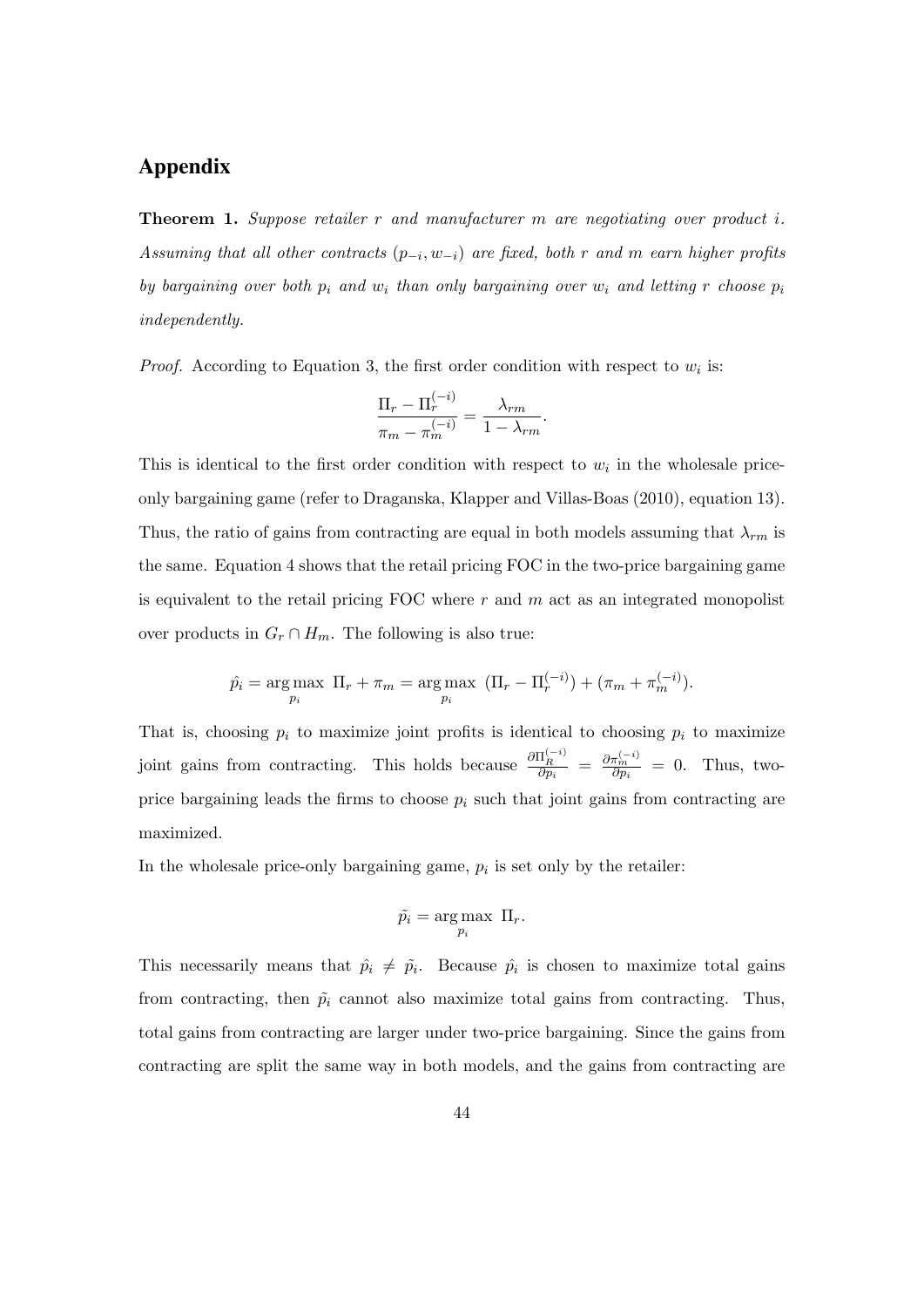larger in two-price bargaining, then both  $r$  and  $m$  earn higher profits using two-price  $\Box$ bargaining.

|                         |             |                |      |       |       | Retailer Type # Counties # Prod $\frac{1}{2}$ Share % Sales Modeled Feature Display |       |       |
|-------------------------|-------------|----------------|------|-------|-------|-------------------------------------------------------------------------------------|-------|-------|
| $\mathbf{1}$            | S           | $\overline{4}$ | 55.3 | 10.53 | 0.395 | 83.2                                                                                | 21.67 | 25.24 |
| $\mathbf{2}$            | S           | 16             | 30.3 | 8.47  | 0.069 | 75.6                                                                                | 16.19 | 15.98 |
| 3                       | S           | 12             | 53.2 | 9.88  | 0.275 | 70.0                                                                                | 19.39 | 15.41 |
| $\overline{\mathbf{4}}$ | S           | $\bf 5$        | 30.5 | 8.75  | 0.125 | 80.1                                                                                | 6.49  | 9.72  |
| 5                       | S           | $\sqrt{3}$     | 47.8 | 11.50 | 0.178 | 74.5                                                                                | 1.57  | 13.49 |
| 6                       | S           | 15             | 54.7 | 10.37 | 0.323 | 67.6                                                                                | 6.03  | 7.89  |
| $\overline{7}$          | S           | $\overline{4}$ | 44.2 | 9.38  | 0.197 | 72.1                                                                                | 14.16 | 21.41 |
| 8                       | S           | $\overline{5}$ | 56.9 | 9.48  | 0.155 | 71.6                                                                                | 24.41 | 19.66 |
| 9                       | S           | $\overline{7}$ | 50.3 | 8.96  | 0.175 | 68.8                                                                                | 22.89 | 21.27 |
| 10                      | $\mathbf S$ | 10             | 40.6 | 9.73  | 0.283 | 79.1                                                                                | 9.60  | 7.70  |
| 11                      | MМ          | 25             | 15.5 | 6.00  | 0.043 | 79.1                                                                                | 14.21 | 9.33  |
| 12                      | МM          | $53\,$         | 14.7 | 8.22  | 0.059 | 83.0                                                                                | 2.21  | 4.95  |
| 13 (PL)                 | MМ          | 53             | 23.7 | 10.25 | 0.063 | 83.1                                                                                | 1.09  | 6.78  |

Table 1: Nielsen Retailer Sample Averages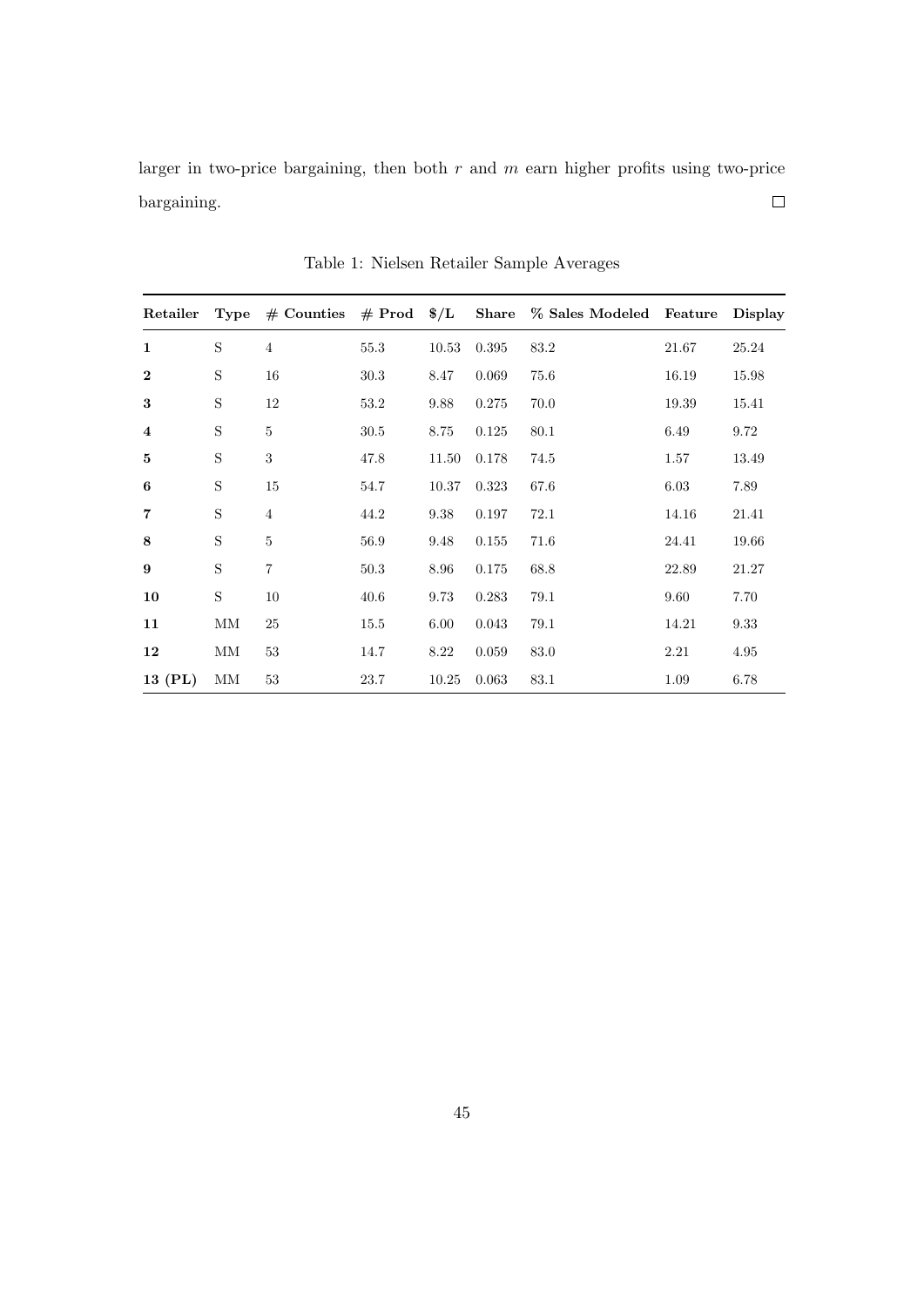| Manufacturer          | $#$ Counties | $#$ Prod | $\frac{1}{2}$ | <b>Share</b> | Feature | <b>Display</b> |
|-----------------------|--------------|----------|---------------|--------------|---------|----------------|
| <b>Bogle</b>          | 53           | 4.19     | 12.44         | 0.011        | 15.24   | 9.53           |
| Constellation         | 53           | 37.31    | 10.42         | 0.119        | 11.09   | 11.53          |
| Francis Coppola       | 53           | 3.53     | 18.27         | 0.006        | 5.32    | 11.60          |
| E.I Gallo             | 53           | 38.60    | 8.18          | 0.184        | 7.83    | 13.83          |
| <b>Jackson Family</b> | 53           | 4.65     | 16.80         | 0.015        | 22.53   | 13.80          |
| <b>Ste Michelle</b>   | 53           | 12.70    | 13.34         | 0.034        | 11.84   | 13.69          |
| <b>Trinchero</b>      | 53           | 6.90     | 6.88          | 0.043        | 8.09    | 9.25           |
| Wine Group            | 53           | 16.95    | 6.54          | 0.081        | 7.04    | 5.20           |
| PL                    | 53           | 2.89     | 7.73          | 0.017        | 4.51    | 12.08          |

Table 2: Nielsen Manufacturer Sample Averages

Table 3: Sample Averges for Products by PL, NB at Retailer 13

|           |    | <b>Sample Averages</b> |         |       |                                               |  |  |
|-----------|----|------------------------|---------|-------|-----------------------------------------------|--|--|
|           |    |                        |         |       | Type $#$ Prod $*/L$ L Sold Featured Displayed |  |  |
| <b>NB</b> | 45 | 10.97                  | 1248.33 | 0.616 | 6.59                                          |  |  |
| PL        | 6  | 8.07                   | 3158.40 | 4.24  | 11.86                                         |  |  |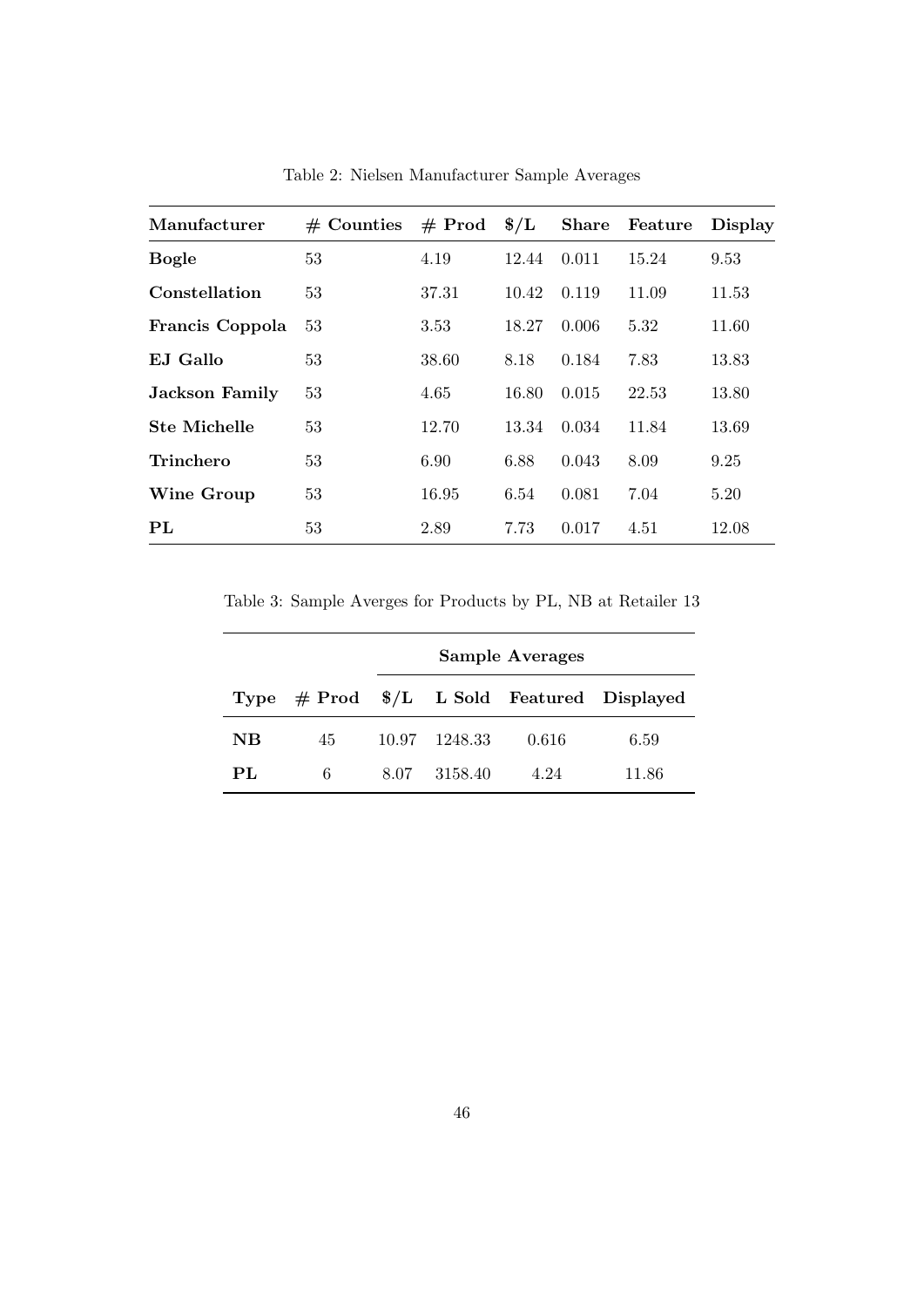|                      |              | <b>Sample Averages</b> |                        |                    |  |  |  |
|----------------------|--------------|------------------------|------------------------|--------------------|--|--|--|
| <b>Vendor</b>        | #Brands      | <b>Retail Price</b>    | <b>Wholesale Price</b> | Avg. Markup $(\%)$ |  |  |  |
| <b>Bogle</b>         | $\mathbf{1}$ | 14.28                  | 8.72                   | 63.8               |  |  |  |
| Constellation        | 24           | 12.70                  | 8.05                   | 57.8               |  |  |  |
| Francis Coppola      | 3            | 13.43                  | 8.64                   | 55.4               |  |  |  |
| Delicato             | 9            | 14.23                  | 9.15                   | 55.5               |  |  |  |
| Deutsch              | $\mathbf{1}$ | 13.33                  | 8.09                   | 64.8               |  |  |  |
| EJ Gallo             | 28           | 12.37                  | 7.82                   | 58.2               |  |  |  |
| <b>Jackson</b>       | 14           | 18.16                  | 11.53                  | 57.5               |  |  |  |
| One True Vine        | $\mathbf{1}$ | 13.91                  | 8.18                   | 70.0               |  |  |  |
| Philps Michael David | $\sqrt{3}$   | 23.88                  | 14.94                  | 59.8               |  |  |  |
| Ste. Michelle        | 8            | 13.22                  | $8.28\,$               | 59.7               |  |  |  |
| Trinchero            | 6            | 10.62                  | 6.79                   | 56.4               |  |  |  |
| Treasury             | 13           | 13.30                  | 8.35                   | $59.2\,$           |  |  |  |
| Vintage              | 3            | 10.62                  | 7.16                   | 48.3               |  |  |  |
| Wine Group           | 11           | 12.55                  | 7.72                   | $62.6\,$           |  |  |  |

Table 4: Manufacturer Sample Averages in Montgomery County, MD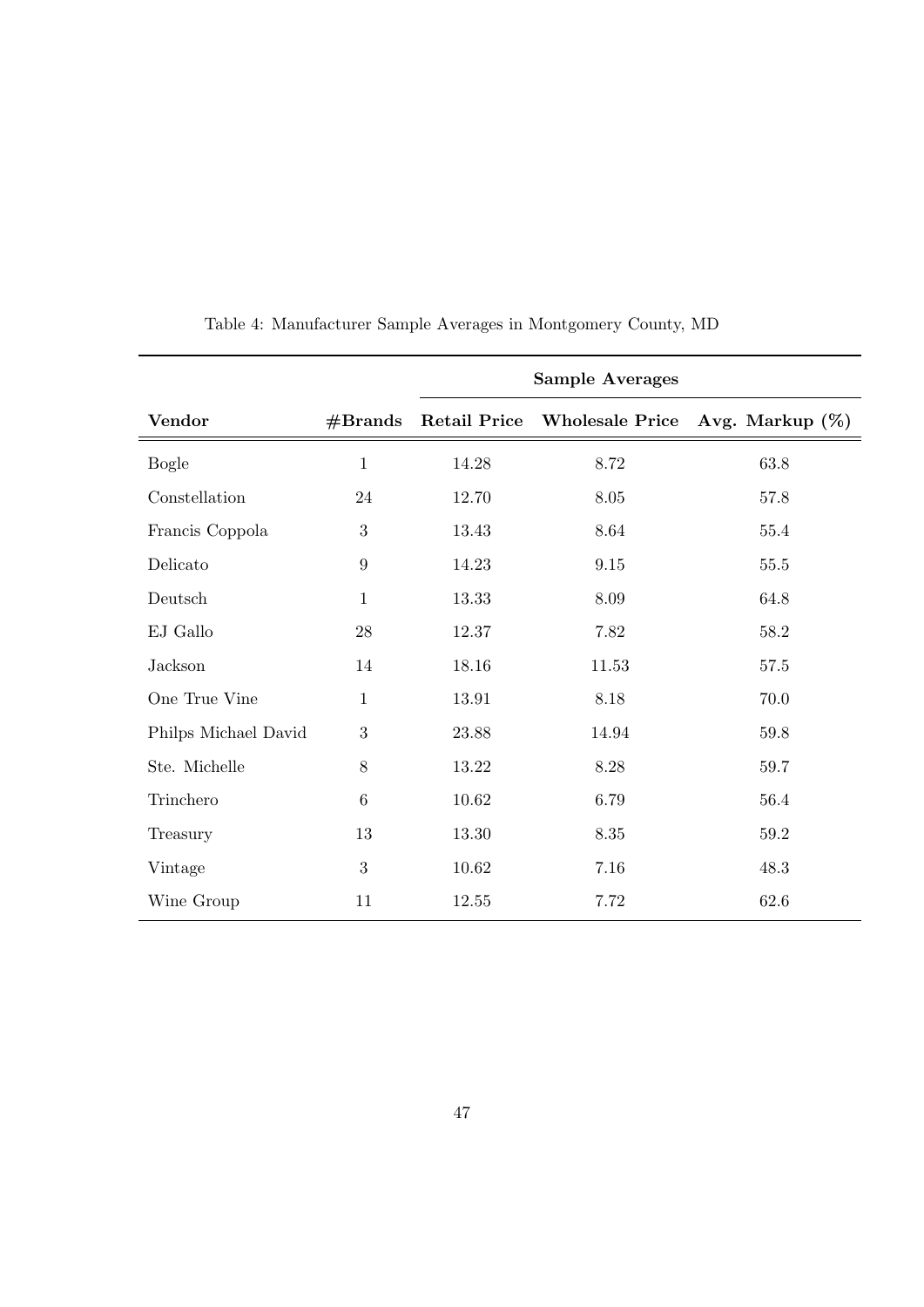Table 5: Alcohol Control State De-

mand Estimates

| Variable |                      |  |
|----------|----------------------|--|
| Price    | $-0.271*$<br>(0.024) |  |
| Rating   | $-0.090$<br>(0.051)  |  |

 $N = 1,825$ . Regression includes state, quarter and product FEs. ∗ indicates estimate is significant at the  $5\%$  level.

|  |  | Table 6: Private Retailer Demand |
|--|--|----------------------------------|
|  |  |                                  |

### Estimates

| Variable |                      |  |
|----------|----------------------|--|
| Price    | $-0.204*$<br>(0.005) |  |
| Rating   | $-0.005$<br>(0.003)  |  |
| Feature  | $0.005*$<br>(0.0004) |  |
| Display  | $0.005*$<br>(0.0007) |  |
|          |                      |  |

 $N = 27,209$ . Regression includes county, quarter, retailer and product FEs. ∗ indicates estimate is significant at the 5% level.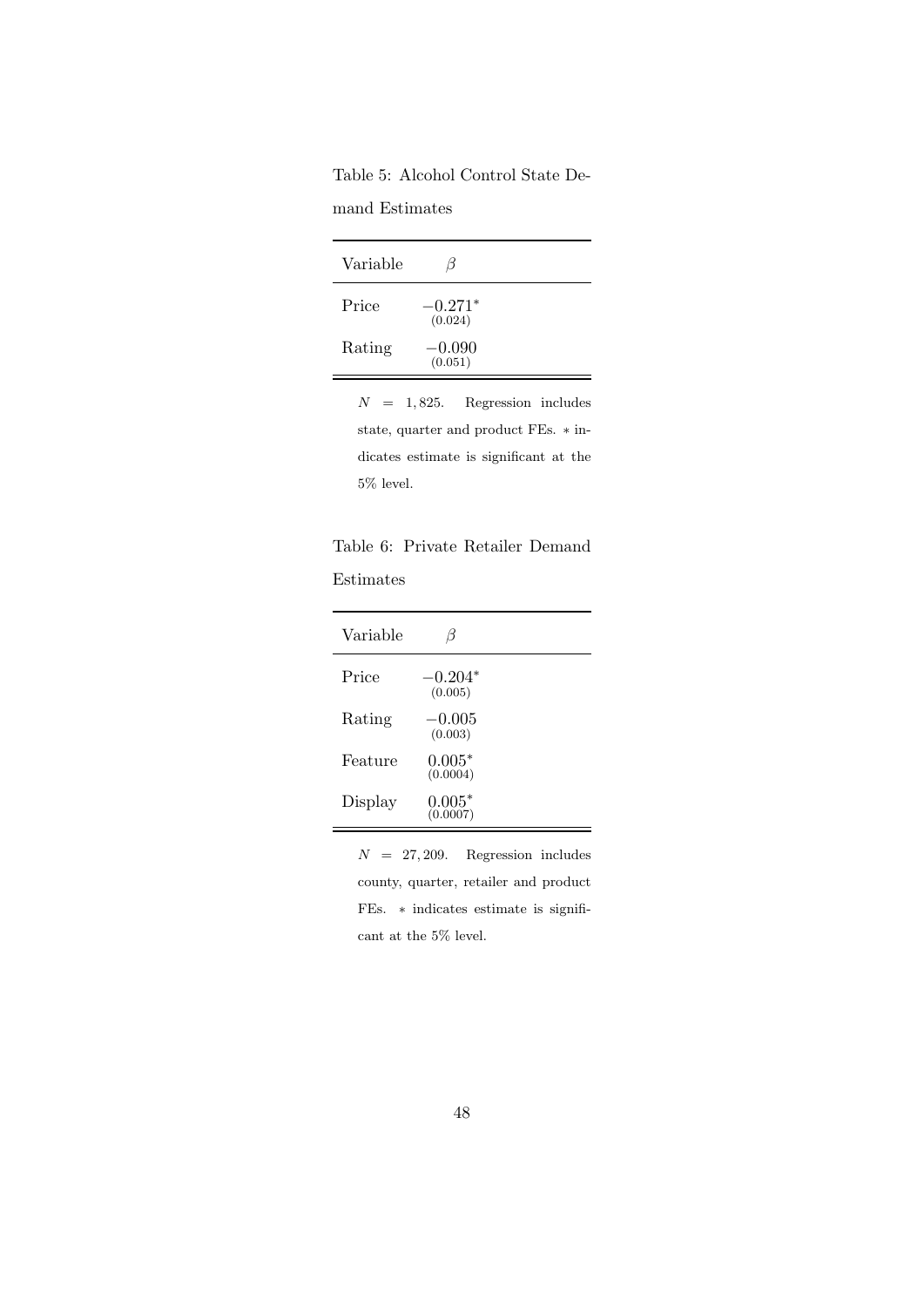|                  | <b>Bogle</b>     | Const               | <b>FFC</b>       | Gallo            | Jcksn            | <b>StMich</b>       | Trinch           | WineGp              | Mean  |
|------------------|------------------|---------------------|------------------|------------------|------------------|---------------------|------------------|---------------------|-------|
| $\mathbf{1}$     | 0.594<br>(0.104) | 0.429<br>(0.036)    | 0.536<br>(0.053) | 0.508<br>(0.028) | 0.550<br>(0.095) | 0.477<br>(0.013)    | 0.478<br>(0.013) | 0.444<br>(0.061)    | 0.480 |
| $\boldsymbol{2}$ | 0.521<br>(0.096) | 0.436<br>(0.062)    | 0.511<br>(0.079) | 0.500<br>(0.045) | 0.512<br>(0.064) | 0.437<br>(0.062)    | 0.483<br>(0.062) | 0.499<br>(0.082)    | 0.482 |
| $\bf{3}$         | 0.516<br>(0.038) | 0.424<br>(0.045)    | 0.508<br>(0.055) | 0.479<br>(0.045) | 0.490<br>(0.035) | 0.456<br>(0.044)    | 0.534<br>(0.057) | 0.391<br>(0.076)    | 0.453 |
| $\bf{4}$         | 0.508<br>(0.095) | 0.466<br>(0.068)    | n/a<br>(n/a)     | 0.496<br>(0.042) | 0.546<br>(0.080) | 0.430<br>(0.082)    | 0.498<br>(0.052) | 0.424<br>(0.090)    | 0.475 |
| $\bf{5}$         | 0.480<br>(0.161) | 0.443<br>(0.045)    | 0.594<br>(0.110) | 0.491<br>(0.032) | 0.545<br>(0.149) | 0.451<br>(0.039)    | 0.432<br>(0.072) | $0.409*$<br>(0.040) | 0.461 |
| 6                | 0.527<br>(0.074) | 0.398<br>(0.052)    | 0.545<br>(0.081) | 0.476<br>(0.061) | 0.529<br>(0.063) | 0.445<br>(0.043)    | 0.505<br>(0.045) | 0.438<br>(0.090)    | 0.455 |
| $\overline{7}$   | 0.532<br>(0.039) | $0.440*$<br>(0.017) | 0.555<br>(0.104) | 0.466<br>(0.021) | 0.518<br>(0.057) | $0.475*$<br>(0.012) | 0.484<br>(0.020) | 0.483<br>(0.036)    | 0.468 |
| 8                | 0.508<br>(0.027) | $0.448*$<br>(0.024) | 0.504<br>(0.041) | 0.474<br>(0.019) | 0.487<br>(0.009) | 0.477<br>(0.021)    | 0.509<br>(0.028) | 0.450<br>(0.066)    | 0.468 |
| $9\phantom{.}$   | 0.493<br>(0.024) | 0.433<br>(0.045)    | 0.510<br>(0.062) | 0.477<br>(0.033) | 0.484<br>(0.043) | 0.464<br>(0.031)    | 0.502<br>(0.037) | 0.453<br>(0.043)    | 0.464 |
| 10               | 0.654<br>(0.207) | 0.440<br>(0.041)    | 0.633<br>(0.180) | 0.429<br>(0.045) | 0.544<br>(0.100) | 0.514<br>(0.093)    | 0.512<br>(0.030) | 0.401<br>(0.074)    | 0.455 |
| 11               | 0.464<br>(0.138) | 0.458<br>(0.132)    | 0.411<br>(n/a)   | 0.518<br>(0.070) | 0.483<br>(0.173) | 0.453<br>(0.100)    | 0.525<br>(0.121) | 0.520<br>(0.132)    | 0.510 |
| 12               | 0.579<br>(0.234) | 0.423<br>(0.102)    | 0.538<br>(0.176) | 0.497<br>(0.060) | 0.581<br>(0.136) | 0.458<br>(0.148)    | 0.546<br>(0.103) | 0.536<br>(0.162)    | 0.495 |
| 13               | 0.536<br>(0.103) | 0.359<br>(0.131)    | 0.489<br>(0.111) | 0.477<br>(0.075) | 0.484<br>(0.145) | 0.409<br>(0.104)    | 0.584<br>(0.109) | 0.539<br>(0.138)    | 0.530 |
| Mean             | 0.544            | 0.409               | 0.523            | 0.481            | 0.522            | 0.446               | 0.543            | 0.467               |       |

Table 7: Mean Retail Bargaining Power Estimates by Retailer-Manufacturer Pair

Standard deviation of estimates across markets in parentheses. ∗ indicates estimate is significantly different from  $0.5$  at the  $5\%$  level.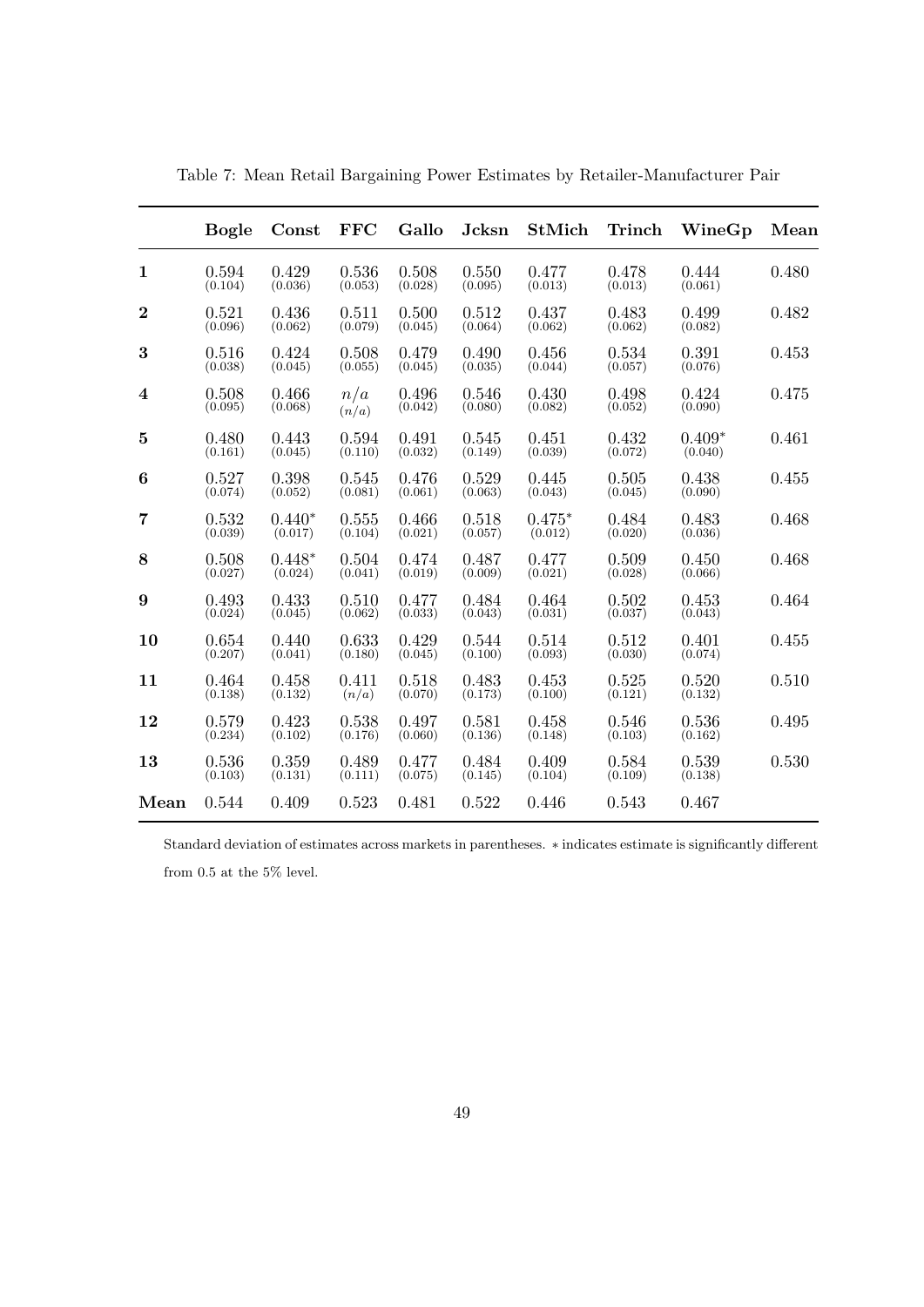Table 8: Factors Correlated with Retail Bargain-

ing Power Estimates

| Variable               | ß                     |
|------------------------|-----------------------|
| Marginal Cost          | $-0.003$<br>(0.004)   |
| Market Share of M at R | $-0.039$<br>(0.020)   |
| $#$ Prod. M            | $0.0023*$<br>(0.000)  |
| $#$ Prod. R            | $-0.0009*$<br>(0.000) |
| Mass Merchandiser      | $-0.0321*$<br>(0.011) |

 $N = 5, 110$ . Regression includes market, retailer and manufacturer FEs.  $\ast$  indicates significance at 5% level.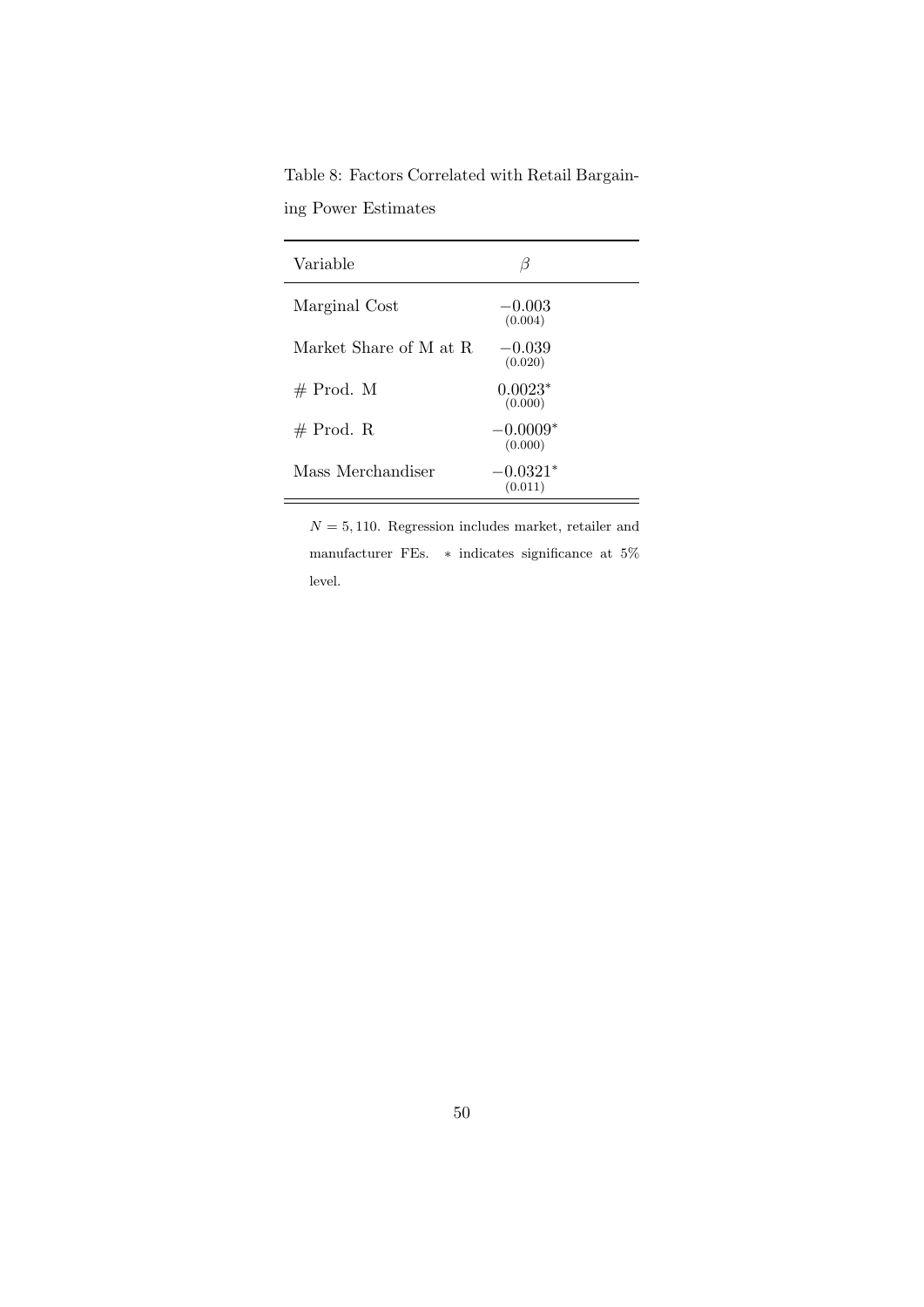| Retailer       | Profit | $\rm{M}$ anufacturer | Profit |
|----------------|--------|----------------------|--------|
| 1              | 12.44  | <b>Bogle</b>         | 5.59   |
| $\overline{2}$ | 90.11  | Constellation        | 47.21  |
| 3              | 25.76  | Francis Coppola      | 5.40   |
| 4              | 3.57   | EJ Gallo             | 54.79  |
| 5              | 6.91   | Jackson Family       | 9.12   |
| 6              | 27.47  | Ste Michelle         | 19.73  |
| 7              | 6.30   | Trinchero            | 10.07  |
| 8              | 19.30  | Wine Group           | 12.90  |
| 9              | 15.30  |                      |        |
| 10             | 7.10   |                      |        |
| 11             | 4.37   |                      |        |
| 12             | 12.90  |                      |        |
| 13 (PL)        | 20.37  |                      |        |

Table 9: Estimated Aggregate Profits, by Firm (\$ million)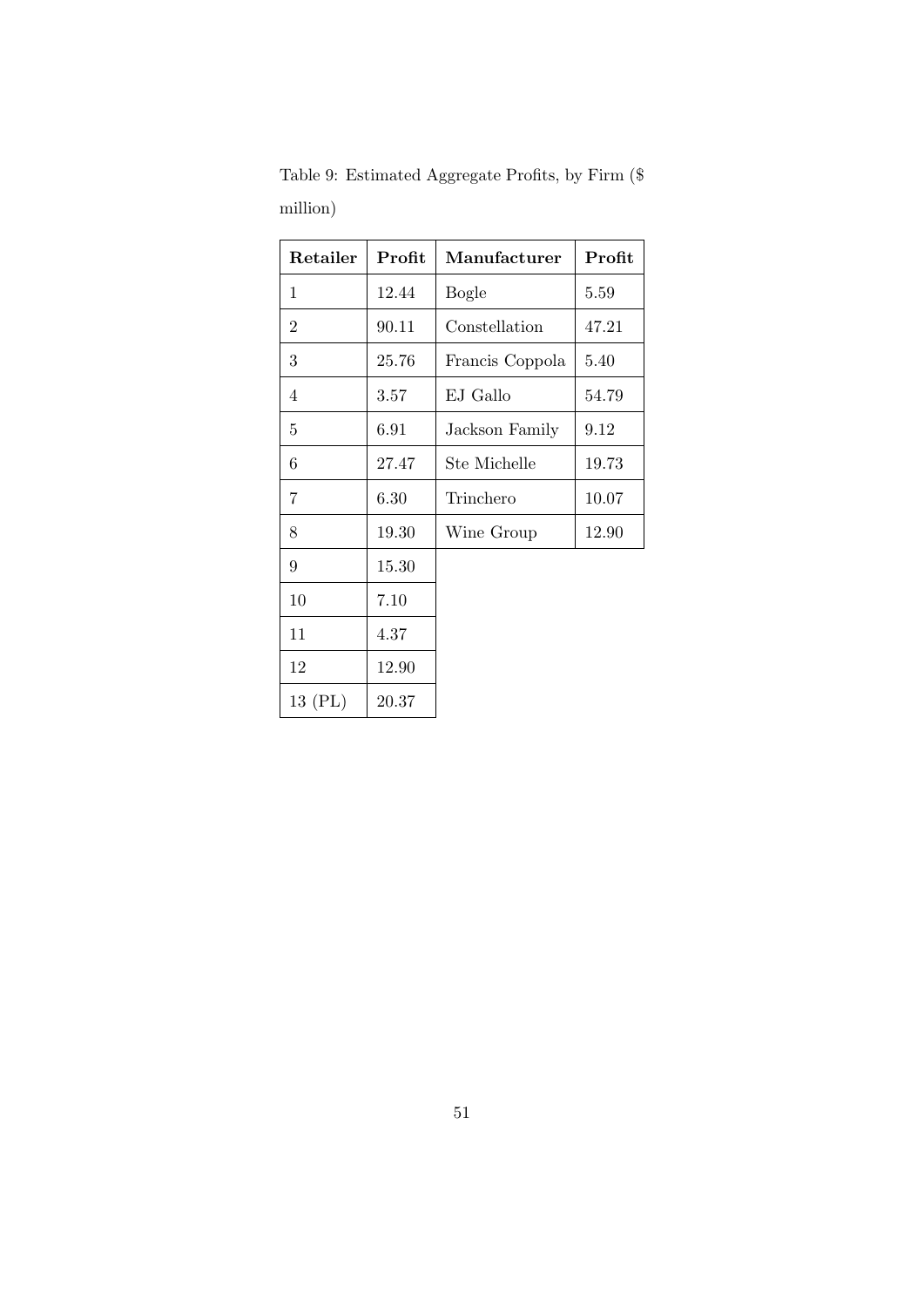|                  | <b>Bogle</b>     | Const            | <b>FFC</b>       | Gallo            | Jcksn            | StMich           | Trinch              | WineGp           | Mean  |
|------------------|------------------|------------------|------------------|------------------|------------------|------------------|---------------------|------------------|-------|
| $\mathbf{1}$     | 0.640<br>(0.091) | 0.499<br>(0.048) | 0.582<br>(0.048) | 0.572<br>(0.051) | 0.601<br>(0.085) | 0.540<br>(0.042) | $0.602*$<br>(0.029) | 0.620<br>(0.124) | 0.556 |
| $\boldsymbol{2}$ | 0.525<br>(0.093) | 0.433<br>(0.060) | 0.514<br>(0.086) | 0.487<br>(0.053) | 0.515<br>(0.061) | 0.437<br>(0.070) | 0.487<br>(0.053)    | 0.518<br>(0.093) | 0.474 |
| $\bf{3}$         | 0.560<br>(0.039) | 0.489<br>(0.045) | 0.543<br>(0.050) | 0.570<br>(0.090) | 0.527<br>(0.033) | 0.500<br>(0.043) | 0.611<br>(0.065)    | 0.551<br>(0.114) | 0.531 |
| $\bf{4}$         | 0.524<br>(0.096) | 0.465<br>(0.070) | n/a<br>(n/a)     | 0.486<br>(0.034) | 0.561<br>(0.077) | 0.444<br>(0.082) | 0.513<br>(0.057)    | 0.462<br>(0.098) | 0.473 |
| $\bf{5}$         | 0.506<br>(0.167) | 0.465<br>(0.058) | 0.614<br>(0.108) | 0.513<br>(0.034) | 0.562<br>(0.148) | 0.479<br>(0.045) | 0.457<br>(0.148)    | 0.464<br>(0.099) | 0.485 |
| 6                | 0.575<br>(0.073) | 0.464<br>(0.036) | 0.579<br>(0.076) | 0.537<br>(0.065) | 0.568<br>(0.064) | 0.498<br>(0.044) | 0.592<br>(0.047)    | 0.586<br>(0.127) | 0.523 |
| $\overline{7}$   | 0.555<br>(0.035) | 0.466<br>(0.026) | 0.568<br>(0.104) | 0.500<br>(0.032) | 0.534<br>(0.055) | 0.482<br>(0.011) | $0.540*$<br>(0.019) | 0.546<br>(0.060) | 0.497 |
| 8                | 0.532<br>(0.027) | 0.464<br>(0.031) | 0.517<br>(0.043) | 0.491<br>(0.028) | 0.504<br>(0.015) | 0.498<br>(0.035) | $0.543*$<br>(0.021) | 0.514<br>(0.085) | 0.490 |
| $\boldsymbol{9}$ | 0.516<br>(0.029) | 0.453<br>(0.041) | 0.525<br>(0.054) | 0.500<br>(0.049) | 0.506<br>(0.048) | 0.487<br>(0.042) | 0.547<br>(0.043)    | 0.531<br>(0.084) | 0.491 |
| 10               | 0.690<br>(0.193) | 0.474<br>(0.047) | 0.646<br>(0.170) | 0.474<br>(0.052) | 0.572<br>(0.097) | 0.547<br>(0.090) | 0.567<br>(0.038)    | 0.474<br>(0.052) | 0.497 |
| 11               | 0.452<br>(0.128) | 0.434<br>(0.123) | 0.422<br>(n/a)   | 0.467<br>(0.084) | 0.469<br>(0.159) | 0.427<br>(0.103) | 0.508<br>(0.117)    | 0.494<br>(0.154) | 0.473 |
| 12               | 0.591<br>(0.233) | 0.422<br>(0.122) | 0.543<br>(0.177) | 0.483<br>(0.095) | 0.589<br>(0.131) | 0.464<br>(0.144) | 0.546<br>(0.106)    | 0.529<br>(0.172) | 0.478 |
| 13               | 0.548<br>(0.159) | 0.382<br>(0.101) | 0.498<br>(0.107) | 0.472<br>(0.089) | 0.497<br>(0.152) | 0.419<br>(0.102) | 0.586<br>(0.117)    | 0.552<br>(0.157) | 0.528 |
| Mean             | 0.573            | 0.439            | 0.543            | 0.503            | 0.545            | 0.476            | 0.563               | 0.541            |       |

Table 10: Mean Retailer's % of Channel Profit Across Markets

Standard deviation of estimates across markets in parentheses. ∗ indicates estimate is significantly different from  $0.5$  at the  $5\%$  level.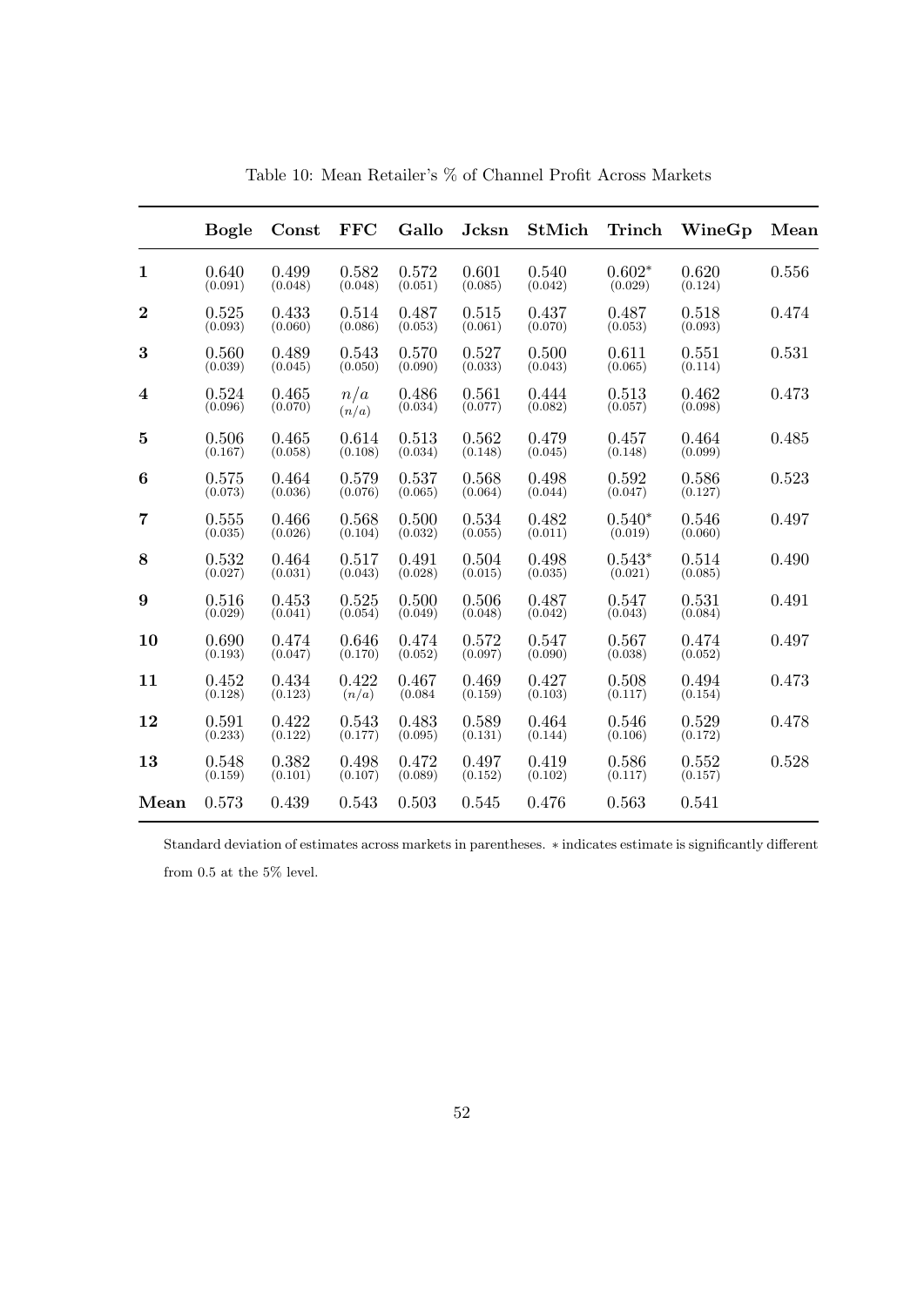|                |                | Partial Effects |                     |                   |  |  |  |  |
|----------------|----------------|-----------------|---------------------|-------------------|--|--|--|--|
| Retailer       | $\%\Delta \Pi$ | PL Sales        | Substitution Effect | Bargaining Effect |  |  |  |  |
| $\mathbf{1}$   | $-10.33\%$     | n/a             | 2.96%               | $-13.29\%$        |  |  |  |  |
| $\overline{2}$ | $-1.36\%$      | n/a             | $-0.09\%$           | $-1.27\%$         |  |  |  |  |
| 3              | $-2.27%$       | n/a             | $-0.01%$            | $-2.26\%$         |  |  |  |  |
| $\overline{4}$ | $-0.11%$       | n/a             | 0.17%               | $-0.28%$          |  |  |  |  |
| $\overline{5}$ | $-0.19\%$      | n/a             | $0.98\%$            | $-1.17%$          |  |  |  |  |
| 6              | $-4.34\%$      | n/a             | 2.82%               | $-7.18\%$         |  |  |  |  |
| 7              | $-2.34\%$      | n/a             | $-0.04%$            | $-2.30\%$         |  |  |  |  |
| 8              | $-0.52%$       | n/a             | $-0.06%$            | $-0.47%$          |  |  |  |  |
| 9              | $-0.09\%$      | n/a             | $-0.01%$            | $-0.08\%$         |  |  |  |  |
| 10             | $-2.75%$       | n/a             | 5.50%               | $-8.25%$          |  |  |  |  |
| 11             | $-6.30\%$      | n/a             | $-0.01%$            | $-6.28\%$         |  |  |  |  |
| 12             | $-5.10\%$      | n/a             | $-0.35%$            | $-4.75%$          |  |  |  |  |
| 13             | 16.78%         | 18.67%          | $-20.25%$           | 17.56%            |  |  |  |  |

Table 11: Retailer Profit Change: Private Labels as National Brands

Change in profits are aggregated across all markets. In counterfactual scenario,  $\lambda = 0.5$  for the PL producer. Changes are computed as the difference between estimated values when  $\lambda = 1$  and  $\lambda = 0.5$  for PLs. Total market size is assumed to be the same in both scenarios.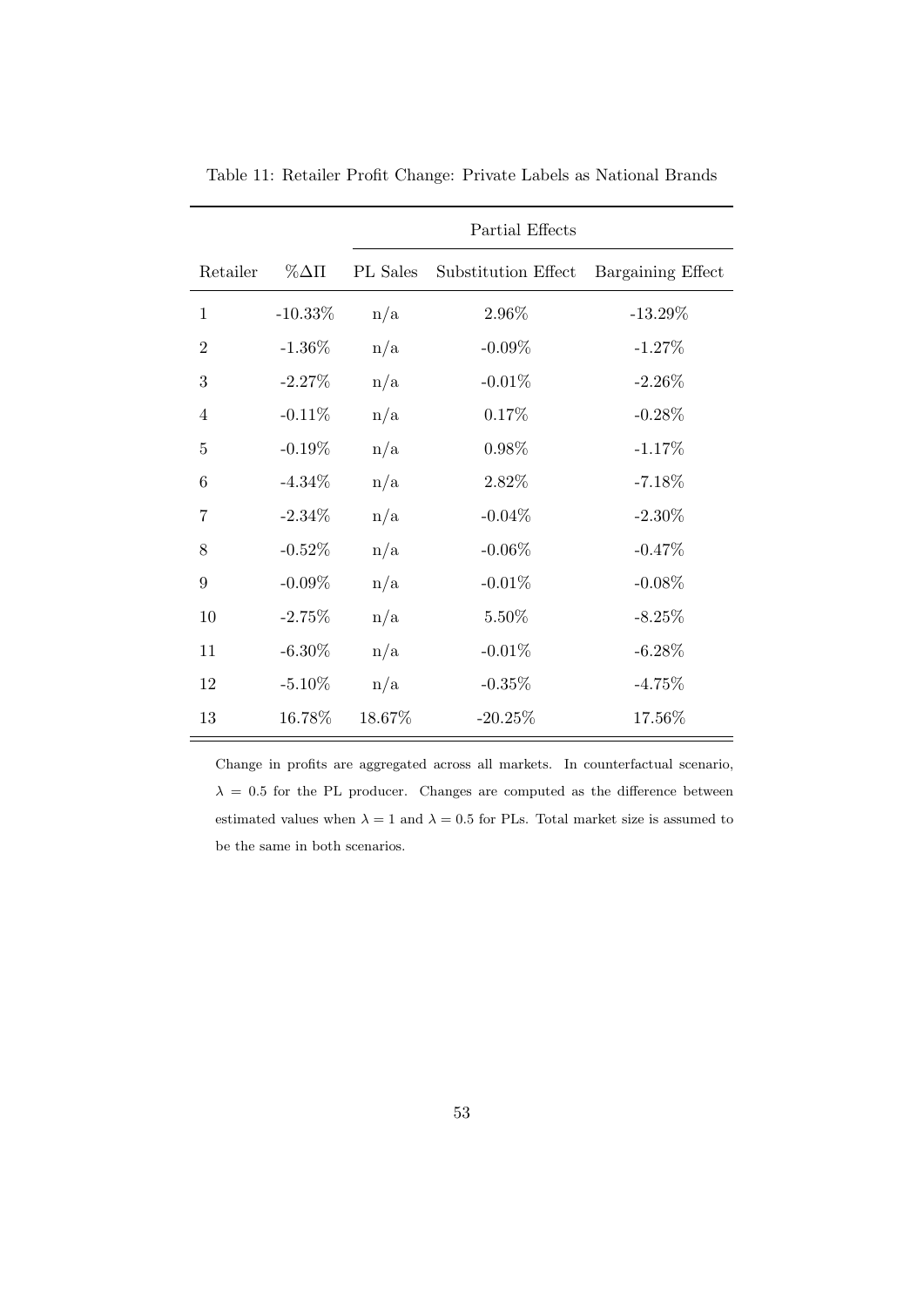|                 |               | Partial Effects     |                   |
|-----------------|---------------|---------------------|-------------------|
| Manufacturer    | $\%\Delta\Pi$ | Substitution Effect | Bargaining Effect |
| Bogle           | $-1.61\%$     | $-8.35\%$           | 6.75%             |
| Constellation   | $-1.29\%$     | $-3.08\%$           | 1.79%             |
| Francis Coppola | 1.22%         | $-0.61\%$           | 7.28%             |
| E&J Gallo       | $-2.42\%$     | $1.92\%$            | $-4.34\%$         |
| Jackson Family  | $-3.04\%$     | $-11.22\%$          | 8.18%             |
| Ste Michelle    | $-2.62\%$     | $-9.12\%$           | $6.50\%$          |
| Trinchero       | $-1.68\%$     | $0.32\%$            | $-2.00\%$         |
| Wine Group      | $-13.44\%$    | $1.23\%$            | $-14.67\%$        |

Table 12: Manufacturer Profit Change: Private Labels as National Brands

Change in profits are aggregated across all markets. In counterfactual scenario,  $\lambda = 0.5$  for the PL producer. Changes are computed as the difference between estimated values when  $\lambda = 1$  and  $\lambda = 0.5$  for PLs. Total market size is assumed to be the same in both scenarios